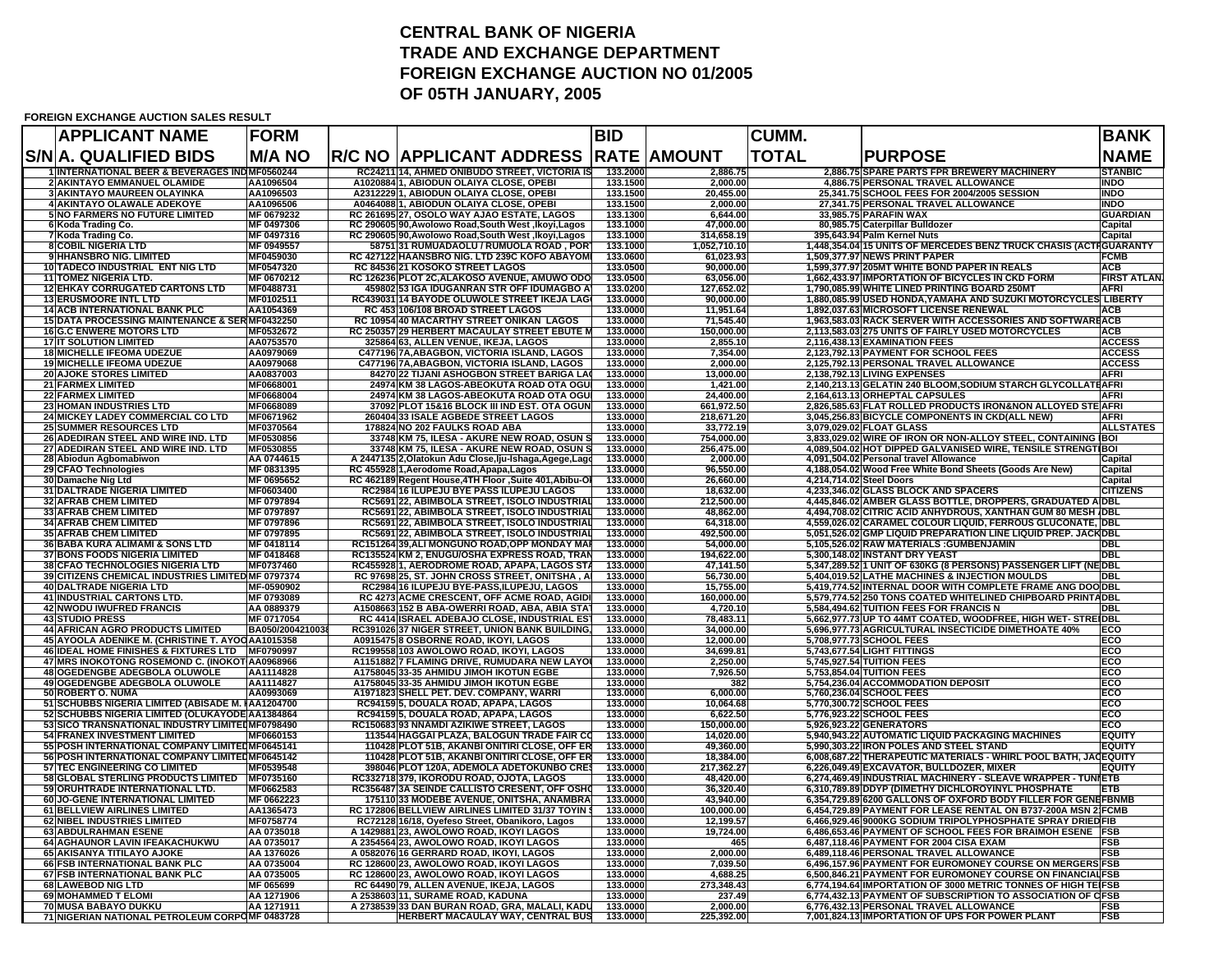| 72 NIGERIAN NATIONAL PETROLEUM CORPOMF 0483722                                              |                                | HERBERT MACAULAY WAY, CENTRAL BUS                                                                 | 133.0000             | 96,603.87                | 7,098,428.00 IMPORTATION OF CORROSION INHIBITING CHEMICAIFSB                                                                               |
|---------------------------------------------------------------------------------------------|--------------------------------|---------------------------------------------------------------------------------------------------|----------------------|--------------------------|--------------------------------------------------------------------------------------------------------------------------------------------|
| <b>73 SULEIMAN BARAU</b><br><b>74 ABS BUILDING &amp; SYSTEMS LTD</b>                        | AA 0892716<br><b>MF 700301</b> | A 2246365 23, AWOLOWO ROAD, IKOYI LAGOS<br>RC 361004 PC 14, AHMED ONIBUDO STREET, VICTORI         | 133,0000<br>133.0000 | 9,950.00<br>192          | 7,108,378.00 PAYMENT FOR TUITION AND ACCOMODATION FOR IIFSB<br>7,108,570.00 ROMA TILES T/COTTA ZINC, ACCESSORIES<br><b>GATEWAY</b>         |
| <b>75 CHEMATOL NIG LTD</b>                                                                  | MF 700858                      | RC 92840 102 EFFURUN-WARRI ROAD OPPOSITE OUI                                                      | 133.0000             | 341.18                   | 7,108,911.18 MINI-MAX SKIMMER HEAD FOR USE WITH SUCTION FGATEWAY                                                                           |
| <b>76 CHEMICAL &amp; ALLIED PRODUCTS</b>                                                    | MF 0661389                     | RC 4551 2 ADENIYI JONES AVENUE, IKEJA, LAGOS                                                      | 133.0000             | 761                      | 7.109.672.18 RAW MATERIALS - MONO ETHYLENE GLYCOL<br>GATEWAY                                                                               |
| <b>77 FIDSON HEALTHCARE</b><br><b>78 HEAVEN'S GATE INVEST</b>                               | MF 0660415<br>MF 0661452       | RC 267435 215-219 IKORODU ROAD, OBANIKORO, LAG<br>RC 342896 IST FLOOR, 4 KOFO ABAYOMI AVENUE, AP  | 133.0000<br>133.0000 | 48,659.13<br>34,019.00   | 7,158,331.31 VARIOUS PHARMACEUTICAL LABORATORY EQUIPM GATEWAY<br>7,192,350.31 NEW PUBLIC ADDRESS SYSTEM BINOLA TWILLS JUTGATEWAY           |
| 79 O-SECUL NIG LTD                                                                          | MF 700863                      | RC 313365 29 MADUKU STREET OFF OKERE UGBORU                                                       | 133.0000             | 37,418.00                | 7,229,768.31 NEW HIGH PRESSURE SPECIALLY FLANGED HOSES<br><b>GATEWAY</b>                                                                   |
| <b>80 PLANET PLASTICS</b>                                                                   | MF 0461195                     | RC 495163 657 OLODE ORILE, IKORODU ROAD, MILE 1                                                   | 133.0000             | 2,200.00                 | 7,231,968.31 PLASTIC INJECTION MOULDS<br>GATEWAY                                                                                           |
| 81 RIVERS VEGETABLE OIL COMPANY LIMITIMF 0641609<br><b>82 WINCO FOAM INDUSTRIES LIMITED</b> |                                | 11306 PLOT 80 TRANS AMADI INDUSTRIAL LAYOU                                                        | 133.0000             | 140,000.00               | 7,371,968.31 500 MT PALM KERNELS<br><b>GUARANTY</b>                                                                                        |
| 83 MICKEY LADEY COMM. COMP. LTD.                                                            | MF0693134<br>MF0640544         | RC53774 17-19 ORISHIGUN STREET, KETU, LAGOS S<br>RC 260404 33, ISALE AGBEDE ST. LAGOS             | 133.0000<br>133.0000 | 327,600.00<br>65,806.00  | 7,699,568.31 FOR 168 MT OF DRUMED POLYMERIC POLYOL AS PEHALLMARK<br>7,765,374.31 BICYCLE SPARE PARTS - CHAINWHEEL, CRANK ETCINDO           |
| <b>84 FIDSON HEALTHCARE LIMITED</b>                                                         | MF0648307                      | 267435 215/219 IKORODU ROAD OBANIKORO LAGO                                                        | 133.0000             | 14,975.00                | 7,780,349.31 PHARMACEUTICAL RAW MATERIALS (AMPICILLIN HINTERCON.                                                                           |
| <b>85 GLOBAL STERLING PRODUCT LTD</b>                                                       | MF0735121                      | 332718 379 IKORODU ROAD LAGOS                                                                     | 133.0000             | 29,837.50                | 7,810,186.81 POLYPROPYLENE RANDOM COPOLYMER (THERMOFINTERCON.                                                                              |
| <b>86 LOUISEZ TRADING COMPANY (NIG)</b><br><b>87 MOSHOOD OLALEKAN JAMIU</b>                 | MF0681744<br>AA1220129         | 13664 70 JUBILEE ROAD ABA<br>A1202683 16 OGUNMEFUN ST PEDRO PALMGROVE L                           | 133.0000<br>133.0000 | 11,600.00<br>15,120.00   | 7,821,786.81 LEATHER IN STOCK DIFFERENT COLOURS AND ART INTERCON.<br>7,836,906.81 SCHOOL FEES<br>NTERCON.                                  |
| 88 MRS O.DADA                                                                               | AA1047218                      | A0231141 19A IBIDUN ST LAGOS                                                                      | 133.0000             | 4,500.00                 | 7,841,406.81 SCHOOL FEES<br><b>NTERCON.</b>                                                                                                |
| <b>89 OLUWATUNMISE VENTURES</b>                                                             | MF0648729                      | 15285 BL 12 SHOP 5& 6 AGRIC MKT ORILE BADA                                                        | 133.0000             | 10,000.00                | 7,851,406.81 69 PALETS OF UNGLASED TILES<br><b>NTERCON.</b>                                                                                |
| 90 RIMA MINING COMPANY NIGERIA LIMITED MF0428788<br>91 OLUWOLE GBENRO OLALEYE               | AA1000273                      | 409,836.00 15 NAGOGO ROAD KADUNA                                                                  | 133.0000<br>133,0000 | 1,500,000.00             | 9,351,406.81 12500MT OF BAGGED NPK FERTILIZER<br><b>INTERCON.</b>                                                                          |
| 92 NESTLE' NIGERIA PLC                                                                      | MF0606090                      | <b>B807217 9 SUNMOLA STREET OKUPE ESTATE MARY</b><br>6540 22-24, INDUSTRIAL AVENUE, ILUPEJU IKEJ  | 133.0000             | 160.96<br>127,321.74     | 9,351,567.77 CHARTERED INSURANCE INSTITUTE SUBSCRIPTIONLIBERTY<br>9,478,889.51 4 PAD PRINTING MACHINE ST-100 WITH 2 INK CUP DIN.I.B        |
| 93 NESTLE' NIGERIA PLC                                                                      | MF0606162                      | 6540 22-24, INDUSTRIAL AVENUE, ILUPEJU IKE.                                                       | 133.0000             | 148,995.65               | 9,627,885.16 COMPLETE FUEL DRIVEN CATERPILLAR 3508B, FUEIN.I.B                                                                             |
| 94 NESTLE' NIGERIA PLC                                                                      | MF0606209                      | 6540 22-24, INDUSTRIAL AVENUE, ILUPEJU IKEJ.                                                      | 133.0000             | 130,507.43               | 9,758,392.59 NESCAFE 10*120*2G<br>V.I.B                                                                                                    |
| 95 NESTLE' NIGERIA PLC<br>96 NESTLE' NIGERIA PLC                                            | MF0606190<br>MF0606248         | 6540 22-24, INDUSTRIAL AVENUE, ILUPEJU IKEJ<br>6540 22-24, INDUSTRIAL AVENUE, ILUPEJU IKEJ.       | 133.0000<br>133.0000 | 106,664.36<br>151,984.02 | 9,865,056.95 MAGGI CRAYFISH TABLETS<br>N.I.B<br>10,017,040.97 MAGGI CHICKEN TABLETS<br>N.I.B                                               |
| 97 NESTLE' NIGERIA PLC                                                                      | MF0606189                      | 6540 22-24, INDUSTRIAL AVENUE, ILUPEJU IKEJ.                                                      | 133.0000             | 142,219.15               | 10,159,260.12 MAGGI CRAYFISH TABLETS<br>N.I.B                                                                                              |
| 98 NESTLE' NIGERIA PLC                                                                      | MF0606191                      | 6540 22-24, INDUSTRIAL AVENUE, ILUPEJU IKEJ.                                                      | 133.0000             | 142,219.15               | 10,301,479.27 MAGGI CRAYFISH TABLETS<br>N.I.B                                                                                              |
| 99 LINLAND NIG LTD                                                                          | MF0627119                      | 321294 10TH FLOOR FORESHORE TOWERS 2A OSI                                                         | 133.0000             | 863,550.00               | 11,165,029.27 INDUSTRIAL RAW MATERIALS-HDPE FILM FE0070,LDPLATINUM                                                                         |
| <b>100 VICKY INVESTMENTS LTD</b><br><b>101 DAF INDUSTRIES LIMITED</b>                       | MF0498838<br>MF0802314         | 98354 4/F SUITE 10A,23/26 NNAMDI AZIKIWE STRI<br>605122 27, OLUMO STREET, YABA, LAGOS             | 133.0000<br>133.0000 | 3,576.60<br>5,682.00     | 11,168,605.87 UNGLAZED CERAMIC TILES<br>PLATINUM<br>11,174,287.87 BLOW MOULD (PS CODE 84807900)<br><b>PRUDENT</b>                          |
| <b>102 OGUNTADE OLUWASEYI</b>                                                               | AA1349618                      | A2546247 NO 2B, LUGBE PHASE 2, F.A.A LUGBE, ABI                                                   | 133.0000             | 1,425.00                 | 11,175,712.87 SCHOOL FEES<br><b>PRUDENT</b>                                                                                                |
| <b>103 AWARUN ELIAS ADEDAYO</b>                                                             | AA0743418                      | A0469751 PLOT 69, HOUSE 1, 3RD AVE. FED HOUSING                                                   | 133.0000             | 13,547.50                | <b>STANBIC</b><br>11,189,260.37 SCHOOL FEES                                                                                                |
| <b>104 COMPUTER WAREHOUSE LIMITED</b>                                                       | MF0176820<br>MF0787502         | RC175641 13A, A J MARINHO DRIVE, VICTORIA ISLAN                                                   | 133.0000             | 119,778.40               | 11,309,038.77 COMPUTER OPTIPLEX (COMPUTER EQUIPMENT)<br><b>STANBIC</b>                                                                     |
| <b>105 OK COMPUTERS LIMITED</b><br><b>106 CRAIG ROLI STELLA</b>                             | AA1109059                      | RC173694 6, BALARABE MUSA, CRESCENT VICTORIA<br>A1958176 37 ADENIJI JONES ST. IKEJA LAGOS         | 133.0000<br>133.0000 | 16,757.76<br>10,514.00   | 11,325,796.53 TELECOMMUNICATION CABINETS RACKS<br><b>STANBIC</b><br>11,336,310.53 SCHOOL FEES IFO THE ILLINOIS INSTITUTE OF TECSTD. CHART. |
| <b>107 E M WEST AFRICA LIMITED</b>                                                          | AA1263517                      | 472374 2 CHEVRON DRIVE, LEKKI LAGOS                                                               | 133.0000             | 133,000.00               | 11,469,310.53 PAYMENT FOR DIGITAL SPACE SEGMENT SERVICE   UBA                                                                              |
| <b>108 POLY PRODUCTS PLC</b>                                                                | MF0604332                      | 4331 PLOT C, BLOCK 10, ILUPEJU INDUSTRIAL E                                                       | 133.0000             | 51,209.11                | 11,520,519.64 HIGH DENSITY POLYETHYLENE(HDPE)<br><b>UBA</b>                                                                                |
| 109 POLY PRODUCTS PLC<br><b>110 EMUREN EBIERE PEREKEME</b>                                  | MF0604334<br>AA1416768         | 4331 PLOT C, BLOCK 10, ILUPEJU INDUSTRIAL E                                                       | 133.0000<br>133.0000 | 37,354.92                | 11,557,874.56 LOW DENSITY POLYETHYLENE(LDPE)<br>UBA<br>11,560,447.36 SCHOOL FEES<br>UTB                                                    |
| <b>111 EMUREN PATRICK. G</b>                                                                | AA1416767                      | A1680470 PLOT 361 LOC LANE WUSE 11 ABUJA<br>A2114228 PLOT 361 LOC LANE WUSE 11 ABUJA              | 133.0000             | 2,572.80<br>12,701.39    | 11,573,148.75 SCHOOL FEES<br>UTB                                                                                                           |
| <b>112 KARAMU PLASTICS LTD</b>                                                              | MF0401087                      | 22801 PLOT 2A, ALHAJI LATEEF JAKANDE ROAD                                                         | 133.0000             | 14,550.00                | 11,587,698.75 PLASTIC INJECTION MOULD & SPARES (H S DODE 8 UTB                                                                             |
| <b>113 VALENZ HOLDINGS LTD</b>                                                              | MF0583740                      | 329371 24 MBA STREET SURULERE LAGOS                                                               | 133.0000             | 14,209.00                | 11,601,907.75 OHKURA HYBRID RECORDER FOR NEPA UMUAHIA/AUTB                                                                                 |
| <b>114 VALENZ HOLDINGS LTD</b><br><b>115 INTERNATIONAL PLASTICS (NIG) LTD</b>               | MF0583738<br>MF 0698053        | 329371 24 MBA STREET SURULERE LAGOS<br>6551 PLOT 4C IJORA CAUSEWAY IJORA LAGOS                    | 133.0000<br>133.0000 | 59,196.57<br>21,000.00   | 11,661,104.32 1 NO SCHNEIDER 132 KV 7 GVA 1250 A3 POLE CIRCUUTB<br>11,682,104.32 1 M/C PLASTIC EXTRUSION PLANT AND MACHINERIIWEMA          |
| <b>116 NESTLE NIGERIA PLC</b>                                                               | MF 0697544                     | 6540 22/24 INDUSTRIAL AV ILUPEJU LAGOS                                                            | 133.0000             | 95,600.00                | 11,777,704.32 8000KGS OF BICALCIUM PHOSPHATE<br><b>WEMA</b>                                                                                |
| <b>117 NESTLE NIGERIA PLC</b>                                                               | MF 0697546                     | 6540 22/24 INDUSTRIAL AV ILUPEJU LAGOS                                                            | 133.0000             | 21,012.09                | 11,798,716.41 AMMONIA/NITRITE TEST(LABORATORY CHEMICAL HWEMA                                                                               |
| <b>118 NESTLE NIGERIA PLC</b>                                                               | MF 0697532<br>MF 0675265       | 6540 22/24 INDUSTRIAL AV ILUPEJU LAGOS<br><b>1858 ELEPHANT CEMENT HOUSE IKEJA LAGOS</b>           | 133.0000<br>133.0000 | 33,999.02<br>230,258.00  | 11,832,715.43 23000KGS OF SOYA LECIPHIN<br>WEMA<br>12,062,973.43 2,550MTS OF PORLAND CEMENT HIGH RESISTANCE WEMA                           |
| 119 WAPCO PLC<br><b>120 STAR CHIMIE LIMITED</b>                                             | MF0705694                      | RC95110 36 MORISON CRESCENT OREGUN LAGOS                                                          | 132.9900             | 64,778.12                | 12,127,751.55 PURCHASE OF SOLVENTS FOR PAINT INDUSTRY<br><b>CITIZENS</b>                                                                   |
| <b>121 STAR CHIMIE LIMITED</b>                                                              | MF0689131                      | <b>RC95110 36 MORISON CRESCENT OREGUN LAGOS</b>                                                   | 132.9900             | 39,072.00                | <b>CITIZENS</b><br>12,166,823.55 PURCHASE OF SOLVENTS FOR PRINT INDUSTRY                                                                   |
| <b>122 SIBEN GAS NIG</b>                                                                    | MF0617077                      | 248282 B16 ALABA INT'L MKT OJO, LAGOS                                                             | 132.9800             | 71,655.00                | 12,238,478.55 BRAND NEW ELECTRONIC SETS- TV, COMPUTER MOIALLSTATES                                                                         |
| <b>123 UZOAMAKA RESOURCES</b><br><b>124 RSMN IMPEX LIMITED</b>                              | MF0617079<br>MF0734010         | 337447 DB1A, ALABA INT'L MARKET, OJO LAGOS<br>RC377746 36 IDUMAGBO AVENUE 4TH FLOOR LAGOS         | 132.9800<br>132.9800 | 36,000.00<br>33,600.00   | 12,274,478.55 COLOURED TV, MINI HIFI, VCD<br><b>ALLSTATES</b><br>12,308,078.55 DOUBLE WHEEL BRAND KEROSENE STOVE<br><b>CITIZENS</b>        |
| <b>125 RECKITT BENCKISER NIGERIA LIMITED</b>                                                | MF0488799                      | 3159 12, MONTGOMERY ROAD, YABA LAGOS.                                                             | 132.9700             | 177,446.78               | 12,485,525.33 1600 CARTONS OF MORTEIN VARIOUS SIZES<br><b>N.I.B</b>                                                                        |
| <b>126 RECKITT BENCKISER NIGERIA LIMITED</b>                                                | MF0487973                      | 3159 12, MONTGOMERY ROAD, YABA LAGOS.                                                             | 132.9700             | 11,090.99                | 12,496,616.32 644 CASES OF DETTOL LIQUID 50ML<br><b>N.I.B</b>                                                                              |
| 127 ANIMAL CARE SERVICES KONSULT NIG. LIMF0683693<br><b>128 SOMOTEX NIGERIA LIMITED</b>     | MF0620087                      | 37460 8, ADAMO KABIAWU STREET AGEGE LAGO<br>308383 KM 16, IKORODU ROAD, OJOTA, LAGOS              | 132.9700<br>132.9600 | 70,573.50<br>124,980.00  | 12,567,189.82 VETERINARY MEDICAMENT<br>NBM<br>12,692,169.82 CKD PARTS AND ACCESSAORIES FOR AIR CONDITIOACCESS                              |
| <b>129 SIMS NIG LTD</b>                                                                     | MF0618924                      | 88778 2 OGUI ROAD, ENUGU                                                                          | 132.9600             | 158,460.00               | 12,850,629.82 NEW BRAND ELECTRONIC GOODS<br><b>ALLSTATES</b>                                                                               |
| <b>130 A&amp;P FOODS LIMITED</b>                                                            | MF0589948                      | RC87352 239C KOFO ABAYOMI STREET, VICTORIA                                                        | 132.9600             | 35,791.67                | 12,886,421.49 BISCUIT PACKING MACHINE<br><b>DBL</b>                                                                                        |
| <b>131 HAANSBRO NIG. LTD</b>                                                                | MF0703195                      | RC427122 239C KOFO ABAYOMI STREET, VICTORIA I                                                     | 132.9600             | 296,950.00               | 13,183,371.49 HIGH DENSITY POLYETHYLENE (ARTIFICIAL RESINS) DBL                                                                            |
| 132 HAANSBRO NIG. LTD<br><b>133 NEXUS FORLIFE LTD</b>                                       | MF0457245<br>MF0584786         | RC427122 239C KOFO ABAYOMI STREET, VICTORIA I<br>RC608323 11B ADEOLA ODEKU STREET, VICTORIA IS    | 132.9600<br>132.9600 | 58,915.04<br>21,446.65   | 13,242,286.53 WOOD FREE WHITE PAPER<br><b>DBL</b><br>DBL<br>13,263,733.18 ORANGE COVER PAPER                                               |
| <b>134 PAPILON INDUSTRY LIMITED</b>                                                         | MF-0701771                     | RC22435 PLOT K,KOPEK ROAD, MATORI ,OSHODI,L/                                                      | 132.9600             | 35,150.80                | 13,298,883.98 MOULDS FOR INJECTION MOULDING MACHINE<br>DBL                                                                                 |
| <b>135 PAPILON INDUSTRY LIMITED</b>                                                         | MF-0793373                     | RC22435 PLOT K,KOPEK ROAD, MATORI ,OSHODI,LA                                                      | 132.9600             | 6,132.40                 | 13,305,016.38 SPARE PARTS FOR INJECTION MOULDING MACHINE DBL                                                                               |
| <b>136 PAPILON INDUSTRY LIMITED</b>                                                         | MF-0590159                     | RC22435 PLOT K,KOPEK ROAD, MATORI ,OSHODI,LA                                                      | 132.9600             | 7,427.09                 | 13,312,443.47 INDUSTRIAL ITEM- STICKERS FOR PLASTIC PRODUCIDBL<br>13,331,912.62 EQUIPMENT FOR CHROME PLATING PLANT                         |
| <b>137 PAPILON INDUSTRY LIMITED</b><br><b>138 PAPILON INDUSTRY LIMITED</b>                  | MF-0701719<br>MF-0793365       | RC22435 PLOT K,KOPEK ROAD, MATORI ,OSHODI,LA<br>RC22435 PLOT K, KOPEK ROAD, MATORI, OSHODI, LA    | 132.9600<br>132.9600 | 19,469.15 <br>275,567.23 | <b>UBL</b><br>13,607,479.85 208 METRIC TONS OF POLYPROPYLENE PRIME VIRG DBL                                                                |
| <b>139 PAPILON INDUSTRY LIMITED</b>                                                         | MF-0793371                     | RC22435 PLOT K,KOPEK ROAD, MATORI ,OSHODI,LA                                                      | 132.9600             | 5,943.30                 | 13,613,423.15 ITEM USED FOR INDUSTRIAL PRODUCTION - 2000KG DBL                                                                             |
| <b>140 PAPILON INDUSTRY LIMITED</b>                                                         | MF-0701710                     | RC22435 PLOT K, KOPEK ROAD, MATORI, OSHODI, LA                                                    | 132.9600             | 27,327.83                | 13,640,750.98 CHEMICAL FOR INDUSTRIAL USE (PLATING PLANT) DBL                                                                              |
| <b>141 PAPILON INDUSTRY LIMITED</b><br><b>142 PAPILON INDUSTRY LIMITED</b>                  | MF-0701721<br>MF-0793363       | RC22435 PLOT K, KOPEK ROAD, MATORI, OSHODI, LA<br>RC22435 PLOT K, KOPEK ROAD, MATORI , OSHODI, LA | 132.9600<br>132.9600 | 12,793.26<br>12,895.09   | 13,653,544.24 MACHINE FOR INDUSTRIAL USE- I UNIT OF GRINDERDBL<br>13,666,439.33 SPARE PART FOR INDUSTRIAL MACHINES: 36 NOS ODBL            |
| <b>143 PAPILON INDUSTRY LIMITED</b>                                                         | MF-0701780                     | RC22435 PLOT K, KOPEK ROAD, MATORI, OSHODI, LA                                                    | 132.9600             | 13,027.27                | 13,679,466.60 ITEM USED FOR INDUSTRIAL PRODUCT-16 NOS OF VDBL                                                                              |
| <b>144 PAPILON INDUSTRY LIMITED</b>                                                         | MF-0701722                     | RC22435 PLOT K, KOPEK ROAD, MATORI, OSHODI, LA                                                    | 132.9600             | 3,353.25                 | 13,682,819.85 200000 PIECES OF METAL PLATES AND 3746 GROOS DBL                                                                             |
| <b>145 SOMOTEX NIGERIA LIMITED</b><br><b>146 SOMOTEX NIGERIA LIMITED</b>                    | MF0615366                      | RC308383 SOMOTEX NIG. LTD KM 16 IKORODU ROAD<br>RC308383 SOMOTEX NIG. LTD KM 16 IKORODU ROAD      | 132.9600<br>132.9600 | 44,516.00                | 13,727,335.85 CKD PARTS AND ACCESSORIES FOR AIR CONDITION FCMB                                                                             |
| <b>147 SOMOTEX (NIG) LTD</b>                                                                | MF0615368<br>MF 0559404        | 308383 KM 16, IKORODU RD, BEHIND PHILPS OJO                                                       | 132.9600             | 173,780.00<br>52,423.68  | 13,901,115.85 CKD PARTS AND ACCESSORIES FOR AIR CONDITION FCMB<br>13,953,539.53 220 SETS CKD, COMPONENTS OF MODEL NO LW- C GUARANTY        |
| <b>148 SOMOTEX (NIG) LTD</b>                                                                | MF 0649695                     | 308383 KM 16, IKORODU RD, BEHIND PHILPS OJO]                                                      | 132.9600             | 67,088.05                | 14,020,627.58 100 SETS CKD COMPONENTS OF MODEL NUMBERS IGUARANTY                                                                           |
| <b>149 LAWANI HELEN TITILOLA</b>                                                            | AA1412598                      | A1480087 NO. 1 ABEBE VILLAGE RD, IGANMU                                                           | 132.9600             | 5,376.00                 | 14,026,003.58 SCHOOL FEES FOR SECOND SEMESTER 2004/2005 SINDO                                                                              |
| <b>150 AFTRADE NIGERIA LTD</b><br>151 EMSONS TECHNICAL SUPPLIES & SERVIC MF0621230          | MF0593264                      | 46945 10/12 INDUSTRIAL ESTATE STREET ILUPEJ<br>38047 6, OJO STREET IDUMOTA, LAGOS                 | 132.9600<br>132.9500 | 108,908.00<br>16,275.00  | 14,134,911.58 ARTIFICIAL RESINS-LLDPE<br><b>UBA</b><br>14,151,186.58 ELECTRICAL ACCESSORIES (LAMPHOLDERS AND SACCESS                       |
| <b>152 FIRST ALUMINIUM NIGERIA PLC</b>                                                      | MF0795644                      | 2288 2 AKILO STREET OGBA LAGOS                                                                    | 132.9500             | 28,600.00                | 14,179,786.58 ARTIFICIAL RESIN GRADE HDPE HOSTALEN GD<br><b>AFRI</b>                                                                       |
| <b>153 GMT NIGERIA LIMITED</b>                                                              | MF0795643                      | 333700 14 GERARD ROAD IKOYI LAGOS                                                                 | 132.9500             | 363,322.75               | <b>AFRI</b><br>14,543,109.33 SKIMMED MILK POWDER SPRAY                                                                                     |
| <b>154 HAFFAR INDUSTRIAL COMPANY LTD</b><br><b>155 NIGERIA BOTTLING COMPANY</b>             | MF0480246                      | 6432 359/361 AGEGE MOTOR ROAD MUSHIN LAC<br>902 NBC HOUSE OYINGBO EBUTE METTA                     | 132.9500             | 66,700.00                | 14,609,809.33 ACRYLIC FIBRE FOR SPINNING<br><b>AFRI</b><br>14,614,574.67 TETRA BRIK ASEPTIC PACKAGING MATERIALS<br><b>AFRI</b>             |
| <b>156 BEFS IND. LTD</b>                                                                    | MF0711887<br>MF0194172         | 136213 H85 ALABA INT'L MARKET, OJO. LAGOS                                                         | 132.9500<br>132.9500 | 4,765.34<br>15,103.00    | 14,629,677.67 COLOURED TV, VCD PLAYERS<br><b>ALLSTATES</b>                                                                                 |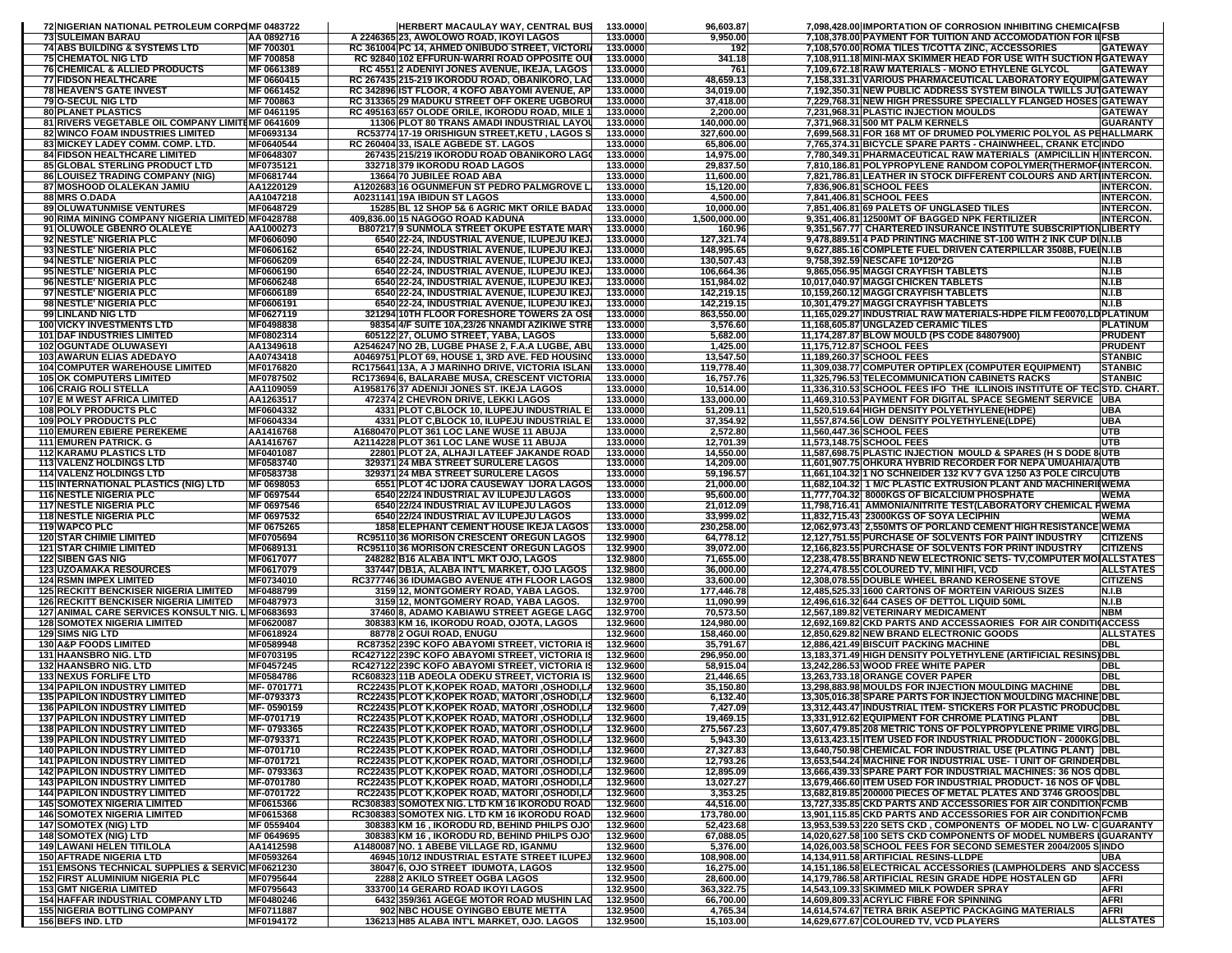| <b>157 HONOR'E VENTURES LTD</b>                                                                    | MF0408616                     |                                                                                        | RC153534 1 OREGUN OPEBI LINK ROAD, OREGUN LA                                                                         | 132.9500             | 24,599.00                 |                           | 14,654,276.67 PACKED GLASS BLOCKS                                                                                                 | <b>BOND</b>                      |
|----------------------------------------------------------------------------------------------------|-------------------------------|----------------------------------------------------------------------------------------|----------------------------------------------------------------------------------------------------------------------|----------------------|---------------------------|---------------------------|-----------------------------------------------------------------------------------------------------------------------------------|----------------------------------|
| <b>158 KING AIRLINES AND TRAVELS LTD</b><br><b>159 NSPMC</b>                                       | AA1278641<br>MF0753754        |                                                                                        | RC164976 4TH FLOOR, N.S.E BUILDING, VICTORIA ISL<br>RC3485 54, SAMUEL LADOKE AKINTOLA BLV, GARI                      | 132.9500<br>132.9500 | 15,959.95<br>384,912.00   |                           | 14,670,236.62 AIRCRAFT MAINTENANCE<br>15,055,148.62 PRINTING JET INK                                                              | <b>BOND</b><br><b>BOND</b>       |
| 160 C.woermann Nig Ltd                                                                             | MF 0624669                    |                                                                                        | RC 1402 6, Badejo Kalesanwo Street, Matori Industrial                                                                | 132.9500             | 9,439.00                  | 15,064,587.62 Big Toys    |                                                                                                                                   | Capital                          |
| 161 C.woermann Nig Ltd                                                                             | MF 0695355                    |                                                                                        | RC 1402 6, Badejo Kalesanwo Street, Matori Industrial                                                                | 132.9500             | 85,148.60                 |                           | 15,149,736.22 Tangit and Sealers, Sanitary Equipment (Raw Materials Capital                                                       |                                  |
| 162 C.woermann Nig Ltd                                                                             | MF 0624665                    |                                                                                        | RC 1402 6, Badejo Kalesanwo Street, Matori Industrial                                                                | 132.9500             | 7,470.00                  |                           | 15,157,206.22 Brake Fluid (Spare Parts For Commercial Vehicles)                                                                   | Capital                          |
| 163 Embee Impex Ltd<br><b>164 SIPERCO NIGERIA LTD</b>                                              | MF0145780<br>MF0589378        | 136195 44, Docemo Street, Idumota, Lagos                                               | RC39191 359/361 OLD OJO ROAD, BADAGRY EXPR                                                                           | 132.9500<br>132.9500 | 17,852.60<br>10,400.00    |                           | 15,175,058.82 Vaccuum Flasks<br>15,185,458.82 EMPTY BOOTLES 30ML CAPACITY                                                         | <b>CDB</b><br><b>DBL</b>         |
| <b>165 MOUKA LIMITED</b>                                                                           | MF0581498                     |                                                                                        | RC209244 PLOT 'M' AWOSIKA AVENUE, IKEJA, LAGO                                                                        | 132.9500             | 9,975.00                  |                           | 15,195,433.82 UNBLEACHED BROWN KRAFT PAPER                                                                                        | ECO                              |
| <b>166 NIGERIAN MOTORS IND. LTD</b>                                                                | MF0795701                     |                                                                                        | RC1561 PLOT 1 BLK 'D' AMUWO-ODOFIN IND. SCHI                                                                         | 132.9500             | 91,018.13                 |                           | 15,286,451.95 TWO NEW TRUCK TRACTORS                                                                                              | ECO                              |
| <b>167 FINE PRINT AND MANUFACTURING LTD</b>                                                        | MF0660203<br>MF0267038        |                                                                                        | 39168 6A, BALOGUN STREET, OFF OREGUN RD,<br>RC415033 60/2, KOFO ABAYOMI STREET, APAPA, LAG                           | 132.9500<br>132.9500 | 217,079.84<br>27,515.00   |                           | 15,503,531.79 INDUSTRIAL PRINTING MACHINERY - HEIDELBERG 2 EQUITY<br>15,531,046.79 SEWING MACHINE SPARE PARTS & SORGICAL EQUILETB |                                  |
| <b>168 SUMACH IMPEX NIERIA LMITED</b><br>169 ANAMBRA MOTORS MANUFACTURING LTIMF 0795604            |                               |                                                                                        | 20106 EMENE INDUSTRIAL LAYOUT, ENUGU                                                                                 | 132.9500             | 74,119.09                 |                           | 15,605,165.88 SPARE PARTS FOR COMMERCIAL VEHICLES                                                                                 | FBN                              |
| <b>170 GUINNESS NIG PLC</b>                                                                        | MF 0654071                    |                                                                                        | 771 24, OBA AKRAN AVENUE, IKEJA, LAGOS                                                                               | 132.9500             | 18,574.03                 |                           | 15,623,739.91 DI-AMMONIUM PHOSPHATE FOOD GRADE                                                                                    | <b>FBN</b>                       |
| <b>171 GUINNESS NIG PLC</b>                                                                        | MF 0654070                    |                                                                                        | 771 24, OBA AKRAN AVENUE, IKEJA, LAGOS                                                                               | 132.9500             | 42,430.50                 | 15,666,170.41 LABEL GLUE  |                                                                                                                                   | FBN                              |
| <b>172 HONDA MFG NIG LTD</b>                                                                       | MF0522382                     | 29448 KM 6, OTA/IDIROKO RD, OTA                                                        |                                                                                                                      | 132.9500<br>132.9500 | 90.646.00                 |                           | 15,756,816.41 HONDA MOTORCYCLE MODEL CGL 125 - 200 units<br>24,517,513.75 135,000 MT OF AGO AND 180,000 MT OF DPK - PETROFBN      | <b>FBN</b>                       |
| 173 OANDO PLC<br><b>174 KES PRODUCTS LTD.</b>                                                      | MF0770436<br>MF 0670800       |                                                                                        | 6474 2, AJOSE ADEOGUN STREET, VICTORIA IS<br>RC 256504 PLOT 7, BLOCK B ILASAMAJA INDUSTRIAL                          | 132.9500             | 8,760,697.34<br>19,064.00 |                           | 24,536,577.75 IMPORTATION OF PLASTER FOR PARIS                                                                                    | <b>FIRST ATLAN.</b>              |
| <b>175 GIVANAS NIG LTD</b>                                                                         | MF 0601924                    |                                                                                        | 220409 11A BURMA ROAD, APAPA, LAGOS                                                                                  | 132.9500             | 717,480.00                |                           | 25,254,057.75 LUNA BRAND OF MILK                                                                                                  | <b>GUARANTY</b>                  |
| 176 MANAGEMENT INFORMATION SYSTEMS C MF0616253                                                     |                               | RC42220 3 GERRARD ROAD, IKOYI, LAGOS                                                   |                                                                                                                      | 132.9500             | 16,241.10                 |                           | 25,270,298.85 NEW COMPUTER EQUIPMENT                                                                                              | <b>METRO</b>                     |
| <b>177 METROPOLITAN BANK LIMITED</b><br>178 ARCO MARINE AND OIL FIELD SERVICESL MF0541265          | AA1310937                     |                                                                                        | RC125998124 IDOWU TAYLOR STREET, VICTORIA ISLA<br>327043 42, ADETOKUNBO ADEMOLA STR. V.I LAGO                        | 132.9500<br>132.9500 | 11,091.20<br>477,238.00   |                           | 25,281,390.05 EQUANT ONE TIME CHARGES AND RECURING CHAR METRO<br>25,758,628.05 EMERGENCY RESPONSE VESSEL                          | <b>NBM</b>                       |
| <b>179 BOLANLE ODUNSI</b>                                                                          | AA1056182                     |                                                                                        | A0734515 E6, FALOMO SHOPPING COMPLEX IKOYI L                                                                         | 132.9500             | 6,639.85                  | 25,765,267.90 SCHOOL FEES |                                                                                                                                   | <b>NBM</b>                       |
| <b>180 MAPLE PLASTIC INDS NIG. LTD</b>                                                             | MF0555233                     |                                                                                        | 194717 PLOT 26, IZE IYAMU STREET OREGUN LAG                                                                          | 132.9500             | 119,000.00                |                           | 25,884,267.90 ARTIFICIAL RESIN: RAW MATERIAL FOR PLASTIC ININBM                                                                   |                                  |
| <b>181 DARUTEX NIGERIA LIMITED</b>                                                                 | MF0658861                     |                                                                                        | 249607 63, ENU OWA STREET, IDUMOTA, LAGOS                                                                            | 132.9500             | 26,098.00                 |                           | 25,910,365.90 BLANK AUDIO / VIDEO TAPES                                                                                           | <b>PRUDENT</b>                   |
| <b>182 VIRGO INVESTMENT LIMITED</b><br><b>183 VIRGO INVESTMENT LIMITED</b>                         | MF0640743<br>MF0640795        |                                                                                        | 255259 SUITE 123, EDO HOUSE, VICTORIA ISLAND,<br>255259 SUITE 123, EDO HOUSE, VICTORIA ISLAND,                       | 132.9500<br>132.9500 | 64,469.00<br>15,770.51    |                           | 25,974,834.90 BLANK AUDIO / VIDEO TAPES<br>25,990,605.41 G.I. BARBED WIRE FOR AGRIC. FENCING                                      | <b>PRUDENT</b><br><b>PRUDENT</b> |
| <b>184 VIRGO INVESTMENT LIMITED</b>                                                                | MF0656779                     |                                                                                        | 255259 SUITE 123, EDO HOUSE, VICTORIA ISLAND,                                                                        | 132.9500             | 164,475.00                |                           | 26,155,080.41 ARTIFICIAL RESINS                                                                                                   | <b>PRUDENT</b>                   |
| <b>185 BHOJRAJ INDUSTRIES PLC</b>                                                                  | MF0462285                     |                                                                                        | 4,614 PLOT B BLOCK 1 ILUPEJU INDUSTRIAL ES'                                                                          | 132.9500             | 4,003.27                  |                           | 26,159,083.68 IMPORTATION OF WATER TRANSFER PUMP                                                                                  | STD. CHART.                      |
| <b>186 EMBEE IMPEX LIMITED</b>                                                                     | MF0321679                     | 136195 44. DOCEMO STREET. LAGOS                                                        |                                                                                                                      | 132.9500             | 17,109.16                 |                           | 26,176,192.84 VACUUM FLASKS                                                                                                       | <b>UBA</b>                       |
| 187 GLAXOSMITHKLINE CONSUMER NIGERIA IMF0731518<br>188 GLAXOSMITHKLINE CONSUMER NIGERIA IMF0731516 |                               |                                                                                        | 8726 KM 16, IKORODU ROAD, OJOTA, LAGOS<br>8726 KM 16, IKORODU ROAD, OJOTA, LAGOS.                                    | 132.9500<br>132.9500 | 23,699.13<br>24,725.47    |                           | 26,199,891.97 BUSHING, SHAFT, SEALING RING AND OTHER SPARIUBA<br>26,224,617.44 SWITCH, SHEAT, DETECTION HEAD AND OTHER SPAUBA     |                                  |
| 189 GLAXOSMITHKLINE CONSUMER NIGERIA IMF0731526                                                    |                               |                                                                                        | 8726 KM 16, IKORODU ROAD, OJOTA, LAGOS.                                                                              | 132.9500             | 19,550.00                 |                           | 26,244,167.44 5,000 UNITS AMOXIL VIALS 500 MG 10S                                                                                 | <b>UBA</b>                       |
| 190 GLAXOSMITHKLINE CONSUMER NIGERIA IMF0731522                                                    |                               |                                                                                        | 8726 KM 16, IKORODU ROAD, OJOTA, LAGOS                                                                               | 132.9500             | 60,200.00                 |                           | 26,304,367.44 60,000 UNITS AMPICLOX NEONATAL DROPS 8ML                                                                            | <b>UBA</b>                       |
| 191 GLAXOSMITHKLINE CONSUMER NIGERIA IMF0731521                                                    |                               |                                                                                        | 8726 KM 16, IKORODU ROAD, OJOTA, LAGOS.                                                                              | 132.9500             | 499,680.00                |                           | 26,804,047.44 48,000 UNITS AMPICILLIN/ CLOXACILLIN CAPS                                                                           | <b>UBA</b>                       |
| 192 IGWE INDUSTRIES AND TRADING COMPANMF0305231<br><b>193 GMT NIGERIA LIMITED</b>                  | MF 0638997                    | 333700 14,GERARD ROAD IKOYI LAGOS                                                      | 57357 50, AYILARA STREET, SURULERE, LAGOS                                                                            | 132.9500<br>132.9500 | 29,800.00<br>9,596.96     |                           | 26,833,847.44 BYCYCLE CKD COMPONENTS<br>26,843,444.40 GAUGE WITH PUMP AND BRAKE PADS                                              | <b>UBA</b><br><b>WEMA</b>        |
| <b>194 IRVING SINAT LIMITED</b>                                                                    | MF 0697642                    |                                                                                        | 146218 11E, OBAGUN AV. MATORI MUSHIN, LAGOS                                                                          | 132.9500             | 143,520.00                |                           | 26,986,964.40 208MTS OF SODIUM HYDROSULFITE                                                                                       | <b>WEMA</b>                      |
| <b>195 MELVYN NICKSON NIGERIA LIMITED</b>                                                          | MF 0674892                    |                                                                                        | 205371 11E OBAGUN AVENUE MATORI, LAGOS                                                                               | 132.9500             | 20,350.00                 |                           | 27,007,314.40 3KL REACTOR WITH CONDENSOR (ACCESSORIES FIWEMA                                                                      |                                  |
| 196 Sonnex Packaging                                                                               | MF 0559411                    |                                                                                        | RC 380220 KM 16, Ikorodu Road, Behind Philips, Ojota, La<br>70572 PLOT 5, BLOCK K, ISOLO IND. ESTATE, ISOLO          | 132.9400<br>132.9400 | 81,013.69                 |                           | 27,088,328.09 LLDPE Film Grade(Raw Material For Plastic)                                                                          | Capital                          |
| <b>197 AL-RISSALLAH PRINTING CO.LTD</b><br>198 CORPORATE OIL & GAS LTD                             | MF0273618<br>MF 0689561       |                                                                                        | 213617 27/29 ADEYEMO ALAKIJA STREET, FORTU                                                                           | 132.9400             | 63,360.00<br>1,012,000.00 |                           | 27,151,688.09 PRINTING BOARD<br>28,163,688.09 VARIOUS QUANTITY PRIME QUALITY DEFORMED BA GUARANTY                                 | FBN                              |
| <b>199 GMT NIGERIA LIMITED</b>                                                                     | MF0795606                     | 333700 14 GERARD ROAD IKOYI LAGOS                                                      |                                                                                                                      | 132.9300             | 57,297.00                 |                           | 28,220,985.09 FULL CREAM EVAPORATED MILK                                                                                          | <b>AFRI</b>                      |
| <b>200 GMT NIGERIA LIMITED</b>                                                                     | MF0795571                     | 333700 14 GERARD ROAD IKOYI LAGOS                                                      |                                                                                                                      | 132.9300             | 332,725.93                |                           | 28,553,711.02 FULL CREAM MILK POWDER                                                                                              | <b>AFRI</b>                      |
| 201 COMRADE CYCLE COMPANY NIG.LTD                                                                  | MF0535340                     |                                                                                        | RC28368 77/79 ERIC MOORE SURULERE LAGOS                                                                              | 132.9300             | 36,948.00                 |                           | 28,590,659.02 BICYCLE TYRES AND TUBES                                                                                             | <b>CITIZENS</b>                  |
| 202 COMRADE CYCLE COMPANY (NIGERIA) LTMF-0565376<br>203 TERMEX LIMITED                             | MF 0695283                    |                                                                                        | RC28358 77/79 ERIC MOORE, SURULERE, LAGOS ST<br>RC 326017 47, AWOLOWO ROAD; IKOYI, LAGOS STAT                        | 132.9300<br>132.9300 | 45,240.80<br>41,700.00    |                           | 28,635,899.82 HAMILTON BRAND BICYCLES IN CKD CONDITION<br>28,677,599.82 LINEA ATX CASING - COMPUTER PARTS AND ACCESDBL            | <b>DBL</b>                       |
| 204 VEEVEE PAPER PRODUCTS LTD.                                                                     | MF 0701024                    |                                                                                        | RC 462986 35/37 GBOLADE ADEBANJO STREET, OFF (                                                                       | 132.9300             | 167,323.15                |                           | 28,844,922.97 OTHER UNCOATED PAPER IN REELS (TL1) AND (TL3) DBL                                                                   |                                  |
| <b>205 TRISA NIGERIA LIMITED</b>                                                                   | MF0220124                     |                                                                                        | RC80199 GREAT NIGERIA HOUSE, 11TH FLOOR. 47/5                                                                        | 132.9300             | 53,803.00                 |                           | 28,898,725.97 RAW MATERIAL FOR PLASTIC INDUSTRY PP COPOL ETB                                                                      |                                  |
| <b>206 TRISA NIGERIA LIMITED</b>                                                                   | MF0267022                     |                                                                                        | RC80199 GREAT NIGERIA HOUSE, 11TH FLOOR. 47/5                                                                        | 132.9300<br>132.9300 | 53,526.00                 |                           | 28,952,251.97 POLYETHLENE RESIN LD1630J POLYPROPYLENE IN ETB                                                                      |                                  |
| 207 CFAO NIG PLC (MOTORS DEPT)<br><b>208 FIRST CITY MONUMENT BANK LTD</b>                          | MF 0795554<br>AA1098957       | 6508 4A IJORA CAUSEWAY, IJORA                                                          | RC46713 FIRST CITY MONUMENT BANK LTD 17A TIM                                                                         | 132.9300             | 236,097.71<br>3,762.78    |                           | 29,188,349.68 PICK UP, CANTER CHAS PAJERO<br>29,192,112.46 PAYMENT ON SWIFT INTERFACE FEES AND CONNECTCMB                         | FBN                              |
| <b>209 FIRST CITY MONUMENT BANK LTD</b>                                                            | AA1098902                     |                                                                                        | RC46713 FIRST CITY MONUMENT BANK LTD 17A TIN                                                                         | 132.9300             | 450.00                    |                           | 29,192,562.46 RECURRING CHARGES TO EQUANT ON CONNECTIVI FCMB                                                                      |                                  |
| 210 FIRST CITY MONUMENTBANK LTD                                                                    | AA1098901                     |                                                                                        | RC46713 FIRST CITY MONUMENT BANK LTD 17A TIN                                                                         | 132.9300             | 5,453.07                  |                           | 29,198,015.53 QUARTERLY RECURRING LICENCE FEES TO MISYS I FCMB                                                                    |                                  |
| 211 PRAMANSONS GLOBAL COMPANY LTD.                                                                 | MF 0670856<br>MF0674647       | RC 600540 34, IDUMAGBO AVENUE LAGOS                                                    |                                                                                                                      | 132.9300<br>132.9300 | 61,481.26                 |                           | 29,259,496.79 IMPORTATION OF LANTERNS<br>29,274,778.79 PLAIN GOLD PP CAP (PHARMACEUTICAL PACKAGIN INDO                            | FIRST ATLAN.                     |
| 212 FIDSON HEALTH CARE LTD<br>213 FIDSON HEALTH CARE LTD                                           | MF0674638                     | RC 267435 215-219 IKORODU ROAD, OBANIKORO<br>RC 267435 215-219 IKORODU ROAD, OBANIKORO |                                                                                                                      | 132.9300             | 15,282.00<br>13,485.00    |                           | 29,288,263.79 PLAIN RED PP CAP (PHARMACEUTICAL PACKAGING INDO                                                                     |                                  |
| 214 J.O.A. IND. LTD.                                                                               | MF0674677                     |                                                                                        | RC 56046 38, AKA ROAD, KEMBERI VILLAGE, OKOK                                                                         | 132.9300             | 18,900.00                 |                           | 29,307,163.79 RICE HULLER (AGRICULTURAL MACHINERY)                                                                                | <b>INDO</b>                      |
| 215 NEWLORD NIGERIA LTD                                                                            | MF0482988                     |                                                                                        | RC 39120 15, AMINU JINADU CLOSE, IGANMU IND. ES                                                                      | 132.9300             | 234.00                    |                           | 29,307,397.79 AUTOMOBILE LIGHTING & SIGHNALLING EQUIPMENTINDO                                                                     |                                  |
| <b>216 INTRAFISHERIES NIGERIA LIMITED</b><br>217 HARDEEP (NIGERIA) LIMITED                         | MF0674048<br>MF 0651887       |                                                                                        | 13804 BLOCK 'M' PLOT 1, ISOLO INDUSTRIAL SCH<br>126399 PLOT 2, LATEEF JAKANDE ROAD, IKEJA                            | 132.9300<br>132.9300 | 140,985.60<br>90,326.82   |                           | 29,448,383.39 SABALO FROZEN FISH (PROCHILODUS PLATENSIS) INTERCITY<br>29,538,710.21 LIGHT LOW DENSITY POLYETHYLENE ROTO MOULDMBC  |                                  |
| 218 D.D GAMMA INTL CO LTD                                                                          | MF0775414                     |                                                                                        | 66488 PLOT 4-7 AFRO MEDIA INDUSTRIAL LOCAT                                                                           | 132.9300             | 33,800.00                 |                           | 29,572,510.21 BICYCLE TYRES AND TUBES                                                                                             | PLATINUM                         |
| 219 GLAXOSMITHKLINE CONSUMER NIGERIA IMF0603367                                                    |                               |                                                                                        | 8726 KM 16, IKORODU ROAD, OJOTA, LAGOS                                                                               | 132.9300             | 24,757.78                 |                           | 29,597,267.99 DIAMETER CAPSULE SHAPE, EMBOSSED PANADOL UBA                                                                        |                                  |
| <b>220 WATERFORD LIMITED</b>                                                                       | MF 0685428                    |                                                                                        | 167184 31/32 ASA AFARIOGUN STREET AJAO EST.                                                                          | 132.9300             | 110,000.00                |                           | 29,707,267.99 3220 CARTONS OF PEAK EVAPORATED MILK                                                                                | <b>WEMA</b>                      |
| <b>221 THOMEX GROUPEX NIG LTD</b>                                                                  | MF0623190                     |                                                                                        | RC100488 6/8 ASHOGBON LANE IDUMOTA, LAGOS ISI<br>216477 7A, ILASAMAJA SCHEME, ITIRE JUNCTION,                        | 132.9200<br>132.9200 | 5,279.25                  |                           | 29,712,547.24 CONCERTINA WIRE<br>29,728,961.24 INDUSTRIAL RAW MATERIAL 15.34 MT SOYA LECITHIACCESS                                | <b>CHARTERED</b>                 |
| <b>222 OK FOODS LIMITED</b><br>223 BATTERY MANU. COY NIG LTD                                       | <b>MLDOTZZ3Z</b><br>MF0654884 | 6153 3 ADENIYI JONES AVENUE IKEJA                                                      |                                                                                                                      | 132.9200             | 10,414.00<br>60,914.86    |                           | 29,789,876.10 CHROMIUM COATED STEEL                                                                                               | <b>AFRI</b>                      |
| <b>224 VEE NETWORKS LIMITED</b>                                                                    | MF0736496                     |                                                                                        | 398557 PLOT 1678 OFF SANUSI FAFUNWA STR V/I                                                                          | 132.9200             | 200,383.00                |                           | 29,990,259.10 INDOOR DIPLEXER AND INDOOR DIPLEXER BRACKE AFRI                                                                     |                                  |
| <b>225 NIGERITE LTD</b>                                                                            | MF0169679                     |                                                                                        | 1894 41 OBA AKRAN AVENUE, IKEJA, LAGOS                                                                               | 132.9200             | 100,800.00                |                           | 30,091,059.10 72,00 TM PVC COPOLYMER GA 6015 FOR INDUSTRIA ALLSTATES                                                              |                                  |
| 226 Adler Products Ltd<br>227 Chellarams Plc                                                       | MF 0559220<br>MF 0737947      | RC 35557 32, Oduyemi Street, Ikeja, Lagos                                              | RC 639 2, Goriola Street, Victoria Island, Lagos                                                                     | 132.9200<br>132.9200 | 7,864.50<br>167,000.00    |                           | 30,098,923.60 Pharmaceutical Raw Materials<br>30,265,923.60 Toluene DI-Isocyanate (Raw Material For Industry)                     | Capital<br>Capital               |
| 228 Somotex Nig Ltd                                                                                | MF 0621248                    |                                                                                        | RC 308383 KM 16, Ikorodu Road, Behind Philips, Ojota,                                                                | 132.9200             | 110,263.75                |                           | 30,376,187.35 PP Raffia (Artificial Resins)                                                                                       | Capital                          |
| 229 Somotex Nig Ltd                                                                                | MF 0559402                    |                                                                                        | RC 308383 KM 16, Ikorodu Road, Behind Philips, Ojota, L                                                              | 132.9200             | 24,926.22                 |                           | 30,401,113.57 Microwave Oven (Goods Are New)                                                                                      | Capital                          |
| 230 Somotex Nig Ltd                                                                                | MF 0737745                    |                                                                                        | RC 308383 KM 16, Ikorodu Road, Behind Philips, Ojota, La                                                             | 132.9200             | 173,806.86                |                           | 30,574,920.43 CKD Components For Manufacturing Of Airconditionin Capital                                                          |                                  |
| 231 Somotex Nig Ltd<br>232 Somotex Nig Ltd                                                         | MF 0559412<br>MF 0621244      |                                                                                        | RC 308383 KM 16, Ikorodu Road, Behind Philips, Ojota, La<br>RC 308383 KM 16, Ikorodu Road, Behind Philips, Ojota, La | 132.9200<br>132.9200 | 139,986.63<br>183,734.13  |                           | 30.714.907.06 Standing Airconditioners (Goods Are New)<br>30,898,641.19 HDPE Film Grade(Artificial Resins)                        | Capital<br>Capital               |
| 233 AYMAN ENTERPRISES LTD                                                                          | MF-0793471                    |                                                                                        | RC-92154 12/18 AKINYEMI CRESCENT, MATORI, MUS                                                                        | 132.9200             | 126,440.00                |                           | 31,025,081.19 57280 KGS OF SYNTHETIC MONO FILAMENT BRX                                                                            | DBL                              |
| <b>234 CHELLARAMS PLC</b>                                                                          | MF-0703397                    |                                                                                        | RC639 2 GORIOLA STREET, VICTORIA ISLAND, LA                                                                          | 132.9200             | 123,256.25                |                           | 31,148,337.44 INSTANT FULLCREAM POWDER                                                                                            | <b>DBL</b>                       |
| 235 CHELLARAMS PLC                                                                                 | MF-0703719                    |                                                                                        | RC639 2 GORIOLA STREET, VICTORIA ISLAND, LA                                                                          | 132.9200             | 180,180.00                |                           | 31,328,517.44 LOW DENSITY POLYETHYLENE (RAW MATERIALS F(DBL                                                                       |                                  |
| 236 GRANDJOY IND. LTD.<br>237 MONTANA INDUSTRIES NIG. LIMITED                                      | MF 0797589<br>MF-0559444      |                                                                                        | RC 407527 2, 0REGUN ROAD, BY RADIO BUS STOP, IKI<br>RC168635 KM 16, IKORODU ROAD, BEHIND PHILLIPS,                   | 132.9200<br>132.9200 | 27,265.00<br>144,259.84   |                           | 31,355,782.44 MASTER BATCH, SEALING AND CUTTING MACHINE - DBL<br>31,500,042.28 PLASTIC RAW MATERIAL PP GRADE H1700                | DBL                              |
| <b>238 MONTANA INDUSTRIES NIG. LIMITED</b>                                                         | MF-0621437                    |                                                                                        | RC168635 KM 16, IKORODU ROAD, BEHIND PHILLIPS.                                                                       | 132.9200             | 260,207.44                |                           | 31,760,249.72 ARTIFICIAL RESINS -HDPE, LLDPE AND LDPE                                                                             | DBL                              |
| 239 OVIMPEX NIGERIA LIMITED                                                                        | MF0703652                     |                                                                                        | RC98646 114, NNAMDI AZIKIWE STREET, IDUMOTA,                                                                         | 132.9200             | 13,576.00                 |                           | 31,773,825.72 ASSORTED ENAMELWARE                                                                                                 | <b>DBL</b>                       |
| <b>240 OVIMPEX NIGERIA LIMITED</b>                                                                 | MF0703659                     |                                                                                        | RC98646 114, NNAMDI AZIKIWE STREET, IDUMOTA,                                                                         | 132.9200             | 21,721.00                 |                           | 31,795,546.72 AUDIO BLANK TAPES                                                                                                   | <b>DBL</b>                       |
| <b>241 SOMOTEX NIGERIA LIMITED</b>                                                                 | MF-0621434                    |                                                                                        | RC308383 KM 16, IKORODU ROAD, BEHIND PHILLIPS,                                                                       | 132.9200             | 577,500.08                |                           | 32,373,046.80 462MT POLYPROPYLENE-- ARTIFICIAL RESINS                                                                             | <b>DBL</b>                       |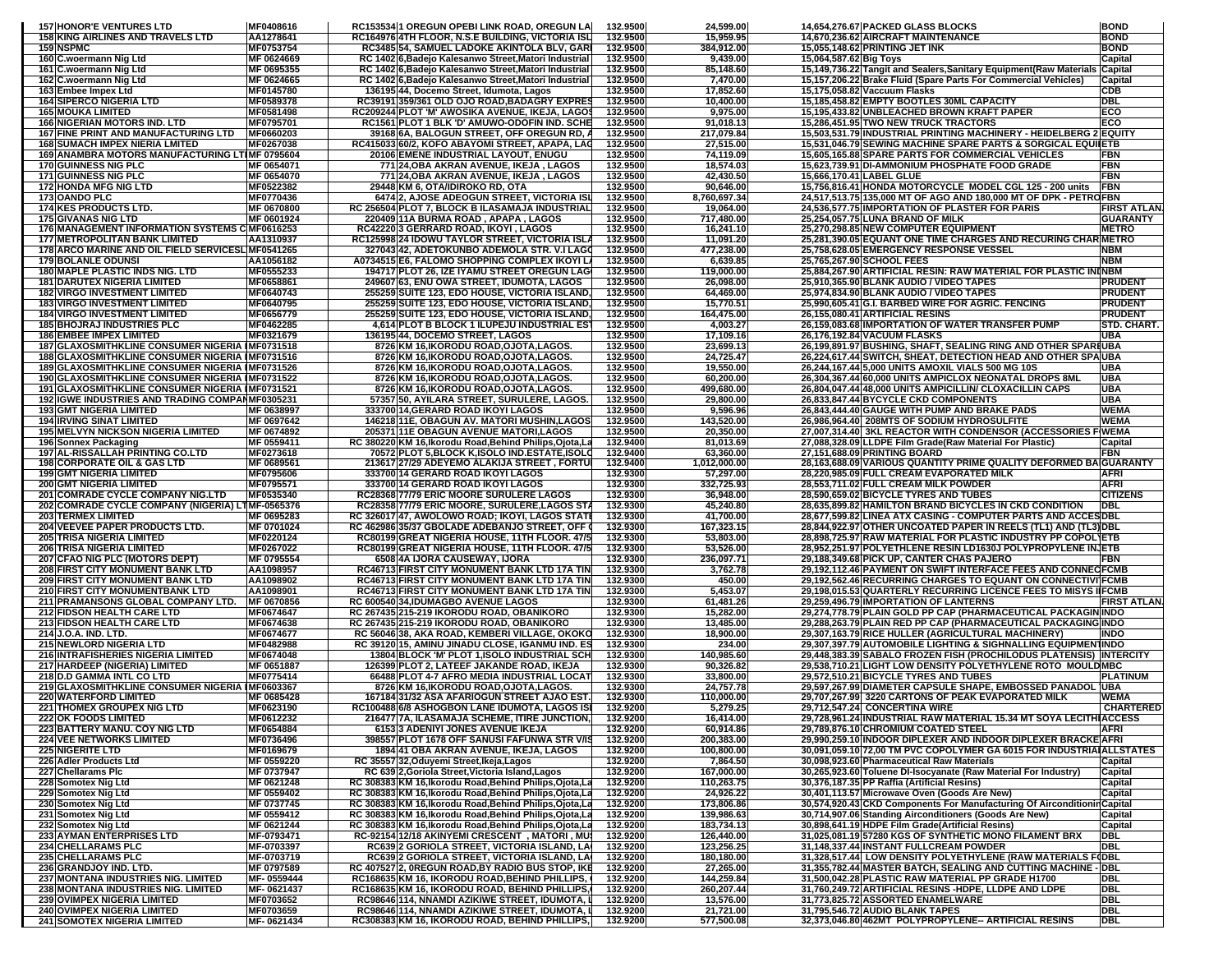| <b>242 TAIPOLY NIGERIA LIMITED</b>                                                         | MF-0590715                    | RC60136 29 OGUNLOWO STREET, IKEJA,LAGOS STA                                                        | 132.9200             | 20,640.00                 | 32,393,686.80 40,800 PAIRS OF PLASTIC LADIES SHOES                                                                                        | <b>DBL</b>                         |
|--------------------------------------------------------------------------------------------|-------------------------------|----------------------------------------------------------------------------------------------------|----------------------|---------------------------|-------------------------------------------------------------------------------------------------------------------------------------------|------------------------------------|
| <b>243 VISCHEM LTD</b>                                                                     | MF0703221                     | RC348900 114, NNAMDI AZIKIWE STREET, IDUMOTA,                                                      | 132.9200             | 48,773.00                 | 32,442,459.80 CETYL ALCOHOL                                                                                                               | <b>DBL</b>                         |
| <b>244 CHELLARAMS PLC</b><br><b>245 POF NATURAL PRODUCTS NIG. LTD</b>                      | MF0831371<br>BA050/2004210069 | RC639 2 GORIOLA STREET, VICTORIA ISLAND, LA<br>RC31761 28 FATAI ATERE WAY, MATORI-MUSHIN, LA       | 132.9200<br>132.9200 | 18,804.14<br>1,278,522.20 | 32,461,263.94 ASSORTED GERMAN BUTTER SALTED<br>33,739,786.14 FROZEN FISH                                                                  | ECO<br>ECO                         |
| 246 EMSONS TECHNICAL SUPPLIES & SERVIC MF0691664                                           |                               | RC38047 6, OJO STREET, LAGOS                                                                       | 132.9200             | 12,600.00                 | 33,752,386.14 RECHARGEABLE LANTERNS                                                                                                       | ETB                                |
| 247 KARESHMA INTERNATIONAL LIMITED                                                         | MF0687813                     | RC27056 18, OBUN EKO STREET, 2ND FLOOR FLAT 1                                                      | 132.9200             | 14,782.39                 | 33,767,168.53 BABY TOYS (TRAFFIC JAM CAR, PHONE, MUSIC PLA ETB                                                                            |                                    |
| 248 SATKARTAR INDUSTRIES NIGERIA LIMITE IMF0080404                                         |                               | RC457239 59, TAPA STREET, IJESHA TEDO, SURULER                                                     | 132.9200             | 11,186.60                 | 33,778,355.13 VACCUM FLASK                                                                                                                | ETB                                |
| 249 SATKARTAR INDUSTRIES NIGERIA LIMITE MF0361730<br>250 FIRST OLIVE CO.LTD.               | MF0795861                     | RC457239 59, TAPA STREET, IJESHA TEDO, SURULER<br>245217 14B BISHOP STREET, ILUPEJU, LAGOS         | 132.9200<br>132.9200 | 30,780.90<br>117,900.00   | 33,809,136.03 HURICANE LANTERNS<br>33,927,036.03 1310 BAGS OF DRIED FISH HEADS                                                            | ETB<br><b>FBN</b>                  |
| <b>251 BHARAT VENTURES LIMITED</b>                                                         | MF 0622692                    | 491399 12 WAZIRI IBRAHIM CRESCENT, VICTORIA                                                        | 132.9200             | 420,000.00                | 34,347,036.03 FROZEN FISH (HERRING/ASSORTED)                                                                                              | <b>FBNMB</b>                       |
| <b>252 DRUGFIELD PHARMACEUTICALS LTD</b>                                                   | MF 0949760                    | 162264 LYNSON CHEMICAL AVENUE KM 38, LAGO\$                                                        | 132.9200             | 31,026.88                 | 34,378,062.91 ALUMINIUM SEALS, VIALS ETC.                                                                                                 | GUARANTY                           |
| 253 EMMANUEL AND PATRICIA E. FREGENE                                                       | AA 0741349                    | A 0813943 NO 2 ELELE STREET, SHELL R.A, PORT HA                                                    | 132.9200             | 12,000.00                 | 34,390,062.91 PAYMENT OF SCHOOL FEES AND LIVING EXPENSE II GUARANTY                                                                       |                                    |
| <b>254 RED STAR EXPRESS</b><br><b>255 CHELLARAMS PLC</b>                                   | AA1365217<br>MF0729961        | 200303 70 INTERNATIONAL AIRPORT ROAD, MAFO<br>RC 639 2, GORIOLA STREET, VICTORIA ISLAND, LA        | 132.9200<br>132.9200 | 175,385.46<br>125,535.00  | 34,565,448.37 DELIVERY SERVICE CHARGE<br>34,690,983.37 BICYCLE IN CKD CONDITIONS                                                          | GUARANTY<br><b>INDO</b>            |
| <b>256 CHELLARAMS PLC</b>                                                                  | MF0798428                     | RC 639 2, GORIOLA STREET, VICTORIA ISLAND, LA                                                      | 132.9200             | 41,354.00                 | 34,732,337.37 CETYL ALCOHOL (INDUSTRIAL CHEMICAL)                                                                                         | INDO                               |
| <b>257 POLY PRODUCTS NIG. PLC</b>                                                          | MF0183822                     | RC 4331 PLOT C BLOCK 10, ILUPEJU IND. SCHEME,                                                      | 132.9200             | 83,514.37                 | 34,815,851.74 RESIN (CHEMICALS)                                                                                                           | INDO                               |
| 258 PRIMA INDUSTRIAL CO. LTD.                                                              | MF0482921                     | RC 215875 12, AKINWANDE STREET, ALABA                                                              | 132.9200             | 202,447.19                | 35,018,298.93 POLYPROPYLENE (INDUSTRIAL RAW MATERIAL                                                                                      | <b>INDO</b>                        |
| 259 SUNPLAST IND. LTD.<br><b>260 BFT-SKYS LIMITED</b>                                      | MF0183832<br>AA1047217        | RC 28900 PLOT 4C, BLOCK H, ISOLO IND. SCHEME, A<br>339013 SUITE E113 IKOTA SHOPPING COMPLEX VO     | 132.9200<br>132.9200 | 265,135.14<br>15,046.00   | 35,283,434.07 POLYPROPYLENE (INDUSTRIAL RAW MATERIAL)<br>35,298,480.07 SCHOOL FEES                                                        | INDO<br><b>NTERCON.</b>            |
| 261 CHELLARAMS NIGERIA PLC.                                                                | MF0739992                     | 639 2, GORIOLA STREET, V/I LAGOS.                                                                  | 132.9200             | 36,800.00                 | 35,335,280.07 40MT OF GLYCERINE USP GRADE                                                                                                 | N.I.B                              |
| 262 CHELLARAMS NIGERIA PLC.                                                                | MF0628225                     | 639 2, GORIOLA STREET, V/I LAGOS.                                                                  | 132.9200             | 58,686.00                 | 35,393,966.07 11,040KGS OF ASSORTED SILICONE TEGOSTAB, 144 N.I.B                                                                          |                                    |
| 263 CHELLARAMS NIGERIA PLC.                                                                | MF0628222                     | 639 2, GORIOLA STREET, V/I LAGOS.                                                                  | 132.9200             | 48,160.00                 | 35,442,126.07 70 SETS OF LX110-4 AND 70 SETS OF LX110-3AIII LONN.I.B                                                                      |                                    |
| <b>264 CHELLARAMS PLC</b><br><b>265 NIGERITE LIMITED</b>                                   | MF0729854<br>MF0444870        | 639 2, GORIOLA STREET, VICTORIA ISLAND, LA<br>1,894 4,0BA AKRAN AVENUE, IKEJA LAGOS                | 132.9200<br>132.9200 | 44,000.00<br>75,728.88    | 35,486,126.07 IMPORTATION OF MONOPROPYLENE GLYCOL MPG USTD. CHART.<br>35,561,854.95 IMPORTATION OF EQUIPMENTS AND VARIOUS ACCESTD. CHART. |                                    |
| 266 PRIMA IMPEX (NIG) LIMITED                                                              | MF 0453141                    | RC 215875 12 AKINWANDE STREET ALABA COKER LA                                                       | 132.9200             | 119,000.00                | 35,680,854.95 POLYSTRENE GPPS GRADE GP125 EI 68.00MT                                                                                      | <b>TRUST</b>                       |
| <b>267 ROSTOL VENTURES LIMITED</b>                                                         | MF 0698626                    | 158409 21,ASSOCIATION AVENUE,SHANGISHA,IKO                                                         | 132.9200             | 13,900.00                 | 35,694,754.95 2 UNITS OF AUGER FILLER MB50                                                                                                | WEMA                               |
| <b>268 VEE NETWORKS NIGERIA LIMITED</b>                                                    | MF0770622                     | 398557 PLOT 1678,OLAKUNLE BAKARE CLOSE,VIC                                                         | 132.9200             | 73,080.00                 | 35,767,834.95  PCV CABINET WITH ONE CAGE AND PRP UPGRADE WEMA                                                                             |                                    |
| <b>269 VEE NETWORKS NIGERIA LIMITED</b>                                                    | MF0770626                     | 398557 PLOT 1678, OLAKUNLE BAKARE CLOSE, VIO                                                       | 132.9200             | 37,876.00                 | 35,805,710.95 DUAL HYBRID COMBINING UNITS FOR 36 HMAC                                                                                     | <b>WEMA</b>                        |
| <b>270 VEE NETWORKS NIGERIA LIMITED</b><br><b>271 VEE NETWORKS NIGERIA LIMITED</b>         | MF 0770625<br>MF 0770624      | 398557 PLOT 1678, OLAKUNLE BAKARE CLOSE, VIC<br>398557 PLOT 1678, OLAKUNLE BAKARE CLOSE, VIO       | 132.9200<br>132.9200 | 2,106,286.00              | 37,911,996.95 HORIZON MACRO 2 INDOOR BTS EXTENSION CABIN WEMA<br>39,034,325.50 NET SYNCPLUS SSU 2000E MAIN SHELF AND INSTAIWEMA           |                                    |
| <b>272 AINA CATHERINE ABIMBOLA</b>                                                         | AA1325402                     | A2466657 1 OLUWASEUN STR AGBADO AGEGE LAGO                                                         | 132.9100             | 1,122,328.55<br>1,338.38  | 39,035,663.88 LIVING EXPENSES                                                                                                             | <b>AFRI</b>                        |
| <b>273 BEST COMMUNICATIONS LTD</b>                                                         | AA1325997                     | 3653628 LAWANSON ROAD S/LERE LAGOS                                                                 | 132.9100             | 17,875.00                 | 39,053,538.88 VSAT SERVICE FEES                                                                                                           | <b>AFRI</b>                        |
| <b>274 MRS O S EKUNDAYO</b>                                                                | AA0925484                     | A0979481 FACULTY OF LAW UNIV. OF IBADAN OYO                                                        | 132.9100             | 7,872.80                  | 39,061,411.68 SCHOOL FEES                                                                                                                 | <b>AFRI</b>                        |
| <b>275 NYCIL LIMITED</b>                                                                   | MF0711697                     | 27148 24 TALABI STR ADENIYI JONES AV. IKEJA                                                        | 132.9100             | 74,100.00                 | 39,135,511.68 PHTHALIC ANHYDRIDE                                                                                                          | <b>AFRI</b>                        |
| <b>276 NYCIL LIMITED</b><br><b>277 PZ INDUSTRIES PLC</b>                                   | MF0711713<br>MF0777561        | 27148 24 TALABI STREET OFF ADENIYI JONES IKI<br>693 45/47 TOWN PLANNING WAY ILUPEJU IKEJ           | 132.9100<br>132.9100 | 76,744.93<br>925,633.00   | 39,212,256.61 STYRENE MONOMER R/M FOR RESIN INDUSTRY<br>40,137,889.61 TALLOW GRADE 2 FOR MANUFACTURE OF SOAPS                             | <b>AFRI</b><br><b>AFRI</b>         |
| 278 SPINTEX MILLS (NIGERIA) LIMITED                                                        | MF0687049                     | 6864 PLOT 37/39 IGANMU IND. ESTATE S/LERE L                                                        | 132.9100             | 320,815.00                | 40,458,704.61 POLYETHYLENE TEREPHTHALATE 209,000 KGS                                                                                      | <b>AFRI</b>                        |
| 279 Ashaka Cement Plc                                                                      | AA 0981555                    | RC 13422 No 1B, Audu Bako Way, Kano                                                                | 132.9100             | 788,023.32                | 41,246,727.93 Third Quarter Technical Fee Net Of Withholding Tax                                                                          | Capital                            |
| 280 AKEBONO INDUSTRIAL CO.NIG.LTD                                                          | MF0705590                     | RC81347 163B SINARI DARANIJO STREET VICTORIA                                                       | 132.9100             | 270,000.00                | 41,516,727.93 MOTORCYCLE CKD COMPONENTS                                                                                                   | <b>CITIZENS</b>                    |
| <b>281 LOACO LIMITED</b>                                                                   | MF0536959                     | RC14229 86 SIMPSON STREET EBUTE-METTA LAGOS                                                        | 132.9100             | 20,368.00                 | 41,537,095.93 RESIN SOLUTION-BODY FILLERS                                                                                                 | <b>CITIZENS</b>                    |
| 282 PRAMANSONS GLOBAL COMPANY LTD<br>283 SIMBA TECHNOLOGY LTD                              | MF0631971<br>AA0991275        | RC600540 34 IDUMAGBO AVENUE LAGOS<br>RC305797 77/79 ERIC MOORE SURULERE LAGOS                      | 132.9100<br>132.9100 | 63,394.96<br>64,395.80    | 41,600,490.89 KEROSENE STOVES<br>41,664,886.69 ORACLE DATABASE                                                                            | <b>CITIZENS</b><br><b>CITIZENS</b> |
| <b>284 TAANA LIMITED</b>                                                                   | MF0311841                     | RC294223 34 IDUMAGBO AVENUE LAGOS                                                                  | 132.9100             | 32,176.59                 | 41,697,063.28 CURTAIN RODS                                                                                                                | <b>CITIZENS</b>                    |
| <b>285 TONILLA NIGERIA LIMITED</b>                                                         | MF0589561                     | RC236757 77/79 ERIC MOORE SURULERE LAGOS                                                           | 132.9100             | 121,960.00                | 41,819,023.28 SIMBA BRAND SMALL GENERATOR                                                                                                 | <b>CITIZENS</b>                    |
| <b>286 AGRO POWER CONCEPTS</b>                                                             | MF 0650838                    | BN 992629 13, AJOKE SALAKO STREET, IFAKO, GBAG                                                     | 132.9100             | 22,863.00                 | 41,841,886.28 AGRICULTURAL RICE HULLERS                                                                                                   | DBL                                |
| 287 COMRADE CYCLE COMPANY (NIGERIA) LTMF-0473504                                           |                               | RC28358 77/79 ERIC MOORE, SURULERE, LAGOS STA                                                      | 132.9100             | 30,000.00                 | 41,871,886.28 BICYCLE TYRES & TUBES                                                                                                       | DBL                                |
| <b>288 EASYLAND VENTURES LIMITED</b><br><b>289 KGM INDUSTRIES LTD</b>                      | MF0527533<br>MF 0649020       | RC504891 143/145 BROAD STREET, LAGOS<br>RC118789 BLOCK A, PLOT 6, LIMCA WAY, ISOLO - LA            | 132.9100<br>132.9100 | 83,339.81<br>92,127.25    | 41,955,226.09 TIGER BRAND GENERATORS - 0.45KVA<br>42,047,353.34 85MT. POLYPROPYLENE FOR PLASTIC MANUFACTUIDBL                             | <b>DBL</b>                         |
| <b>290 KGM INDUSTRIES LTD</b>                                                              | MF 0649028                    | RC118795 BLOCK A, PLOT 6, LIMCA WAY, ISOLO - LA                                                    | 132.9100             | 57,630.00                 | 42,104,983.34 PRIME PP INJECTION HOMOPOLYMER FOR PLASTIC DBL                                                                              |                                    |
| <b>291 KRS INVESTMENTS LIMITED</b>                                                         | MF-0650034                    | RC351826 A-1 EKO COURT, KOFO ABAYOMI STREET,                                                       | 132.9100             | 31,600.00                 | 42,136,583.34 800 X 25 KG BAGS ALMSTAB RB 172-POWDER COMPIDBL                                                                             |                                    |
| <b>292 KRS INVESTMENTS LIMITED</b>                                                         | MF-0717332                    | RC351826 A-1 EKO COURT, KOFO ABAYOMI STREET                                                        | 132.9100             | 20,458.40                 | 42,157,041.74 PREFORM 720 G & DEEP BLUE CAPS                                                                                              | DBL                                |
| <b>293 NYCIL LIMITED</b><br><b>294 NYCIL LIMITED</b>                                       | MF 0711710<br>MF 0711714      | RC 27148 24, TALABI STREET, OFF ADENIYI JONES A<br>RC 27148 24, TALABI STREET, OFF ADENIYI JONES A | 132.9100<br>132.9100 | 44,694.21<br>76,089.61    | 42,201,735.95 VEOVA - 10 BEING RAW MATERIALS<br>42,277,825.56 RAW MATERIALS :STYRENE MONOMER                                              | DBL<br>dbi                         |
| <b>295 NYCIL LIMITED</b>                                                                   | MF 0711715                    | RC 27148 24, TALABI STREET, OFF ADENIYI JONES A                                                    | 132.9100             | 133,488.00                | 42,411,313.56 BUTYL ACRYLATE                                                                                                              | DBL                                |
| <b>296 SAMEER ENT NIG LTD</b>                                                              | MF0701648                     | RC26332 239C KOFO ABAYOMI STREET, VICTORIA IS                                                      | 132.9100             | 44,610.00                 | 42,455,923.56 COMPACT PETROL GENERATORS                                                                                                   | DBL                                |
| <b>297 SAMEER ENT NIG LTD</b>                                                              | MF0703217                     | RC26332 239C KOFO ABAYOMI STREET, VICTORIA IS                                                      | 132.9100             | 39,316.00                 | 42,495,239.56 POLY PROPYLENE (ARTIFICIAL RESINS)                                                                                          | DBL                                |
| 298 WEST AFRICA N RUBBER PRODUCTS CO. MF-0771570                                           |                               | RC89204 PLOT 68, IKORODU INDUSTRIAL ESTATE, IN                                                     | 132.9100             | 298,080.00                | 42,793,319.56 LOW DENSITY POLYETHYLENE LOTRENE FD 0474 (PIDBL                                                                             |                                    |
| 299 FAR EAST PAINT LUSTRE INK IND.LTD.<br>300 NIGERIAN SPANNISH ENGINEERING CO.LTMF0268825 | MF0312113                     | 163588 PLOT 170/171 TRANS-AMADI IND ESTATE, P<br>14742 PLOT 62-73 SHARADA INDUSTRIAL ESTATE        | 132.9100<br>132.9100 | 21,312.00<br>21,066.00    | 42,814,631.56 ALUMINIUM LEAFING PASTE - INDUSTRIAL RAW MATFBN<br>42,835,697.56 COOLING TOWER - SPARE PARTS FOR INDUSTRIAL IFBN            |                                    |
| <b>301 NYCIL LIMITED</b>                                                                   | MF0711708                     | 27148 24, TALABI STREET, IKEJA, LAGOS                                                              | 132.9100             | 63,468.00                 | 42,899,165.56 STYRENE MONOMER - INDUSTRIAL RAW MATERIAL FBN                                                                               |                                    |
| <b>302 NYCIL LIMITED</b>                                                                   | MF0711703                     | 27148 24, TALABI STREET, IKEJA, LAGOS                                                              | 132.9100             | 118,242.40                | 43,017,407.96 BUTYL ACRYLATE - INDUSTRIAL CHEMICAL                                                                                        | FBN                                |
| <b>303 NYCIL LIMITED</b>                                                                   | MF0711711                     | 27148 24, TALABI STREET, IKEJA, LAGOS                                                              | 132.9100             | 54,415.20                 | 43,071,823.16 ACRYLIC ACID - INDUSTRIAL RAW MATERIAL                                                                                      | FBN                                |
| <b>304 NYCIL LIMITED</b><br>305 STANDARD PLASTICS IND. LTD.                                | MF0711716<br>MF0268811        | 27148 24, TALABI STREET, IKEJA, LAGOS<br>22229 PLOT 29, DANTATA ROAD, BOMPAI IND. ES               | 132.9100<br>132.9100 | 133,488.00<br>248,400.00  | 43,205,311.16 BUTYL ACRYLATE - INDUSTRIAL CHEMICAL<br>43,453,711.16 LOW DENSITY POLYETHYLENE LOTRENE - INDUSTRIFBN                        | <b>FBN</b>                         |
| 306 WEST AFRICAN RUBBER PRODUCTS NIG. MF0771569                                            |                               | 89204 PLOT 68 IKORODU INDUSTRIAL ESTATE ,IK                                                        | 132.9100             | 386,260.00                | 43,839,971.16 ETHYLENE - VINYL ACETATE COPOLYMER - INDUSTIFBN                                                                             |                                    |
| 307 PRAMANSONS GLOBAL COMPANY LTD. MF 0670854                                              |                               | RC 600540 34,IDUMAGBO AVENUE LAGOS                                                                 | 132.9100             | 184,354.40                | 44,024,325.56 IMPORATATION OF KEROSENE STOVE                                                                                              | <b>FIRST ATLAN</b>                 |
| <b>308 RIGIDPAK CONTAINERS LIMITED</b>                                                     | MF0576434                     | 26094 1-3 OLD JOS ROAD, ZARIA, KADUNA STATE                                                        | 132.9100             | 51,354.89                 | 44,075,680.45 KRAFT LINER BOARD PAPER (INDUSTRIAL RAW MATGUARANTY                                                                         |                                    |
| 309 SANDLE FARMS (NIG ) LTD                                                                | MF 0609816                    | 133006 NO 20 SERE CLOSE, ILUPEJU, LAGOS STA                                                        | 132.9100             | 26,600.00                 | 44,102,280.45 BICYCLE TYRES AND TUBES                                                                                                     | GUARANTY                           |
| <b>310 VINCHEM INT'L LIMITED</b><br><b>311 FRONTLINE VENTURES</b>                          | MF 0688345<br>MF0185910       | 274073 38, KOFO ABAYOMI STREET, 1ST FLOOR V<br>RC 37120 4 WHARF ROAD KADUNA                        | 132.9100<br>132.9100 | 224,400.00<br>351,029.70  | 44,326,680.45 POLYVINYL CHLORIDE (PVC) MATERIAL FOR INDUST GUARANTY<br>44,677,710.15 DRILLING RIG (WATERTEC)                              | HABIB                              |
| 312 PENTAGON PLASTIC INDUSTRIES LTD                                                        | MF0482479                     | RC 400509 3 AJIBADE OKE STREET AJAO ESTATE ISO                                                     | 132.9100             | 71,801.40                 | 44,749,511.55 ARTIFICIAL RESIN POLYPROPYLENE                                                                                              | HABIB                              |
| 313 PENTAGON PLASTIC INDUSTRIES LTD                                                        | MF0483263                     | RC 400509 3 AJIBADE OKE STREET AJAO ESTATE ISO                                                     | 132.9100             | 92,465.83                 | 44,841,977.38 PP COPOLYMER                                                                                                                | HABIB                              |
| <b>314 RIGIDPAK CONTAINERS LTD</b>                                                         | MF0688901                     | RC 26094 PLOTS 1-3 OLD JOS ROAD ZARIA KADUNA                                                       | 132.9100             | 38,200.02                 | 44,880,177.40 KRAFT LINER BOARD PAPER                                                                                                     | HABIB                              |
| 315 VEEPEE INDUSTRIES LTD                                                                  | MF0727605                     | RC 16530 35/37 GBOLADE ADEBANJO STREET ILUPE                                                       | 132.9100             | 117,835.00                | 44,998,012.40 PRINTING INKS VARIOUS COLOURS                                                                                               | <b>HABIB</b>                       |
| 316 ENPEE IND. PLC<br><b>317 NYCIL LIMITED</b>                                             | MF0640584<br>MF0694184        | RC 5909 PLOT L&K ILUPEJU IND. ESTATE, ILUPEJU<br>RC 27148 24, JALEBI STR. OFF ADENIYI JONES AVEN   | 132.9100<br>132.9100 | 27,570.20<br>67,410.90    | 45,025,582.60 MOTOR/PUMP FRAME (SPARE PARTS FOR TEXTILE I INDO<br>45,092,993.50 VINYL ACELATE MONOMER (CHEMICAL)                          | NDO                                |
| 318 DUNLOP NIGERIA LIMITED                                                                 | MF0810027                     | 2358613 FOLORUNSHO KUKU STREET OPEBI LAG                                                           | 132.9100             | 12,860.00                 | 45,105,853.50 NYLON FIBRE DIPPED AND STRETCHED TO DUNLOP INTERCON.                                                                        |                                    |
| 319 SUPER ENGINEERING                                                                      | MF0771571                     | 5258 PLOT 68 IKORODU INDUSTRIAL ESTATE IK                                                          | 132.9100             | 213,840.00                | 45,319,693.50 216MT PVC SUSPENSION RESIN (PRIME) GRADE:LS1 INTERCON.                                                                      |                                    |
| <b>320 SUPER ENGINEERING</b>                                                               | MF0771572                     | 5258 PLOT 68 IKORODU INDUSTRIAL ESTATE IK                                                          | 132.9100             | 186,240.00                | 45,505,933.50 160MT DIOCTYL PHTHALATE (PRIME) VERGIN                                                                                      | <b>INTERCON.</b>                   |
| 321 ZENITH CONTAINERS COMPANY LIMITED   MF0576583                                          |                               | 12612 PLOT 136 TRANS AMADI INDUSTRIAL ESTA                                                         | 132.9100             | 455,400.00                | 45,961,333.50 396MT HIGH DENSITY POLYEHYLENE RESIN                                                                                        | <b>INTERCON.</b>                   |
| <b>322 ZENITH PLASTIC IND LTD</b><br><b>323 HE MAN ENTERPRISES</b>                         | MF0584982<br>MF0489773        | 3475 16KM ABA EXPRESSWAY PORTHARCOURT<br>LAZ 088311 13, AJOKE SALAKO STREET, IFAKO, BARIG          | 132.9100<br>132.9100 | 124,740.00<br>23,581.45   | 46,086,073.50 126MT PVC SUSPENSION RESIN GRADE: LS100<br>46,109,654.95 AGRICULTURAL GRINDING MILLS WITH PRIME MOVEN.I.B                   | <b>INTERCON.</b>                   |
| 324 LAKMANS METAL IND. (NIG) LTD.                                                          | MF0209891                     | 69102 PLOT 2, ISOLO EXPRESSWAY, ISOLO, LAGO                                                        | 132.9100             | 68,490.00                 | 46,178,144.95 GENERATING SETS                                                                                                             | N.I.B                              |
| 325 LAKMANS METAL IND. (NIG) LTD.                                                          | MF0209892                     | 69102 PLOT 2, ISOLO EXPRESSWAY, ISOLO, LAGO                                                        | 132.9100             | 5,300.00                  | 46,183,444.95 BARBED WIRE (NEW)                                                                                                           | N.I.B                              |
| 326 PILLARS MULLERO (NIG) LTD.                                                             | MF0489785                     | 68927 PLOT2, ISOLO EXPRESSWAY, ISOLO, LAGO                                                         | 132.9100             | 98,563.46                 | 46,282,008.41 AGRICULTURAL GRINDING MILLS WITH PRIME MOVEN.I.B                                                                            |                                    |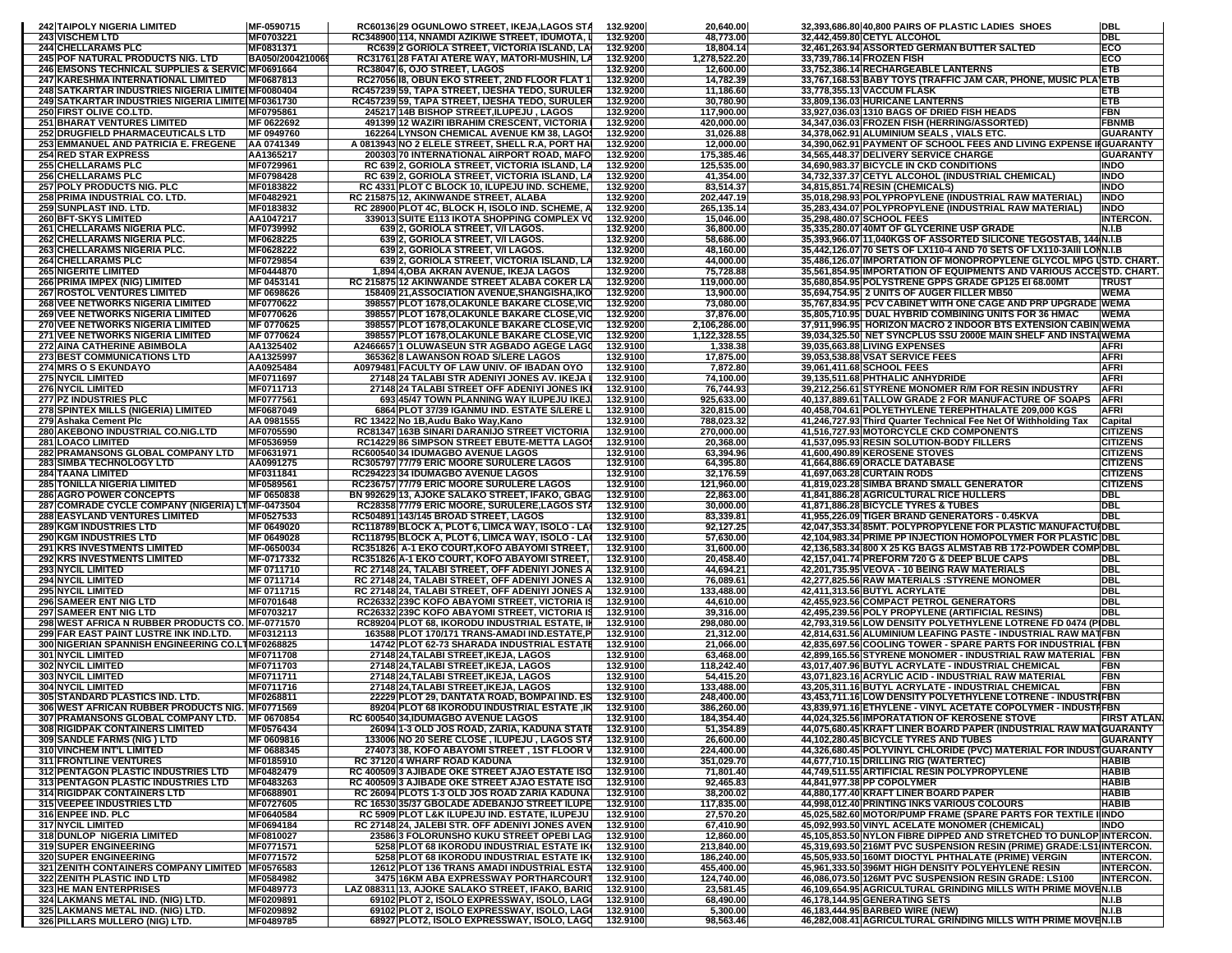| 327 ADEOLA ENT. LTD.                                                                     | MF0581627        | RC76932 SW7/34,LAGOS BYE-PASS,OKE-BOLA,IBAD                                    | 132.9100             | 72.06             |                           | 46,282,080.47 A4 80 GSM PHOTOCOPY PAPER.(SHORTFALL)                           | <b>OMEGA</b>                   |
|------------------------------------------------------------------------------------------|------------------|--------------------------------------------------------------------------------|----------------------|-------------------|---------------------------|-------------------------------------------------------------------------------|--------------------------------|
| 328 AMIOUN STEEL LTD.                                                                    | MF0802741        | RC470203 7,SEGUN IREFIN STREET,IKOTUN,EGBE,LA                                  | 132.9100             | 2,491.62          |                           | 46,284,572.09 1 WIRE DRAWING MACHINE.(SHORTFALL)                              | <b>OMEGA</b>                   |
| 329 AMIOUN STEEL LTD.                                                                    | MF0802740        | RC470203 7, SEGUN IREFIN STREET, IKOTUN, EGBE, LA                              | 132.9100             | 707.10            |                           | 46,285,279.19 1 INDUSTRIAL CRANE AND OTHER EQUIPMENTS FOROMEGA                |                                |
| 330 CROSS RIVER STATE GOVERNMENT.                                                        | MF0581304        | N/A GOVERNMENT HOUSE, CALABAR, CROSS F                                         | 132.9100             | 9,248.72          |                           | 46,294,527.91 DETACHABLE MONOCABLE GONDOLA TYPE 8-MGD OMEGA                   |                                |
| 331 KARRINGTON ENT. LTD.                                                                 | MF0344400        | RC120752 10-12 SOMORIN OKEOWO St. IFAKO GBAG                                   | 132.9100             | 611.68            |                           | 46,295,139.59 GRAPHOLINE THERMO PRINTING PLATES.(SHORTFAOMEGA                 |                                |
| 332 KARRINGTON ENT. LTD.                                                                 | AA1294500        | RC120752 10-12 SOMORIN OKEOWO St. IFAKO GBAGA                                  | 132.9100             | 14,015.00         |                           | 46,309,154.59 TUITION FEES.                                                   | <b>OMEGA</b>                   |
| <b>333 MOUKA LIMITED</b>                                                                 | MF0581490        | RC209244 PLOT 'M' AWOSIKA AVENUE IKEJA INDUST                                  | 132.9100             | 921.90            |                           | 46,310,076.49 2.1MM OF BONNEL SPRING UNIT WIRE. (SHORTFAL                     | <b>OMEGA</b>                   |
| <b>334 OMEGABANK PLC</b>                                                                 | AA1031039        | RC43084 PC1 ENG. CLOSE, V/I LAGOS.                                             | 132.9100             | 148.85            |                           | 46,310,225.34 SWIFT PAYMENT.                                                  | <b>OMEGA</b>                   |
| 335 OMEGABANK PLC                                                                        | AA1033051        | RC43084 PC1 ENG. CLOSE, V/I LAGOS.                                             | 132.9100             | 1,624.73          |                           | 46,311,850.07 SWIFT PAYMENT.                                                  | <b>OMEGA</b>                   |
| <b>336 OMEGABANK PLC</b>                                                                 | AA1031040        | RC43084 PC1 ENG. CLOSE, V/I LAGOS.                                             | 132.9100             | 6,680.63          |                           | 46.318.530.70 PAYMENT ON SUNSERVER UPGRADE.                                   | <b>OMEGA</b>                   |
| <b>337 OMEGABANK PLC</b>                                                                 | AA1031042        | RC43084 PC1 ENG. CLOSE, V/I LAGOS.                                             | 132.9100             | 579.00            |                           | 46,319,109.70 PAYMENT OF EQUANT CHARGES                                       | <b>OMEGA</b>                   |
| 338 OMEGABANK PLC                                                                        | AA1031041        | RC43084 PC1 ENG. CLOSE, V/I LAGOS.                                             | 132.9100             | 579.00            |                           | 46,319,688.70 PAYMENT OF EQUANT CHARGES.                                      | <b>OMEGA</b>                   |
| 339 OMEGABANK PLC                                                                        | AA1031038        | RC43084 PC1 ENG. CLOSE, V/I LAGOS.                                             | 132.9100             | 244.23            |                           | 46,319,932.93 SWIFT PAYMENT.                                                  | <b>OMEGA</b>                   |
| <b>340 OMEGABANK PLC</b>                                                                 | AA1033052        | RC43084 PC1 ENG. CLOSE, V/I LAGOS.                                             | 132.9100             | 11.45             |                           | 46,319,944.38 SWIFT PAYMENT.                                                  | <b>OMEGA</b>                   |
| 341 P & O NEDLLOYD NIG LTD.                                                              | AA1008109        | RC361158 5 CREEK ROAD APAPA, LAGOS.                                            | 132.9100             | 2,417.67          |                           | 46,322,362.05 PERSONAL HOME REMITTANCE.                                       | <b>OMEGA</b>                   |
| 342 KENVEE (NIGERIA) LIMITED                                                             | MF0567217        | 28020 34, IDUMAGBO AVENUE, IDUMOTA, LAGOS                                      | 132.9100             | 68,756.03         | 46,391,118.08 FLASK       |                                                                               | <b>PRUDENT</b>                 |
| <b>343 PANAR LIMITED</b>                                                                 | MF0661117        | RC 39704 6 ELSIE FEMI PEARSE STREET, VICTORIA IS                               | 132.9100             | 118,650.00        |                           | 46,509,768.08 105 POLYVINYL CHLORIDE                                          | <b>TRUS1</b>                   |
| <b>344 NYCIL LIMITED</b>                                                                 | MF0711709        | 27148 PLOT 4-5, OGUN STATE HOUSING CORPOR                                      | 132.9100             | 63,440.00         |                           | 46,573,208.08 PENTAERTHRITOL MONO GRADE                                       | <b>UBA</b>                     |
| <b>345 NYCIL LIMITED</b>                                                                 | MF0711718        | 27148 PLOT 4-5, OGUN STATE HOUSING CORPOR                                      | 132.9100             | 54,415.20         |                           | 46,627,623.28 ACRYLIC ACID                                                    | UBA                            |
| 346 FEMINA HYGIENICAL PROD.NIG LTD                                                       | MF0606117        | 11160 9E ISOLO IND.AREA PAPA AJAO MUSHIN L                                     | 132.9100             | 34,700.00         |                           | 46,662,323.28 FLUFF PULP[ IN JOMBO ROLLS                                      | UBN                            |
| 347 NEWTECH MASTER COY.NIG LTD                                                           | MF0664976        | 460309 PLOT NO 30 CHALLAWA IND.EST.CHALLAV                                     | 132.9100             | 99,360.00         |                           | 46,761,683.28 69MT LOW DENSITY POLYETHLENE LOTRENE FD                         | <b>UBN</b>                     |
| 348 NYCIL LTD                                                                            | MF0711707        | 27148 24 TALABI STREET OFF ADENIYI JONES AV                                    | 132.9100             | 63,468.00         |                           | 46,825,151.28 STYRENE MONOMER                                                 | <b>UBN</b>                     |
| 349 AFRICAN STEEL MILLS (NIG) LTD                                                        | MF0486837        | RC395473 PLOT 337, IKORODU INDUSTRIAL AREA, IK                                 | 132.9000             | 307,203.75        |                           | 47,132,355.03 WIRE RODS IN COIL                                               | <b>CHARTERED</b>               |
| 350 AKINLOLU AYILEKA                                                                     | AA1414106        | A1192077 1A OGO OLUWA AVENUE, OFF OLD AKUTE                                    | 132.9000             | 10,560.00         |                           | 47,142,915.03 SCHOOL FEES                                                     | <b>CHARTERED</b>               |
| 351 ANIVIN (NIGERIA) LIMITED                                                             | MF0302811        | RC141753 19, MARTINS STREET, LAGOS ISLAND, LAG                                 | 132.9000             | 29,905.00         |                           | 47,172,820.03 STAINLESS STEEL UTENSILS                                        | <b>CHARTERED</b>               |
| 352 CHARTERED BANK PLC                                                                   | AA1414373        | RC119634 PLOT 1712 IDEJO STREET, VICTORIA ISLAN                                | 132.9000             | 3,514.35          |                           | 47,176,334.38 SUBSCRIPTION FEES                                               | <b>CHARTERED</b>               |
| 353 CONTI-AGRO NIGERIA LIMITED                                                           | MF0686803        | RC367910 52A KOFO ABAYOMI STREET, VICTORIA IS                                  | 132.9000             | 984,000.00        | 48,160,334.38 INDIAN RICE |                                                                               | <b>CHARTERED</b>               |
|                                                                                          | MF0610190        |                                                                                |                      | 1,947,500.00      | 50,107,834.38 INDIAN RICE |                                                                               | <b>CHARTERED</b>               |
| <b>354 MILAN NIGERIA LIMITED</b>                                                         | MF0489678        | RC43724 52A KOFO ABAYOMI STREET, VICTORIA ISI                                  | 132.9000<br>132.9000 |                   |                           |                                                                               | <b>CHARTERED</b>               |
| 355 MONAPLEX INDUSTRIES (NIG) LTD                                                        |                  | RC27223 KLM 16 IKORODU ROAD, OJOTA, BERGER,<br>317665 53. LAWSON STREET. LAGOS |                      | 990,488.90        |                           | 51,098,323.28 HOT ROLLED PROFILES                                             |                                |
| <b>356 BIOCHEMICAL DERIVATIVES LTD</b><br>357 MICKEY LADEY COMMERCIAL COMPANY IMF0519634 | MF0621161        |                                                                                | 132.9000<br>132.9000 | 138,720.00        |                           | 51,237,043.28 16,000KG OF VITAMINS A,B,C & D                                  | <b>ACCESS</b><br><b>ACCESS</b> |
|                                                                                          |                  | 213134 33, ISALE AGBEDE STREET, LAGOS ISLAND                                   |                      | 32,948.00         |                           | 51,269,991.28 BICYCLE PARTS IN CKD (ALL NEW)                                  |                                |
| <b>358 MULTICHEM INDUSTRIES LIMITED</b>                                                  | MF0690813        | 130408 PLOT D2 ISREAL ADEBAJO STREET OFF L.                                    | 132.9000             | 38,050.00         |                           | 51,308,041.28 MULTITERA (INDUSTRIAL RAW MATERIALS)                            | <b>ACCESS</b>                  |
| <b>359 MULTICHEM INDUSTRIES LIMITED</b>                                                  | MF0685796        | 130408 PLOT D2 ISREAL ADEBAJO STREET OFF L/                                    | 132.9000             | 19,296.00         |                           | 51,327,337.28 HYDROGEN PEROXIDE                                               | <b>ACCESS</b>                  |
| 360 BISHI OMOLARA ZAINAB                                                                 | AA1325419        | A1388487 2 OBSERVER CLE BIDDENHAM BEDFORD I                                    | 132.9000             | 30,253.20         |                           | 51,357,590.48 SCHOOL FEES                                                     | <b>AFRI</b>                    |
| 361 COLEMAN TECHNICAL IND. LTD                                                           | MF0214826        | 15410 149/151 IDIMU ROAD IKOTUN LAGOS                                          | 132.9000             | 107,067.50        |                           | 51,464,657.98 EC-GRADE ALUMINIUM WIRE DIAMETER 47 MT                          | <b>AFRI</b>                    |
| <b>362 DUNLOP NIGERIA PLC</b>                                                            | MF0662309        | 2736 OBA AKRAN AVENUE IKEJA                                                    | 132.9000             | 4,307.76          |                           | 51,468,965.74 EXTERNAL FILTERS AND ENGINE FILTERS                             | <b>AFRI</b>                    |
| 363 DUNLOP NIGERIA PLC                                                                   | MF0662310        | 2736 OBA AKRAN AVENUE IKEJA                                                    | 132.9000             | 314,317.00        |                           | 51,783,282.74 7X40' CONTAINER DUNLOP BRAND TYRES                              | <b>AFRI</b>                    |
| 364 DUNLOP NIGERIA PLC                                                                   | MF0662302        | 2736 OBA AKRAN AVENUE IKEJA                                                    | 132.9000             | 51,500.00         |                           | 51,834,782.74 NYLON FIBRE DIPPED & STRETCHED TO DUNLOP SPAFRI                 |                                |
| <b>365 DUNLOP NIGERIA PLC</b>                                                            | MF0662308        | 2736 OBA AKRAN AVENUE IKEJA                                                    | 132.9000             | 3,778.94          |                           | 51,838,561.68 18' FILTER ELEMENTS 11-P421/1236/59                             | <b>AFRI</b>                    |
| <b>366 DUNLOP NIGERIA PLC</b>                                                            | MF0662320        | 2736 OBA AKRAN AVENUE IKEJA                                                    | 132.9000             | 64,540.00         |                           | 51,903,101.68 MOR/MBS SANTOGARD                                               | <b>AFRI</b>                    |
| <b>367 EAS AIRLINES LIMITED</b>                                                          | AA1325451        | 59507 29 ADENIYI JONES AVENUE IKEJA                                            | 132.9000             | 66,347.30         |                           | 51,969,448.98 AIRCRAFT INSURANCE PREMIUMS                                     | <b>AFRI</b>                    |
| <b>368 EAS AIRLINES LIMITED</b>                                                          | AA1325452        | 59507 29 ADENIYI JONES AVENUE IKEJA                                            | 132.9000             | 45,000.00         |                           | 52,014,448.98 AIRCRAFT LEASE RENTAL FOR NOVEMBER 2004                         | AFRI                           |
| <b>369 EAS AIRLINES LIMITED</b>                                                          | AA1325457        | 59507 29 ADENIYI JONES AVENUE IKEJA                                            | 132.9000             | 45,000.00         |                           | 52,059,448.98 AIRCRAFT LEASE RENTAL FOR DECEMBER 2004                         | <b>AFRI</b>                    |
| <b>370 EAS AIRLINES LIMITED</b>                                                          | AA1325453        | 59507 29 ADENIYI JONES AVENUE IKEJA                                            | 132.9000             | 11,238.92         |                           | 52,070,687.90 AIRCRAFT COMPONENT MAINTENANCE COSTS                            | <b>AFRI</b>                    |
| <b>371 EAS AIRLINES LIMITED</b>                                                          | AA1325455        | 59507 29 ADENIYI JONES AVENUE IKEJA                                            | 132.9000             | 18,452.25         |                           | 52,089,140.15 PYMT OF AIRCRAFT MAINTENANCE RESERVE                            | <b>AFRI</b>                    |
| <b>372 ETCO NIGERIA LIMITED</b>                                                          | MF0468922        | 3457 14 CREEK ROAD APAPA                                                       | 132.9000             | 13,412.79         |                           | 52,102,552.94 OUTDOOR WMN, GC PXD A/C SPARE PARTS                             | <b>AFRI</b>                    |
| 373 ETCO NIGERIA LIMITED                                                                 | MF0468913        | 3457 14 CREEK ROAD APAPA                                                       | 132.9000             | 27,276.28         |                           | 52,129,829.22 TRANSFORMER                                                     | <b>AFRI</b>                    |
| <b>374 KORDEK INVESTMENT LTD</b>                                                         | AA1316087        | 140237 182/184 BROAD STREET LAGOS                                              | 132.9000             | 6,070.00          |                           | 52,135,899.22 SCHOOL FEES                                                     | <b>AFRI</b>                    |
| <b>375 METOXIDE NIG LIMITED</b>                                                          | MF0395680        | 19895 KM 8 ABEOKUTA-LAGOS RD ABEOKUTA O                                        | 132.9000             | 20,700.00         |                           | 52,156,599.22 SULPHUR POWDER                                                  | <b>AFRI</b>                    |
| 376 ORFEMA PHARMACEUTICAL IND LTD                                                        | MF0468106        | 76330 5 ATILADE ADEBOWALE STR. IJU AGEGE L                                     | 132.9000             | 42,525.00         |                           | 52,199,124.22 METRONIDAZOLE POWDER BP, TRIMETHOPRIM ETC AFRI                  |                                |
| 377 POLYTHENE ENTERPRISES NIG LTD                                                        | MF0523279        | 5759 4 OBASA ROAD OFF OBA AKRAN AVENUE                                         | 132.9000             | 42,053.67         |                           | 52,241,177.89 UNCOATED PAPER BOARD 60MT                                       | <b>AFRI</b>                    |
| 378 OBIH DIKE                                                                            | AA 1054617       | A0796263 248A Ikorodu Crescent, Dolphin Estate, Ikoy                           | 132.9000             | 320               |                           | 52,241,497.89 2005 Annual Dues ifo American Institute of Certified PIAIMB     |                                |
| 379 OFODILE BENJAMIN                                                                     | AA 1054618       | C671713 Shell Nigeria Gas Limited, 21/22 Marina, Lag                           | 132.9000             | 8,440.20          |                           | 52,249,938.09 Fall 2004 school fees b/o Miss Obiamaka Ofodile in fay AIMB     |                                |
| 380 PLASTIC PACKAGING INDUSTRIES LIMITE MF0469540                                        |                  | 31304 7 Modupe Olajumoke Street, Off Obafemi Aw                                | 132.9000             | 119,338.25        |                           | 52,369,276.34 Partial payment for dispersion in plastics (other cololu AIMB   |                                |
| 381 WAZOBIA UNITY PACKAGING NIG. LTD.                                                    | MF 0608456       | 371142 5 Oba Adetona Street, Lagos                                             | 132.9000             | 59,564.00         |                           | 52,428,840.34 Payment for 3,034 pcs of various sizes of Linglong bra AIMB     |                                |
| <b>382 AFOLABI DENTON</b>                                                                | MF0478640        | A0904775 25, ALAYAKI SOGBESAN STREET, ABAYON                                   | 132.9000             | 51,336.87         |                           | 52,480,177.21 POULTRY EQUIPMENT (LAYING CAGE SYSTEM)                          | <b>ASSURANCE</b>               |
| 383 FRANCIS FISHRIES AND AGRO ALLIED VEIMF0492007                                        |                  | LAZ139123 50B IJAGUN ROAD, IJEBU-ODE, OGUN STA                                 | 132.9000             | 30,119.96         |                           | 52,510,297.17 FISH MEAL CONCENTRATES                                          | <b>ASSURANCE</b>               |
| 384 GLASS ALL-TECH (GC) LTD                                                              | MF0493063        | RC457879 SUITES 2/3 NMA SHOPPING MALL, 8, OLD A                                | 132.9000             | 5,420.00          |                           | 52,515,717.17 SAFETY GLASS FOR SQUASH COURTS BUILDING AN ASSURANCE            |                                |
| <b>385 PEACE DEAL MERCHANDISE</b>                                                        | MF0492868        | ASB003757 9, GANI DABIRI STREET, AJAO ESTATE, LA                               | 132.9000             | 190               |                           | 52,515,907.17 LC CHARGES                                                      | <b>ASSURANCE</b>               |
| <b>386 RCN NETWORKS LTD</b>                                                              | MF0324306        | RC439720112C OKO AWO CLOSE, VICTORIA ISLAND                                    | 132.9000             | 690,929.73        |                           | 53,206,836.90 MILITARY RADIO COMMUNICATIONS                                   | <b>ASSURANCE</b>               |
| 387 TADECO INDUSTRIAL ENTERPRISES NIG. IMF0547310                                        |                  | RC84536 21, KOSOKO STREET, LAGOS                                               | 132.9000             | 194,821.72        |                           | 53,401,658.62 WRITING PAPER IN SHEETS                                         | <b>ASSURANCE</b>               |
| 388 TADECO INDUSTRIAL ENTERPRISES NIG. IMF0547691                                        |                  | RC84536 21, KOSOKO STREET, LAGOS                                               | 132.9000             | 100,000.00        |                           | 53,501,658.62 WHITE OFFSET BOND PAPER                                         | <b>ASSURANCE</b>               |
| 389 THE CANDEL CO. LTD                                                                   | MF0492633        | RC204522 8, FABAC CLOSE, OFF LIGALI AYORINDE A                                 | 132.9000             | 1,266.25          | 53,502,924.87 LC CHARGES  |                                                                               | <b>ASSURANCE</b>               |
| 390 WAS-LAME INT'L AGENCIES NIG. LTD                                                     | MF0492606        | RC91399 2, ASESI LANE, 3RD FLOOR, OFF ADENIJI A                                | 132.9000             | 26,500.00         |                           | 53,529,424.87 NEW BICYCLE PARTS                                               | <b>ASSURANCE</b>               |
| <b>391 WESTCOASTPAPER COMPANY LIMITED</b>                                                | MF0492236        | RC502555 C22 ADENIRAN OGUNSANYA SHOPPING CO                                    | 132.9000             | 5,000.00          |                           | 53,534,424.87 UNCOATED PRINTING PAPER                                         | <b>ASSURANCE</b>               |
| <b>392 ZINOX TECHNOLOGIES LIMITED</b>                                                    | <b>MF0493774</b> | RC388769 13A IDOWU MARTINS STREET, VICTORIA IS                                 | 132.9000             | <b>201,200.00</b> |                           | 53,735,624.87 NEW COMPUTER MOTHERBOARDS                                       | <b>ASSURANCE</b>               |
| 393 ZINOX TECHNOLOGIES LIMITED                                                           | MF0725427        | RC388769 13A IDOWU MARTINS STREET, VICTORIA IS                                 | 132.9000             | 40,671.00         |                           | 53,776,295.87 NEW COMPUTER KEY BOARDS                                         | <b>ASSURANCE</b>               |
| 394 ZINOX TECHNOLOGIES LIMITED                                                           | MF0493762        | RC388769 13A IDOWU MARTINS STREET, VICTORIA IS                                 | 132.9000             | 217,812.20        |                           | 53,994,108.07 NEW COMPUTER MONITORS, CD ROM DRIVERS AND ASSURANCE             |                                |
| 395 ZINOX TECHNOLOGIES LIMITED                                                           | MF0725425        | RC388769 13A IDOWU MARTINS STREET, VICTORIA IS                                 | 132.9000             | 70,428.00         |                           | 54,064,536.07 NEW COMPUTER CD-ROM DRIVES                                      | <b>ASSURANCE</b>               |
| <b>396 ZINOX TECHNOLOGIES LIMITED</b>                                                    | AA1380239        | RC388769 13A IDOWU MARTINS STREET, VICTORIA IS                                 | 132.9000             | 1,000,269.00      |                           | 55,064,805.07 COMPUTER SOFTWARE LICENSE                                       | <b>ASSURANCE</b>               |
| 397 ADMIRAL OVERSEAS (NIG) LTD                                                           | MF0276898        | RC369010 24A, KUDIRAT ABIOLA WAY, OREGUN, LAG                                  | 132.9000             | 358,707.80        |                           | 55.423.512.87 FROZEN MACKEREL FISH                                            | <b>BOND</b>                    |
| <b>398 ETCO NIG LTD</b>                                                                  | MF0408563        | RC3457 14 CREEK ROAD, APAPA, LAGOS.                                            | 132.9000             | 7,952.28          |                           | 55,431,465.15 WATER PUMPS                                                     | <b>BOND</b>                    |
| 399 Boulos Enterprises                                                                   | MF 0315747       | RC 3763 Plot 10, Block D, Acme Road, Ogba Industrial                           | 132.9000             | 135,200.00        |                           | 55,566,665.15 Lifan Motorcycles In CKD Components                             | Capital                        |
| 400 CHI Ltd                                                                              | MF 0488696       | RC 32283 20, Chief Benson Anorue Street, Apakun-Osh                            | 132.9000             | 63,974.46         |                           | 55,630,639.61 De-OiledCake (Soya Bean)                                        | Capital                        |
| 401 Coscharis Technology Ltd                                                             | MF 0640491       | RC 216991 27, Obafemi Awolowo Way, Ikeja, Lagos                                | 132.9000             | 58,400.00         |                           | 55,689,039.61 Computer Accessories                                            | Capital                        |
| 402 Domestic Electronics                                                                 | MF 0737809       | RC 35943 Afprint Industrial Estate, Plot 122/132, Apapa                        | 132.9000             | 20,431.68         |                           | 55,709,471.29 Parts For Standing Fan (Bale Nut, Extension Tube, Cross Capital |                                |
| <b>403 Domestic Electronics</b>                                                          | MF 0737810       | RC 35943 Afprint Industrial Estate, Plot 122/132, Apapa                        | 132.9000             | 27,458.85         |                           | 55,736,930.14 Motor Housing and Cap For Standing Fan (Goods Are Capital       |                                |
| 404 Frigoglass Ind Ltd                                                                   | MF 0672080       | RC 270208 2/4, Iddo Road, Iddo House, Oyingbo, Iddo, Lag                       | 132.9000             | 257,600.00        |                           | 55,994,530.14 Tin Free Steel Sheets                                           | Capital                        |
| 405 Interworld Products                                                                  | MF 0362699       | RC 268357 Afprint Industrial Estate, Plot 122/132, Apapa                       | 132.9000             | 24,362.57         |                           | 56,018,892.71 Binatone Cordless Kettle(Goods Are New)                         | Capital                        |
| 406 Interworld Products                                                                  | MF 0662569       | RC 268357 Afprint Industrial Estate, Plot 122/132, Apapa                       | 132.9000             | 44,177.96         |                           | 56,063,070.67 Binatone Rechargeable Lantern (Goods Are New)                   | Capital                        |
| 407 Oluwatuyi Toyin                                                                      | AA 1086096       | A 2622886 3, Modupeola Street, Punch Estate, Ikeja                             | 132.9000             | 2,000.00          |                           | 56,065,070.67 Personal travel Allowance                                       | Capital                        |
| 408 Saturn Frozen Foods                                                                  | MF 0362124       | RC 462310 71, Trans Amadi, Industrial Layout, Portharco                        | 132.9000             | 504,000.00        |                           | 56,569,070.67 Sardinella/Horse Mackerel(Frozen Fish)                          | Capital                        |
| 409 Sunrise Products Ltd                                                                 | MF0321671        | 123039 D-14, Eko Court Kofo Abayomi Street, V/Islaı                            | 132.9000             | 76,852.00         |                           | 56,645,922.67 Industrial Raw Materials - Artificial Resins (HDPE Film CDB     |                                |
| 410 Sunrise Products Ltd                                                                 | MF0321666        | 123039 D-14, Eko Court Kofo Abayomi Street, V/Islar                            | 132.9000             | 188,867.00        |                           | 56,834,789.67 Plastic Making Raw Materials (High Density Propylene CDB        |                                |
| 411 Udofia Michael                                                                       | AA1422581        | A1163772 Plot 67D Ewet Housing Estate, Uyo, Akwa Ib                            | 132.9000             | 122.83            | 56,834,912.50 School Fees |                                                                               | CDB                            |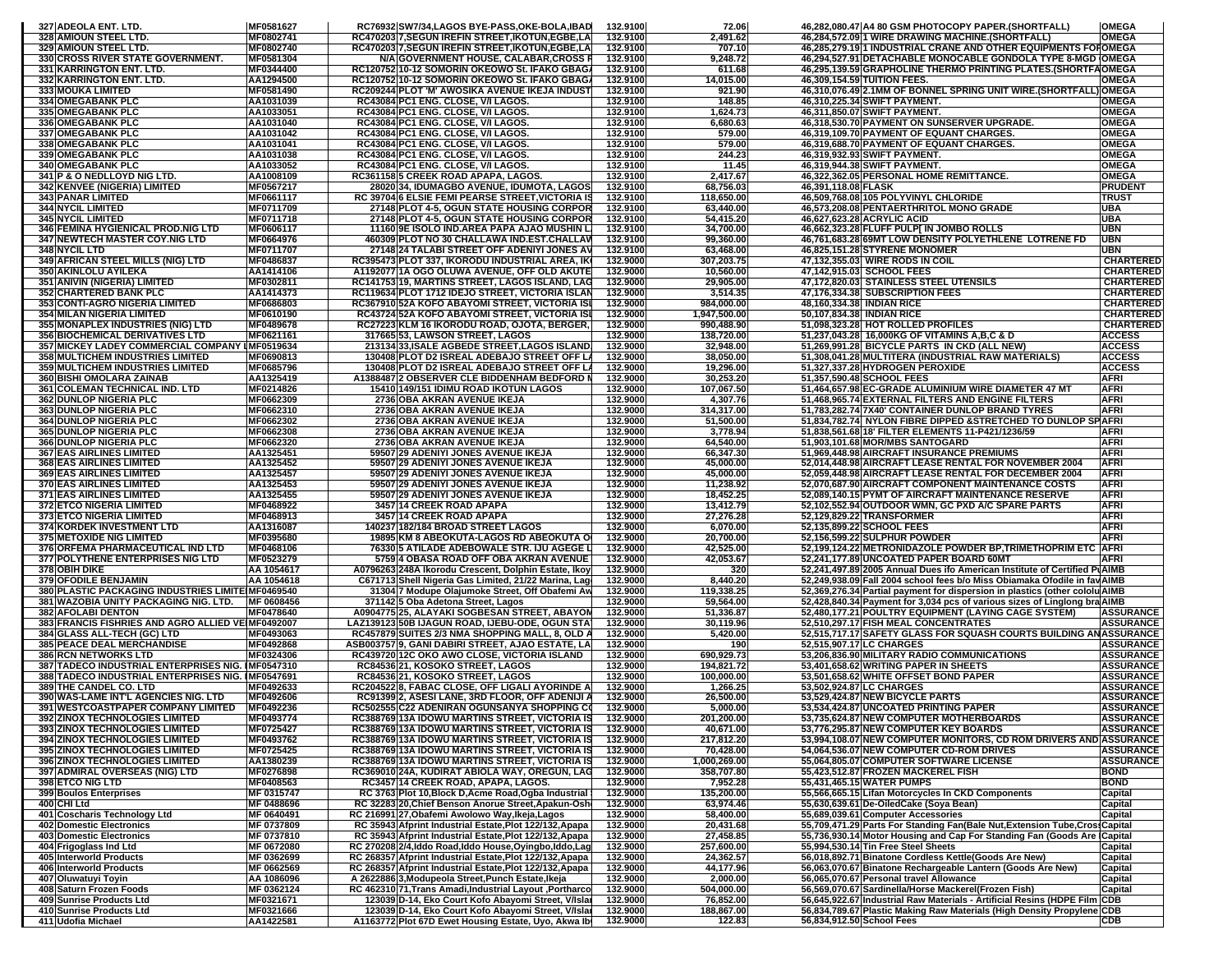| <b>412 AYMAN ENTERPRISES LIMITED</b>                                            | MF0655977                | RC92154 12/10 AKINYEMI CRESCENT, OFF FATAI ATE                                                   | 132.9000             | 50,740.00                 |                     | 56,885,652.50 RAW MATERIAL OF SYNTHETIC MONO FILAMENT                                                             | <b>CITIZENS</b>                    |
|---------------------------------------------------------------------------------|--------------------------|--------------------------------------------------------------------------------------------------|----------------------|---------------------------|---------------------|-------------------------------------------------------------------------------------------------------------------|------------------------------------|
| 413 CHINA UNITY MANUFACTURING CO.LTD                                            | MF0752102                | RC98374 136/138 NNAMDI AZIKIWE STREET                                                            | 132.9000             | 95,595.00                 |                     | 56,981,247.50 BUTTERFLY BRAND SEWING MACHINES                                                                     | <b>CITIZENS</b>                    |
| <b>414 EMEL ENTERPRISES LIMITED</b>                                             | MF0651294                | RC28701 136/138 NNAMDI AZIKIWE STREET                                                            | 132.9000             | 51,251.00                 |                     | 57,032,498.50 KEROSENE STOVES                                                                                     | <b>CITIZENS</b>                    |
| 415 GEE-EN INTERNATIONAL NIG.LTD                                                | MF0704453                | RC307277 4 ADELEKE ADEDOYIN STREET VICTORIA                                                      | 132.9000             | 50,440.00                 |                     | 57,082,938.50 FROZEN HEAD OF CATFISH                                                                              | <b>CITIZENS</b>                    |
| 416 NIRA SOUNDS LABORATORY LIMITED<br><b>417 NIRA SOUNDS LABORATORY LIMITED</b> | MF0450239<br>MF0450218   | RC353035 10 DUPE OTEGBOLA IND WAY OFF BADAG<br>RC353035 10 DUPE OTEGBOLA IND.WAY OFF BADAG       | 132.9000<br>132.9000 | 53,073.50<br>126,700.00   |                     | 57,136,012.00 AUDIO CASSETTES<br>57,262,712.00 POLYCARBONATE                                                      | <b>CITIZENS</b><br><b>CITIZENS</b> |
| 418 SHRI NIGERIA LTD                                                            | MF0640456                | RC375480 1617 DANMOLE STREET VICTORIA ISLAND                                                     | 132.9000             | 66,600.00                 |                     | 57,329,312.00 PHOTOCOPY PAPERS                                                                                    | <b>CITIZENS</b>                    |
| <b>419 SUSHIRA LIMITED</b>                                                      | MF0633734                | RC600206 34 IDUMAGBO AVENUE LAGOS                                                                | 132.9000             | 12,891.00                 |                     | 57,342,203.00 VACUUM FLASKS                                                                                       | <b>CITIZENS</b>                    |
| 420 AFRICAN STEEL MILLS (NIG) LTD                                               | MF-0793766               | RC395473 2 DAKAR ROAD, APAPA, LAGOS STATE                                                        | 132.9000             | 15,708.00                 |                     | 57,357,911.00 SODIUM SILICATE BEING RAW MATERIALS FOR PRODBL                                                      |                                    |
| 421 AFRICAN STEEL MILLS (NIG) LTD                                               | MF-0793767               | RC395473 2 DAKAR ROAD, APAPA, LAGOS STATE                                                        | 132.9000             | 436,385.76                |                     | 57,794,296.76 PRIME WIRE RODS IN COILS                                                                            | DBL                                |
| 422 CHINA UNITY MFG. CO. LTD                                                    | MF0651738                | RC98374 136/138 NNAMDI AZIKIWE STREET, IDUMOT                                                    | 132.9000             | 51,561.00                 |                     | 57,845,857.76 SEWING MACHINES JAZ-1 WITH 2-DRAWER FLAT CO DBL                                                     |                                    |
| <b>423 CIBI NIG LTD</b>                                                         | AA1044859                | RC95283 F3 CIBI ROAD OFF NNAMDI AZIKIWE WAY                                                      | 132.9000             | 12,710.00                 |                     | 57,858,567.76 TUTION FEE FOR NUHU W.                                                                              | DBL                                |
| <b>424 CLASSIC BEVERAGES NIG LTD</b>                                            | MF 0797877               | RC376144 PLOT 9A, BLOCK E, AMUWO ODOFIN IND.                                                     | 132.9000             | 82,575.75                 |                     | 57,941,143.51 264 KITS OF APPLE CONCENTRATE WITH 528 POUCHDBL                                                     |                                    |
| 425 CROWNSTAR COMM. INVESTMENT NIG. LTMF 0703569                                | MF 0793980               | RC81823 13, EREKO STREET, LAGOS<br>RC 258604 # 1079 OLUGBOSI CLOSE, VICTORIA ISLAN               | 132.9000<br>132.9000 | 34,683.00                 |                     | 57,975,826.51 INTERCOM DOORBELL, DOORBELLS, TELEPHONE INDBL                                                       | <b>DBL</b>                         |
| 426 DOZZY OIL AND GAS LTD<br><b>427 EDDYBROS ENTERPRISES NIG. LIMITED</b>       | MF-0714952               | RC 115910 B9-10 ALABA INT'L MARKET, OJO, LAGOS                                                   | 132.9000             | 1,751,978.20<br>72,800.00 |                     | 59,727,804.71 RAW MATERIALS - BASE OIL BS 150<br>59,800,604.71 GASOLINE COMPACT GENERATORS                        | <b>DBL</b>                         |
| <b>428 EMEL ENTERPRISES LIMITED</b>                                             | MF0752114                | RC28701 136/138 NNAMDI AZIKIWE STREET, IDUMOT                                                    | 132.9000             | 7,471.00                  | 59,808,075.71 BOWLS |                                                                                                                   | <b>DBL</b>                         |
| <b>429 EMEL ENTERPRISES LIMITED</b>                                             | MF0752107                | RC28701 136/138 NNAMDI AZIKIWE STREET, IDUMOT                                                    | 132.9000             | 28,770.00                 |                     | 59,836,845.71 HURRICANE LANTERNS                                                                                  | <b>DBL</b>                         |
| <b>430 EMEL ENTERPRISES LIMITED</b>                                             | MF0752105                | RC28701 136/138 NNAMDI AZIKIWE STREET, IDUMOT                                                    | 132.9000             | 38,005.00                 |                     | 59,874,850.71 DINNER SETS                                                                                         | <b>DBL</b>                         |
| <b>431 EMEL ENTERPRISES LIMITED</b>                                             | MF0752115                | RC28701 136/138 NNAMDI AZIKIWE STREET, IDUMOT                                                    | 132.9000             | 14,589.00                 |                     | 59,889,439.71 FLASH LIGHTS                                                                                        | <b>DBL</b>                         |
| <b>432 EUGBROS NIGERIA LIMITED</b>                                              | MF-0701139               | RC 105912 15/17 ARAROMI OKE-ODE STREET, ORILE,                                                   | 132.9000             | 128,004.00                |                     | 60,017,443.71 ELECTRICAL BULBS, LIGHTING (WALL BRACKET)                                                           | <b>DBL</b>                         |
| 433 INDUSTRIAL METAL PROCESSING CO. LTUMF 0281894                               |                          | RC 82839 PLOT 6 COCOA INDUSTRIES ROAD, OGBA                                                      | 132.9000             | 376,282.96                |                     | 60,393,726.67 HOT ROLLED STEEL COILS AND HOT ROLLED STEELDBL                                                      |                                    |
| <b>434 KEWALRAM NIGERIA LIMITED</b>                                             | MF-0598086               | RC1433 8A KARIMU KOTUN STREET, VICTORIA ISL                                                      | 132.9000             | 43,417.80                 |                     | 60,437,144.47 BRIDGESTONE TYRES                                                                                   | <b>DBL</b>                         |
| <b>435 KEWALRAM NIGERIA LIMITED</b>                                             | MF-0178427               | RC1433 8A KARIMU KOTUN STREET, VICTORIA ISL                                                      | 132.9000             | 73,128.00                 |                     | 60,510,272.47 VARIOUS SIZES OF CAR TYRES - BRAND NEW                                                              | <b>DBL</b><br><b>DBL</b>           |
| 436 PRIMA IMPEX (NIG) LTD<br>437 PRIMA IMPEX (NIG) LTD                          | MF 0793613<br>MF 0793632 | RC215 875 12, AKINWANDE STREET, OFF BADAGRY E<br>RC215 875 12, AKINWANDE STREET, OFF BADAGRY E   | 132.9000<br>132.9000 | 94,500.00<br>263,440.00   |                     | 60,604,772.47 POLYPROPYLENE GRADE HD12OMO 75.00MT<br>60,868,212.47 PLASTIC RAW MATERIALS: LOW DENSITY POLYPRO DBL |                                    |
| <b>438 RADIUM NIGERIA LTD</b>                                                   | MF0702545                | RC492433 133, AHMADU BELLO WAY, VICTORIA ISLA                                                    | 132.9000             | 46,469.00                 |                     | 60,914,681.47 DVD PLAYERS - AKAI                                                                                  | <b>DBL</b>                         |
| <b>439 RADIUM NIGERIA LTD</b>                                                   | MF0703696                | RC492433 133, AHMADU BELLO WAY, VICTORIA ISLA                                                    | 132.9000             | 2,538.00                  |                     | 60,917,219.47 METAL FOOD COVER, METAL DECORATION, ASSOR IDBL                                                      |                                    |
| <b>440 RATCON CONSRUCTION LIMITED</b>                                           | MF0793562                | RC152405 P.A. HOUSE, ONI & SONS STREET, IBADAN                                                   | 132.9000             | 50,500.00                 |                     | 60,967,719.47 NEWSPRINT 45/48, 8GMS IN REELS 12", OFF-CUT                                                         | <b>DBL</b>                         |
| <b>441 STARTECH CONNECTIONS LTD</b>                                             | AA0980898                | RC432603 PLOT 83, RALPH SHODEINDE STREET, CEN                                                    | 132.9000             | 8,145.00                  |                     | 60,975,864.47 MONTHLY SERVICE TO THE INTERNET FOR DECEMB DBL                                                      |                                    |
| 442 SUMMER RESOURCES (W/A) LTD                                                  | MF 0717151               | RC178824 2023 FAULKS ROAD ABA, ABIA STATE                                                        | 132.9000             | 51,997.31                 |                     | 61,027,861.78 5 FCL BRONZE TINTED FLOAT GLASS 4 MM & 5 MM DBL                                                     |                                    |
| <b>443 SWEETCO FOODS LIMITED</b>                                                | MF0590605                | RC71447 9 OBAFEMI AWOLOWO ROAD, IBADAN, OY                                                       | 132.9000             | 81,083.97                 |                     | 61,108,945.75 360 DRUMS ONLY EACH 300 KILOS OF SWEETENED (DBL                                                     |                                    |
| <b>444 ULISON VENTURES LIMITED</b>                                              | MF0703588                | RC367884 20, OYEKAN STREET, SURULERE, LAGOS                                                      | 132.9000             | 16,003.00                 |                     | 61,124,948.75 ELECTRIC COOKING PLATES, OVENS, KETTLES                                                             | <b>DBL</b>                         |
| <b>445 ULISON VENTURES LIMITED</b><br><b>446 WAYNE WEST AFRICA LIMITED</b>      | MF0703586<br>MF0589055   | RC367884 20, OYEKAN STREET, SURULERE, LAGOS                                                      | 132.9000<br>132.9000 | 23,855.00                 |                     | 61,148,803.75 RADIO CASSETTE RECORDERS                                                                            | <b>DBL</b><br>DBL                  |
| 447 WEST AFRICA MILK COMPNAY (NIGERIA) MF-0703420                               |                          | RC3020 20 CREEK ROAD APAPA, LAGOS STATE<br>RC11330 PLOT 7B, ACME ROAD, OGBA INDUSTRIAL           | 132.9000             | 20,942.05<br>431,840.00   |                     | 61,169,745.80 SPARE PARTS FOR SUNCTION PUMPS<br>61,601,585.80 160 METRIC TONNES OF SPRAY SKIMMED MILK POWDBL      |                                    |
| <b>448 REGAL LINK LIMITED</b>                                                   | BA050/200421336          | RC241188 61 PRINCESS STREET, LAGOS                                                               | 132.9000             | 14,702.00                 |                     | 61,616,287.80 20" CONTAINER LOAD OF AUTOMATIC VOLTAGE STAECO                                                      |                                    |
| <b>449 MANWEB NIGERIA LIMITED</b>                                               | MF0549780                | 183319 7A, COLE STREET, OJUELEGBA, SURULEI                                                       | 132.9000             | 30,515.00                 |                     | 61,646,802.80 EPOXIDE RESIN 515, ACCELERATOR, COBALT SOLUIEQUIT                                                   |                                    |
| <b>450 MULTICHEM INDUSTRIES LIMITED</b>                                         | MF0690823                | 130408 PLOT D2, ISRAEL ADEBAJO CLOSE, OFF L.                                                     | 132.9000             | 18,418.62                 |                     | 61,665,221.42 SODIUM SULPHITES                                                                                    | <b>EQUITY</b>                      |
| <b>451 OBIKINGS INDUSTRIES LIMITED</b>                                          | MF0247599                | 602346 NO. 4, ST. PATRICK'S CHURCH ROAD, ALA                                                     | 132.9000             | 63,560.00                 |                     | 61,728,781.42 STABILIZER, FAN CROSS BASE, FAN ROD, FAN FRONEQUITY                                                 |                                    |
| <b>452 OBIKINGS INDUSTRIES LIMITED</b>                                          | MF0247600                | 602346 NO. 4, ST. PATRICK'S CHURCH ROAD, ALA                                                     | 132.9000             | 34,877.60                 |                     | 61,763,659.02 ELECTRIC COOKING PLATES                                                                             | <b>EQUITY</b>                      |
| <b>453 WILLIAMS OLAYIWOLA</b>                                                   | AA1010178                | B486042 13, ISAAC JOHN STREET, G.R.A, IKEJA, LA                                                  | 132.9000             | 8,210.00                  |                     | 61,771,869.02 SCHOOL FEES                                                                                         | <b>EQUITY</b>                      |
| 454 JOMA FROZEN FOOD PRODUCTS LIMITED MF0684666                                 |                          | RC52210 13 REFINERY ROAD WARRI DELTA STATE                                                       | 132.9000             | 2,353,101.30              |                     | 64,124,970.32 FROZEN FISH                                                                                         | <b>ETB</b>                         |
| <b>455 UDUJI ELECTRIC LIMITED</b><br>456 ADMIRAL OVERSEAS (NIG.)LTD.            | MF0691605<br>MF0276890   | RC240424 1, ST. PARTRICK STREET, OFF OJO-IGBEDI<br>369010 24A, OREGUN ROAD, IKEJA, LAGOS         | 132.9000<br>132.9000 | 73,220.00<br>668,000.00   |                     | 64,198,190.32 ELECT. BULBS<br>64,866,190.32 HORSE MACKEREL - FROZEN FISH                                          | ETB<br><b>FBN</b>                  |
| 457 CONSOLIDATED FOODS & BEV.LTD.                                               | MF0706897                | 256007 4, COMMERCIAL ROAD, APAPA, LAGOS                                                          | 132.9000             | 60,000.00                 |                     | 64,926,190.32 DISODIUM INOSINATE                                                                                  | <b>FBN</b>                         |
| 458 GMT NIG LTD                                                                 | MF 0711495               | 333700 14, GERARD RD, IKOYI, LAGOS                                                               | 132.9000             | 108,424.80                |                     | 65,034,615.12 USED M BENZ TRUCK                                                                                   | <b>FBN</b>                         |
| <b>459 GMT NIG LTD</b>                                                          | MF 0711463               | 333700 14, GERARD RD, IKOYI, LAGOS                                                               | 132.9000             | 349,248.49                |                     | 65,383,863.61 ELECTROLYTIC TINPLATE COATING D-2.8/5.0                                                             | <b>FBN</b>                         |
| <b>460 GMT NIG LTD</b>                                                          | MF 0706322               | 333700 14, GERARD RD, IKOYI, LAGOS                                                               | 132.9000             | 33,798.24                 |                     | 65,417,661.85 DOUBLE REDUCED ELECTROLYTIC TINPLATE                                                                | <b>FBN</b>                         |
| 461 GMT NIG LTD                                                                 | MF 0706641               | 333700 14, GERARD RD, IKOYI, LAGOS                                                               | 132.9000             | 868,817.35                |                     | 66,286,479.20 EVAPORATED UNSWEETENED FULL CREAM MILK                                                              | <b>PEFBN</b>                       |
| 462 GMT NIG LTD                                                                 | MF 0706327               | 333700 14, GERARD RD, IKOYI, LAGOS                                                               | 132.9000             | 300,279.01                |                     | 66,586,758.21 COLD REDUCED ELECTROLYTIC TINPLATE                                                                  | <b>FBN</b>                         |
| <b>463 HPZ LIMITED</b>                                                          | MF0678538                | 395262 45/47 TOWN PLANNING WAY, ILUPEJU, LA                                                      | 132.9000             | 25,088.61                 |                     | 66,611,846.82 CKD COMPONENTS FOR AIRCONDITIONERS                                                                  | <b>FBN</b>                         |
| <b>464 HPZ LIMITED</b><br>465 HPZ LIMITED                                       | MF0678684                | 395262 45/47 TOWN PLANNING WAY, ILUPEJU, LA                                                      | 132.9000<br>132.9000 | 96,513.00                 |                     | 66,708,359.82 WINDOW TYPE AIR CONDITIONER                                                                         | <b>FBN</b><br><b>FBN</b>           |
| <b>466 HPZ LIMITED</b>                                                          | MF0678620<br>MF0678619   | 395262 45/47 TOWN PLANNING WAY, ILUPEJU, LA<br>395262 45/47 TOWN PLANNING WAY, ILUPEJU, LA       | 132.9000             | 156,061.11<br>130,030.83  |                     | 66,864,420.93 CKD COMPONENTS FOR FRIDGES<br>66,994,451.76 CHEST FREEZERS                                          | <b>FBN</b>                         |
| <b>467 KELEKO OMOLARA</b>                                                       | AA1094927                | A0330958 19, ADENIYI JONES AVENUE, IKEJA, LAGO                                                   | 132.9000             | 13,237.00                 |                     | 67,007,688.76 SCHOOL FEES - ILLINOIS INSTITUTE OF TECHNOLOGFBN                                                    |                                    |
| 468 ONWARD PAPER MILLS LTD.                                                     | MF0521125                | 10349 1, OBAGUN AVENUE, MATORI INDUSTRIAL                                                        | 132.9000             | 80,200.83                 |                     | 67,087,889.59 EXERCISE BOOKS PAPER IN REELS                                                                       | <b>FBN</b>                         |
| <b>469 OWOYEMI EZEKIEL OMOTAYO</b>                                              | AA1094926                | B671640 34 ROAD, A CLOSE, HOUSE 8, GOWON EST                                                     | 132.9000             | 27,343.00                 |                     | 67,115,232.59 SCHOOL FEES - UNIVERSITY OF MASSACHUSTTS DAFBN                                                      |                                    |
| 470 POLYTHENE ENTERPRISES LTD.                                                  | MF0523289                | 5759 4 OBASA ROAD, IKEJA, LAGOS                                                                  | 132.9000             | 49,436.52                 |                     | 67,164,669.11 INDUSTRIAL RAW MATERIAL-100 MTS OF FLUTING P FBN                                                    |                                    |
| <b>471 POLYTHENE ENTERPRISES LTD.</b>                                           | MF0523284                | 5759 4 OBASA ROAD, IKEJA, LAGOS                                                                  | 132.9000             | 61,392.99                 |                     | 67,226,062.10 KRAFTLINER BOARD - INDUSTRIAL RAW MATERIAL FBN                                                      |                                    |
| 472 NIGERIAN EAGLE FLOUR MILLS LIMITED   MF0689586                              |                          | 30737 4A SAPARA WILLIAMS STREET LAGOS                                                            | 132.9000             | 1,649,510.44              |                     | 68,875,572.54 7,614.808 MTS IN BULK NO. 3OR BETTER CWRS WHE FBN                                                   |                                    |
| <b>473 WEST AFRICA MILK CO. NIG PLC</b>                                         | MF 0654086               | 11330 PLOT 7B ACME RD OGBA, LAGOS<br>11330 PLOT 7B ACME RD OGBA, LAGOS                           | 132.9000             | 532,620.00                |                     | 69,408,192.54 198 WHOLE MILK POWDER 28%<br>69,748,532.54 154MT SKIMMED MILK POWDER                                | FBN<br><b>FBN</b>                  |
| 474 WEST AFRICA MILK CO. NIG PLC<br>475 WEST AFRICA MILK CO. NIG PLC            | MF 0654083<br>MF 0711461 | 11330 PLOT 7B ACME RD OGBA, LAGOS                                                                | 132.9000<br>132.9000 | 340,340.00<br>473,440.00  |                     | 70,221,972.54 WHOLE MILK POWDER INSTANT (RAW MATERIAL)                                                            | <b>FBN</b>                         |
| 476 DIAMOND BICYCLE INDUSTRIES LIMITED   MF 0662401                             |                          | 48455 GEMINI BLOCK, ELEGANZA PLAZA, 1 COMI                                                       | 132.9000             | 53,300.00                 |                     | 70,275,272.54 BICYCLE SPARE PARTS (FORK, BB SETS, HUB CUB IFBNMB                                                  |                                    |
| 4//IFISH WAY LIMITED                                                            | <b>MF 0002072</b>        | 349788 116 CAMEROUN ROAD, ABA, ABIA STATE                                                        | 132.9000             | 238,500.00                |                     | 70,513,772.54 2650 BAGS OF ASSORTED DRIED FISH HEADS, FISH IFBNMB                                                 |                                    |
| <b>478 GASLINK NIGERIA LIMITED</b>                                              | AA 0724196               | 121908 8TH FLOOR, STALLION HOUSE, 2 AJOSE AI                                                     | 132.9000             | 20,764.15                 |                     | 70,534,536.69 GREATER LAGOS GAS DISTRIBUTION PROJECT -INT FBNMB                                                   |                                    |
| 479 GASLINK NIGERIA LIMITED                                                     | AA 0724198               | 121908 8TH FLOOR, STALLION HOUSE, 2 AJOSE AI                                                     | 132.9000             | 1,092.85                  |                     | 70,535,629.54 WITHOLDING TAX -GREATER LAGOS GAS DISTRIBUT FBNMB                                                   |                                    |
| <b>480 ETCO NIG. LTD</b>                                                        | MF0615333                | RC3457 ETCO NIG. LTD 14 CREEK ROAD, APAPA LA                                                     | 132.9000             | 17,099.21                 |                     | 70,552,728.75 TRANSFORMER                                                                                         | <b>FCMB</b>                        |
| 481 ETCO NIG. LTD                                                               | MF0614423                | RC3457 ETCO NIG. LTD 14 CREEK ROAD, APAPA L.                                                     | 132.9000             | 93,420.00                 |                     | 70,646,148.75 INDUSTRIAL COOLING MACHINES                                                                         | <b>FCMB</b>                        |
| <b>482 PRINCEPS NIGERIA LTD</b><br><b>483 WEST AFRICA MILK CO. LTD</b>          | MF0459233                | RC460466 PRINCEPS NIG LTD. NO. 4/6 SHEHU CRESC                                                   | 132.9000             | 1,690,500.00              |                     | 72,336,648.75 7000 METRIC TONNES THAI PARBOILED RICE                                                              | <b>FCMB</b>                        |
| <b>484 WEST AFRICA MILK CO. LTD</b>                                             | MF0615144<br>MF0615146   | RC 11330 WEST AFRICA MILK CO. LTD. PLOT 7B ACM<br>RC 11330 WEST AFRICA MILK CO. LTD. PLOT 7B ACM | 132.9000<br>132.9000 | 15,960.74<br>102,872.60   |                     | 72,352,609.49 LACTARIN CM 2254<br>72,455,482.09 24 METRIC TONNES COPPER WIRE                                      | <b>FCMB</b><br><b>FCMB</b>         |
| 485 AKINKUOWO AYODELE A.                                                        | AA0764878                | C348210 3, OREMEJI CLOSE, OREGUN, IKEJA, LAGO                                                    | 132.9000             | 2,500.00                  |                     | 72,457,982.09 SCHOOL FEES                                                                                         | <b>FIB</b>                         |
| 486 BENTOS PHARMACEUTICAL PRODUCT LT MF0177973                                  |                          | 105256 KM 8, OLD LAGOS ROAD, IBADAN.                                                             | 132.9000             | 7,300.00                  |                     | 72,465,282.09 20MT OF CORN STARCH FOR BONAFIDE DRUG MANIFIB                                                       |                                    |
| <b>487 IBIDAPO SOLOMON IBITAYO</b>                                              | AA0784879                | A1498714 150 IKORODU ROAD, ONIPANU, LAGOS.                                                       | 132.9000             | 13,115.00                 |                     | 72,478,397.09 SCHOOL FEES                                                                                         | FIB                                |
| <b>488 NDANUSA UMARU SHEHU</b>                                                  | AA1020003                | A1706328 GIDAN ALIYU NDANUSA, BOSSO ROAD, MII                                                    | 132.9000             | 5,700.30                  |                     | 72,484,097.39 SCHOOL FEES                                                                                         | <b>FIB</b>                         |
| 489 GRADVILLE NIG. LTD.                                                         | MF 0658834               | RC 487385 4, KOFO ABAYOMI AVENUE APAPA LAGOS                                                     | 132.9000             | 64,100.00                 |                     | 72,548,197.39 IMPORTING MOTORCYCLES SPARE PARTS AND ACCFIRST ATLAN.                                               |                                    |
| 490 TOTAL TRUST VENTURES LTD.                                                   | MF 0670393               | RC 271163 6, ILUPEJU BYEPASS, ILUPEJU LAGOS                                                      | 132.9000             | 3,714.28                  |                     | 72,551,911.67 IMPORTATION OF CLOSURES FOR GLASS BOTTLES FIRST ATLAN                                               |                                    |
| <b>491 AFFORDABLE CARS LTD</b>                                                  | MF 0266896               | RC 273411 89, OPEBI ROAD, IKEJA, LAGOS                                                           | 132.9000             | 140.000.00                |                     | 72,691,911.67 IMPORTATION OF FAIRLY USED VEHICLES                                                                 | <b>FSB</b>                         |
| <b>492 JUBAILLI AGROTEC LTD</b>                                                 | MF 0047923               | RC 437452 KM 10 GUNDUWAWA DISTRICT HADEJIA R                                                     | 132.9000             | 94,150.00                 |                     | 72,786,061.67 IMPORTATION OF AGRICULTURAL CHEMICALS - MOIFSB                                                      | FSB                                |
| 493 MARYANN OKAFOR<br><b>494 COSCHARIS TECHNOLOGIES</b>                         | AA 0735019<br>MF 0640490 | A 2006216 CRESCENT F, F317 1004 ESTATE, VICTORIA<br>216991 68A, ADEOLA ODEKU STREET, V/I, LAGOS  | 132.9000<br>132.9000 | 2,000.00<br>25,886.00     |                     | 72,788,061.67 PERSONAL TRAVEL ALLOWANCE<br>72,813,947.67 COMPUTER ACCESSORIES                                     | <b>GUARANTY</b>                    |
| <b>495 EMMYSON NIGERIA LIMITED</b>                                              |                          | 40767 200, AWOLOWO ROAD, IKOYI, LAGOS                                                            | 132.9000             | 53,100.00                 |                     | 72,867,047.67 ESSENTIAL RAW MATERIAL FOR INDUSTRY (RESIMIGUARANTY                                                 |                                    |
|                                                                                 | MF 0786839               |                                                                                                  |                      |                           |                     |                                                                                                                   |                                    |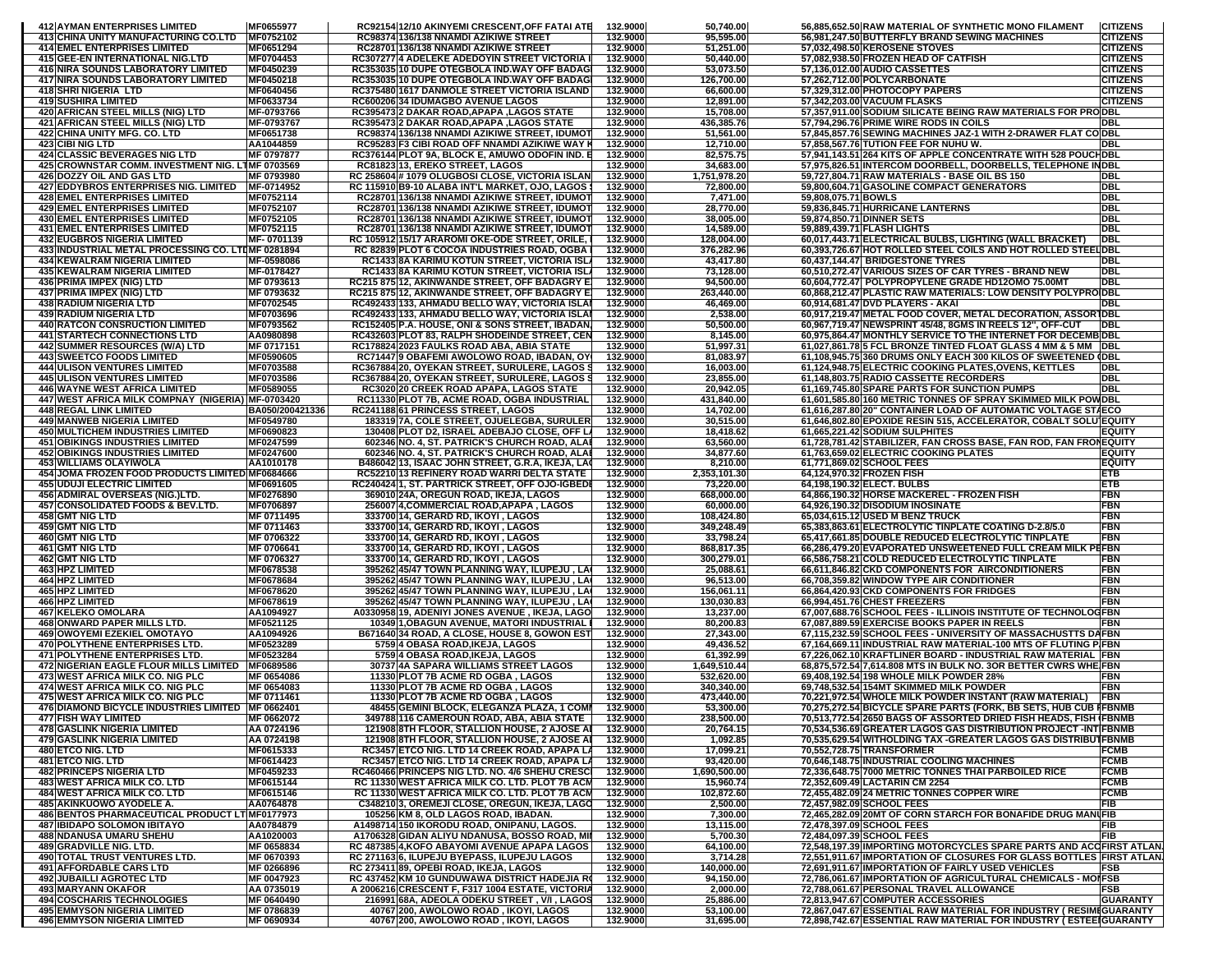| <b>497 EMMYSON NIGERIA LIMITED</b>                                                            | MF 0690949               | 40767 200, AWOLOWO ROAD, IKOYI, LAGOS                                                         | 132.9000             | 18,540.00                  | 72,917,282.67 ESSENTIAL RAW MATERIAL FOR INDUSTRY ( ACRYL GUARANTY                                                                     |
|-----------------------------------------------------------------------------------------------|--------------------------|-----------------------------------------------------------------------------------------------|----------------------|----------------------------|----------------------------------------------------------------------------------------------------------------------------------------|
| <b>498 EMMYSON NIGERIA LIMITED</b>                                                            | <b>MF 0786449</b>        | 40767 200, AWOLOWO ROAD, IKOYI, LAGOS                                                         | 132.9000             | 270,940.00                 | 73,188,222.67 ESSENTIAL RAW MATERIAL FOR INDUSTRY (EC- GRIGUARANTY                                                                     |
| <b>499 EMMYSON NIGERIA LIMITED</b><br>500 KRESTA LAUREL LTD                                   | MF 0949955<br>MF0779467  | 40767 200, AWOLOWO ROAD, IKOYI, LAGOS<br>64536 376, IKORODU ROAD, MARYLAND LAGOS :            | 132.9000<br>132.9000 | 178,880.00<br>31,192.10    | 73,367,102.67 ESSENTIAL RAW MATERIAL FOR INDUSTRY (ALKYD GUARANTY<br>73,398,294.77 ELEVATOR<br><b>GUARANTY</b>                         |
| 501 MANITOBA HYDRO INT'L LTD                                                                  | AA0515223                | NA 444, ST MARY AVENUE, WINNIPEG CANADA                                                       | 132.9000             | 190,000.00                 | 73,588,294.77 PAYMENT FOR CONSULTANCY SERVICE IN RELATIO GUARANTY                                                                      |
| 502 MULTICHEM INDUSTRIES LIMITED                                                              | MF 0689256               | 130408 PLOT D2 ISRAEL ADEBAJO CLOSE, IKEJA                                                    | 132.9000             | 7,832.70                   | 73,596,127.47 GILTEX B 350 / PREMATEX<br><b>GUARANTY</b>                                                                               |
| 503 MULTICHEM INDUSTRIES LIMITED                                                              | MF 0689647               | 130408 PLOT D2 ISRAEL ADEBAJO CLOSE, IKEJA                                                    | 132.9000             | 32,780.00                  | 73,628,907.47 CITRIC ACID MONOHYDRATE<br><b>GUARANTY</b>                                                                               |
| 504 MULTICHEM INDUSTRIES LIMITED<br>505 OANDO PLC                                             | MF 0689648<br>MF 0770431 | 130408 PLOT D2 ISRAEL ADEBAJO CLOSE, IKEJA<br>6474 2 AJOSE ADEOGUN STREET, STALLION HO        | 132.9000<br>132.9000 | 35,971.14<br>1,040,470.68  | 73,664,878.61 BORP FILM -PC ( HEAT SEALABLE FILM )<br><b>GUARANTY</b><br>74,705,349.29 BASE OIL<br><b>GUARANTY</b>                     |
| 506 OZED LIMITED                                                                              | MF 0610470               | 129937 10, ADELABU STREET IKEJA, LAGOS                                                        | 132.9000             | 51,798.00                  | 74,757,147.29 INDUSTRIAL WATER PRODUCTION MACHINES<br><b>GUARANTY</b>                                                                  |
| 507 OZED LIMITED                                                                              | MF 0610469               | 129937 10, ADELABU STREET IKEJA , LAGOS                                                       | 132.9000             | 39,395.00                  | 74,796,542.29 WATER FILTER<br><b>GUARANTY</b>                                                                                          |
| 508 PATPLAST (NIGERIA) LTD                                                                    | MF 0501427               | 157167 16 INDUSTRIAL AVENUE, ILUPEJU LAGOS                                                    | 132.9000             | 10,437.09                  | 74,806,979.38 RESIDUAL PRODUCT OF CHEMICAL OF ALLIED INDU GUARANTY                                                                     |
| 509 ROYAL UNITED (NIG) LTD                                                                    | MF 0686867               | 146132 PLOT 88, AJOSE ADEOGUN STREET, VICT                                                    | 132.9000             | 22,237.89                  | 74,829,217.27 36 NEW GOODYEAR TYRES AND RINGS OF VARIOUS GUARANTY                                                                      |
| 510 ROYAL UNITED (NIG) LTD<br>511 YANKARI SAVINGS AND LOANS LIMITED                           | MF 0686865<br>MF0689213  | 146132 PLOT 88, AJOSE ADEOGUN STREET, VICT<br>38815 10 YANDOKA ROAD BAUCHI                    | 132.9000<br>132.9000 | 62,996.00<br>104,394.24    | 74,892,213.27 1,919, PIECES OF NEW SUMMITOMO TYRES OF VARI GUARANTY<br>74,996,607.51 4 COMPLETE ELEVATORS<br><b>GUARANTY</b>           |
| 512 COSCHARIS TECHNOLOGIES LTD.                                                               | MF 0640493               | RC 216991 27, OBAFEMI AWOLOWO RD IKEJA                                                        | 132.9000             | 58,400.00                  | 75,055,007.51 COMPUTER ACCESSORIES - MERCURY USB SCANNEGUARDIAN                                                                        |
| <b>513 NUTRICIMA LIMITED</b>                                                                  | MF0794598                | 495141 45-47 TOWN PLANNING WAY, ILUPEJU IND                                                   | 132.9000             | 558,326.40                 | 75.613.333.91 NUNU FAT FILLED MILK POWDER - INDUSTRIAL RAWIBTC                                                                         |
| <b>514 NUTRICIMA LIMITED</b>                                                                  | MF0678667                | 495141 45-47 TOWN PLANNING WAY, ILUPEJU INDU                                                  | 132.9000             | 816,508.88                 | 76,429,842.79 CHILLER UNIT PACKAGE, SCANIMA AND RAW PRODUBTC                                                                           |
| 515 ASSOCIATED BIOTECHNOLOGY LTD<br>516 MEGA PLASTICS IND. LTD                                | MF0565526<br>MF0674757   | RC 181761 290, IKORODU ROAD, ANTHONY, LAGOS<br>RC 398727 4, ILUPEJU BYE-PASS. ILUPEJU - LAGOS | 132.9000<br>132.9000 | 13,000.00<br>8,450.00      | 76,442,842.79 FOOD FLAVOURS - VANILLA, ORANGE ETC.<br>INDO<br>INDO<br>76,451,292.79 MOULD FOR INJECTION MOULDING MACHINE               |
| 517 Evans Medical Plc                                                                         | AA1022030                | RC1161 Km 32 Lagos-Badagry Expressway, Agbara                                                 | 132.9000             | 4,685.80                   | 76,455,978.59 Subscription for Journal<br>Int. Trust                                                                                   |
| 518 Henry & Henry Limited                                                                     | MF0267888                | RC174210 14, Bajulaiye Street, Idumota, Lagos                                                 | 132.9000             | 98,808.57                  | 76,554,787.16 Bicycle Tyres & Tubes CKD Parts<br>Int. Trust                                                                            |
| 519 Mex-Macon Int'l Ltd.                                                                      | MF0262438                | RC27358219, Onitsha-Enugu Express Road, Onitsha                                               | 132.9000             | 14,000.00                  | 76,568,787.16 Densil DF and Vantocil FHC<br>Int. Trust                                                                                 |
| 520 CHISCO TRANSPORT NIG LTD                                                                  | MF0810452                | 219013 KM 13 LEKKI EXPRESSWAY LEKKI                                                           | 132.9000             | 95,621.20                  | 76,664,408.36 VARIOUS WINDSCREEN FOR BUSSCAR/ MARCOPOLINTERCON.<br>76,699,333.36 VITAMIN B-COMPLEX & CHLOROQUINE PHOSPHATE INTERCON.   |
| 521 CLENTON INVESTMENT<br>522 EXCELTRAD INTERNATIONAL LTD                                     | MF0681960<br>AA1088877   | 129594 73 ADEOYO STREET MUSHIN LAGOS<br>45102 23 PAYEN CRESENT APAPA LAGOS                    | 132.9000<br>132.9000 | 34,925.00<br>11,895.00     | 76,711,228.36 SCHOOL FEES<br><b>INTERCON.</b>                                                                                          |
| 523 GOODYEAR ENGINEERING AND PLSTIC COMF0508039                                               |                          | 77194 20 OROYINYIN STREET 3RD FLOOR, LAGO                                                     | 132.9000             | 62,600.00                  | 76,773,828.36 DOOR LOCK 75MM/ 100 MM<br><b>INTERCON.</b>                                                                               |
| <b>524 KENSTEVE VENTURE LIMITED</b>                                                           | MF0735001                | 356550 3 ONIBUDO STREET 2ND FLOOR BESIDE OI                                                   | 132.9000             | 32,075.00                  | 76,805,903.36 SUNGLASSES (STOCK) ASSORTED SHAPES (ANY COINTERCON.                                                                      |
| 525 KOTEC INDUSTRIAL NIGERIA LIMITED                                                          | MF0735462                | 396161 ZONE 7 EXTENSION 199 A& B MAIN MARKE                                                   | 132.9000             | 250.000.00                 | 77,055,903.36 FAIRLY USED MOTOCYCLE<br><b>INTERCON.</b>                                                                                |
| 526 LAWSON INDUSTRIES RESOURCES LTD<br>527 WEST AFRICA MILK CO. (NIG) LIMITED                 | MF0735463<br>MF0672026   | 363217 ZONE 7 EXTENSION 199 A& B MAIN MARKE<br>11330 PLOT 7B ACME ROAD OGBA INDUSRIAL ES      | 132.9000<br>132.9000 | 75,000.00<br>748.544.00    | 77,130,903.36 FAIRLY USED MOTOCYCLE<br><b>INTERCON.</b><br>77,879,447.36 256MT ANHYDROUS MILK FAT 99.8% MIK\LK FAT<br><b>INTERCON.</b> |
| 528 ZENON PETROLEUM & GAS LTD                                                                 | MF0605559                | 352372 7 TIAMIYU SAVAGE STREET V/I LAGOS                                                      | 132.9000             | 5,000,000.00               | 82,879,447.36 30,000MT AUTOMOTIVE GAS OIL +/- 10%<br><b>INTERCON.</b>                                                                  |
| <b>529 JONCOD NIGERIA LTD</b>                                                                 | MF0278796                | RC51000 22 OJUELEGBA ROAD SURULERE LAGOS                                                      | 132.9000             | 83,975.00                  | 82.963.422.36 AGRICULTURAL AND INDUSTRIAL MACHINES-ALTEILIBERTY                                                                        |
| 530 ESSAY HOLDINGS LIMITED                                                                    | MF 0450129               | RC 90574 ADEBOLA HOUSE 40 OPEBI ROAD IKEJA L                                                  | 132.9000             | 398,888.88                 | 83,362,311.24 PHOTO LAMINATION MATERIALS<br><b>MAGNUM</b>                                                                              |
| <b>531 FOTOTEK INDUSTRIES LIMITED</b>                                                         | MF 0673533               | RC 24340 ADEBOLA HOUSE 40 OPEBI ROAD IKEJA L                                                  | 132.9000             | 193,234.56                 | 83,555,545.80 R/MATERIAL UNEXPOSED PHOTOGRAPHIC PAPERS MAGNUM                                                                          |
| 532 PRINTS SPECIALITY LTD<br>533 CHINA UNITY MANUFACTURING CO. LTD   MF 0748466               | MF 0450125               | RC 64580 ADEBOLA HOUSE 40 OPEBI ROAD IKEJA L<br>98374 136/138 NNAMDI AZIKIWE STREET, LAGOS    | 132.9000<br>132.9000 | 190,400.00<br>22,223.00    | 83,745,945.80 R/MATERIAL INDUSTRIAL PRINTING PAPERS<br><b>MAGNUM</b><br>83,768,168.80 BUTTERFLY SEWING MACHINE<br>MBC                  |
| 534 CHINA UNITY MANUFACTURING CO. LTD MF 0752128                                              |                          | 98374 136/138 NNAMDI AZIKIWE STREET, LAGOS                                                    | 132.9000             | 10,353.60                  | 83,778,522.40 BUTTERFLY BRAND KETTLES<br><b>MBC</b>                                                                                    |
| 535 EMEL ENTERPRISES LIMITED                                                                  | MF 0752255               | 28701 136/138 NNAMDI AZIKIWE STREET, LAGOS                                                    | 132.9000             | 17,452.00                  | <b>MBC</b><br>83.795.974.40 GLASS TUMBLERS                                                                                             |
| <b>536 EMEL ENTERPRISES LIMITED</b>                                                           | MF 0685239               | 28701 136/138 NNAMDI AZIKIWE STREET, LAGOS                                                    | 132.9000             | 8,583.00                   | <b>MBC</b><br>83,804,557.40 PORCELAIN MUGS                                                                                             |
| <b>537 EMEL ENTERPRISES LIMITED</b><br>538 EMEL ENTERPRISES LIMITED                           | MF 0752139<br>MF 0752112 | 28701 136/138 NNAMDI AZIKIWE STREET, LAGOS<br>28701 136/138 NNAMDI AZIKIWE STREET, LAGOS      | 132.9000<br>132.9000 | 79,613.00<br>24,572.00     | <b>MBC</b><br>83,884,170.40 FLASHLIGHTS<br><b>MBC</b><br>83,908,742.40 VACUUM FLASKS                                                   |
| 539 EMEL ENTERPRISES LIMITED                                                                  | MF 0752256               | 28701 136/138 NNAMDI AZIKIWE STREET, LAGOS                                                    | 132.9000             | 44,887.00                  | <b>MBC</b><br>83,953,629.40 GLASS GLOBES                                                                                               |
| <b>540 EMEL ENTERPRISES LIMITED</b>                                                           | MF 0752130               | 28701 136/138 NNAMDI AZIKIWE STREET, LAGOS                                                    | 132.9000             | 42,515.00                  | <b>MBC</b><br>83,996,144.40 CARTONS OF CANDLES                                                                                         |
| <b>541 EMEL ENTERPRISES LIMITED</b>                                                           | MF 0752137               | 28701 136/138 NNAMDI AZIKIWE STREET, LAGOS                                                    | 132.9000             | 21,960.00                  | <b>MBC</b><br>84,018,104.40 KEROSENE STOVES                                                                                            |
| <b>542 EMEL ENTERPRISES LIMITED</b>                                                           | MF 0748487               | 28701 136/138 NNAMDI AZIKIWE STREET, LAGOS                                                    | 132.9000             | 20,545.00                  | 84,038,649.40 DINNER PLATES<br><b>MBC</b>                                                                                              |
| <b>543 EMEL ENTERPRISES LIMITED</b><br><b>544 EMEL ENTERPRISES LIMITED</b>                    | MF 0651727<br>MF 0748499 | 28701 136/138 NNAMDI AZIKIWE STREET, LAGOS<br>28701 136/138 NNAMDI AZIKIWE STREET, LAGOS      | 132.9000<br>132.9000 | 76,523.00<br>12,119.00     | 84,115,172.40 HURRICANE LANTERNS<br><b>MBC</b><br><b>MBC</b><br>84,127,291.40 SETS OF TEA-CUPS                                         |
| <b>545 TRIACTA NIGERIA LIMITED</b>                                                            | MF 0752807               | 108553 139, MURTALA MOHAMMED WAY, KANO                                                        | 132.9000             | 80,625.43                  | <b>MBC</b><br>84,207,916.83 TRACK TYPE TRACTOR CATERPILLAR                                                                             |
| <b>546 TRIACTA NIGERIA LIMITED</b>                                                            | MF 0651619               | 108553 139, MURTALA MOHAMMED WAY, KANO                                                        | 132.9000             | 96,912.11                  | 84,304,828.94 NEW MERCEDES BENZ ACTROS PARTS<br><b>MBC</b>                                                                             |
| 547 GUINNESS NIGERIA PLC                                                                      | MF0689382                | 771 24, OBA AKRAN AVENUE INDUSTRIAL ESTA                                                      | 132.9000             | 3,359,750.00               | 87,664,578.94 ENGINNERING SPARES PARTS & ASSOCIATED EQUILMIBL                                                                          |
| 548 NIGERIA DISTILLERS LTD<br>549 FRIGOGLASS INDUSTRIES (NIG) LTD                             | 262125<br>MF0676245      | 2461 KM 40 ABEOKUTA EXPRESSWAY SANGO-O<br>270208 IDDO HOUSE, IDDO LAGOS                       | 132.9000<br>132.9000 | 28,400.00<br>404,992.00    | 87,692,978.94 TO PURCHASE MIXTURE OF ODORIFEROUS SUBSTAMIBL<br><b>N.I.B</b><br>88,097,970.94 TIN FREE STEEL SHEETS                     |
| 550 MIKANO INTERNATIONAL LIMITED                                                              | MF0592411                | 36027 PLOT 34, ACME ROAD, OGBA IKEJA LAGOS                                                    | 132.9000             | 237,400.00                 | 88,335,370.94 PERKINS ENGINE, STAMFORD ALTERNATOR, PANEL N.I.B                                                                         |
| 551 NATIONAL ELECTRIC POWER AUTHORITY AA1066394                                               |                          | <b>GOVT ELECTRICITY HEAD QUARTERS, PLOT 1071</b>                                              | 132.9000             | 2,766,481.00               | 91,101,851.94 PAYMENT FOR CAPACITY CHARGES IFO AES NIGERIN.I.B                                                                         |
| 552 Global Ventures Nigeria Ltd                                                               | MF0685489                | RC21711 21, Olosa Street, Victoria Island, Lagos                                              | 132.9000             | 6,457.14                   | 91,108,309.08 Sterilized Milk and Fullcream Peak Milk<br><b>NAMB</b>                                                                   |
| 553 Midway Ventures Limited                                                                   | MF0707902<br>MF0685426   | RC78434 31/32, Afariogun Street, Ajao Estate, Lagos                                           | 132.9000<br>132.9000 | 211,020.99<br>125,000.00   | 91,319,330.07 Artificial Resins B391G, SK 8800<br><b>NAMBL</b><br><b>NAMBL</b>                                                         |
| 554 Waterford Limited<br>555 ADVANCED BUSINESS TECH. LTD                                      | MF0612414                | RC78464 31/32, Asa Afariogun Street, Ajao Estate, Lag<br>437614 8, CREEK ROAD APAPA LAGOS     | 132.9000             | 18,325.23                  | 91,444,330.07 Peak Powdered Milk 12 X 900 Gms<br>91,462,655.30 CANON : PRINTERS, COPIERS, CALCULATOR AND FAINBM                        |
| 556 ALZICO LIMITED                                                                            | MF0319697                | 5237 PLOT 18. IGANMU INDUSTRIAL ESTATE LA                                                     | 132.9000             | 32,689.60                  | <b>NBM</b><br>91,495,344.90 PARTS FOR AGRICULTURAL MILLING MACHINES                                                                    |
| 557 BETA GLASS PLC-DELTA PLANT                                                                | MF0742027                | RC13215 KM 17, PATANI ROAD, UGHELLI, DELTA ST.                                                | 132.9000             | 228,611.66                 | 91,723,956.56 MACHINERY FOR MANUFACTURE OF GLASSWARE<br><b>OCEANIC</b>                                                                 |
| 558 CADBURY NIGERIA PLC<br>559 ADELEKE ADEKUNLE                                               | MF0824543<br>AA1422404   | RC4151 LATEEF JAKANDE ROAD, AGIDINGBI, IKEJ<br>A132232013 OLUYORO STR. OFF AWOLOWO STR. BO    | 132.9000<br>132.9000 | 125,563.40<br>1,500.00     | 91,849,519.96 EQUIPMENTS FOR FOOD INDUSTRY<br><b>OCEANIC</b><br><b>PACIFIC</b>                                                         |
| 560 ADELEKE OPEYEMI                                                                           | AA1422405                | A2562590 13 OLUYORO STR. OFF AWOLOWO STR. BO                                                  | 132.9000             | 1,500.00                   | 91,851,019.96 PERSONAL TRAVEL ALLOWANCE<br>91,852,519.96 PERSONAL TRAVEL ALLOWANCE<br><b>PACIFIC</b>                                   |
| 561 ADESINA TAIWO SIFAU                                                                       | AA1422406                | A2396507 11 OLADIMEJI STR. AGUDA SURULERE LAC                                                 | 132.9000             | 2,000.00                   | 91,854,519.96 PERSONAL TRAVEL ALLOWANCE<br><b>PACIFIC</b>                                                                              |
| <b>562 DELE ADELEKE</b>                                                                       | AA1422403                | A 1322386 PLOT 1704 ADETOKUNBO ADEMOLA STR.                                                   | 132.9000             | 2,000.00                   | 91,856,519.96 PERSONAL IRAVEL ALLOWANCE<br><b>PACIFIC</b>                                                                              |
| 563 ENE DIKPO                                                                                 | AA1422401                | A0186233 PLOT 1146 AMODU OJIKUTU STREET LAGO                                                  | 132.9000             | 2,000.00                   | <b>PACIFIC</b><br>91,858,519.96 PERSONAL TRAVEL ALLOWANCE                                                                              |
| 564 OMIYALE ADEYINKA SAMUEL<br>565 OYEYEMI OLADUNNI                                           | AA1422402<br>AA0089445   | A2497258 14A OKUNOLA AINA STR. MENDE MARYLAI<br>A0678479 REGISTRARS OFFICE UNIVERSITY OF ILOR | 132.9000<br>132.9000 | 2,000.00<br>2,000.00       | <b>PACIFIC</b><br>91,860,519.96 PERSONAL TRAVEL ALLOWANCE<br>91,862,519.96 PERSONAL TRAVEL ALLOWANCE<br><b>PACIFIC</b>                 |
| 566 SANI BALA RAHANATU                                                                        | AA1422219                | A2012869 OA2 BAKIN BULO OFF GWARZO RD. KANO                                                   | 132.9000             | 2,000.00                   | <b>PACIFIC</b><br>91,864,519.96 PERSONAL TRAVEL ALLOWANCE                                                                              |
| <b>567 BAKERY TECHNOLOGIES</b>                                                                | MF0611953                | 370400 23B OLANREWAJU STREET, OREGUN, IKEJA                                                   | 132.9000             | 128,884.20                 | 91,993,404.16 INDUSTRIAL RAW MATERIALS-46990 KG OF NUFERM PLATINUM                                                                     |
| 568 NIGERIAN TELECOMMUNICATIONS LIMITE MF0771408                                              |                          | 67732 PLOT 251 HERBERT MACAULAY WAY CENT                                                      | 132.9000             | 1,399,477.06               | 93,392,881.22 TELECOMM EQUIPMENT FOR SUPPLY OF 2,040 CDM/PLATINUM                                                                      |
| <b>569 ATILADE OKUNS INDUSTRIES LIMITED</b><br>570 ATRONICA ELECTRONIC ASSEMBLY PLANMF0656077 | MF0658812                | 110138 8/10, ITAPEJU STREET, APAPA, LAGOS<br>77113 20, OROYINYIN STREET, LAGOS                | 132.9000<br>132.9000 | 73,472.00<br>33,759.00     | 93,466,353.22 FANS AND FAN PARTS<br><b>PRUDENT</b><br>93,500,112.22 ELECTRIC MOTORS AND REGULATORS<br><b>PRUDENT</b>                   |
| <b>571 MATHEW PHILIP</b>                                                                      | AA1388522                | V658065 28, AJASA STREET, ONIKAN, LAGOS                                                       | 132.9000             | 6,000.00                   | 93,506,112.22 PERSONAL REMITTANCE<br><b>PRUDENT</b>                                                                                    |
| 572 PERPETUAL ENTERPRISES RESOURCES LMF0656063                                                |                          | 241627 16, OLOFIN ROAD, APAPA, LAGOS                                                          | 132.9000             | 27,220.00                  | 93.533.332.22 FAN BLADES AND ROTORS<br><b>PRUDENT</b>                                                                                  |
| <b>573 CHURCHGATE NIG. LTD</b>                                                                | MF 0499262               | 10406 PLT PC 30 AFRIBANK ST.V/ISLAND, LAGOS                                                   | 132.9000             | 37,051.28                  | 93,570,383.50 GLASS FOR CURTAIN WALL<br><b>REGENT</b>                                                                                  |
| <b>574 CHURCHGATE NIG. LTD</b>                                                                | MF 0499292               | 10406 PLT PC 30 AFRIBANK ST.V/ISLAND, LAGOS                                                   | 132.9000             | 4,473.00                   | 93,574,856.50 AUTOMATIC VOLTAGE STABILIZER AND SPARES<br><b>REGENT</b><br>93,810,703.50 RAW MAT. ARTIFICIAL RESIN<br><b>REGENT</b>     |
| 575 SUNRISE PRODUCTS LTD<br>576 CROWN FLOUR MILLS                                             | MF 0546745<br>AA 1205092 | 123039 D114 EKO COURT, KOFO ABAYOMI ST.V/IS<br>RC 8575 PLOT 53, MALU SIDDING ROAD, APAPA, LA  | 132.9000<br>132.9000 | 235,847.00<br>2,754,176.66 | 96,564,880.16 Being part repayment of loan (principal plus interest) f SOCBAN                                                          |
| <b>577 SOCIETE BANCAIRE</b>                                                                   | AA 1410669               | RC 158199 PLOT 1683, SANUSI FAFUNWA STREET, V/I,                                              | 132.9000             | 1,680.03                   | 96,566,560.19 Payment for SWIFTNET services fees and connectivity SOCBAN                                                               |
| <b>578 SOCIETE BANCAIRE</b>                                                                   | AA 1410670               | RC 158199 PLOT 1683, SANUSI FAFUNWA STREET, V/I,                                              | 132.9000             | 18,477.86                  | 96,585,038.05 Being payment for quarterly recurring licence fees cov SOCBAN                                                            |
| 579 CADBURY NIGERIA PLC                                                                       | MF0824546                | RC4151 LATEEF JAKANDE RD, AGIDINGBI, IKEJA, L                                                 | 132.9000             | 75,763.85                  | 96,660,801.90 PAYMENT FOR EQUIPMENT FOR FOOD INDUSTRY STB                                                                              |
| 580 INFANT JESUS ACADEMY LTD                                                                  | AA1086721<br>AA0522360   | RC281364 19 WAREHOUSE ROAD, APAPA, LAGOS<br>A2875976 PLOT 668B RHINE STREET, MAITAMA, ABU     | 132.9000<br>132.9000 | 4,850.00<br>5,820.00       | 96,665,651.90 PAYMENT OF HOME REMITTANCE<br><b>STB</b><br>96,671,471.90 PAYMENT OF TUITION FEES<br><b>STB</b>                          |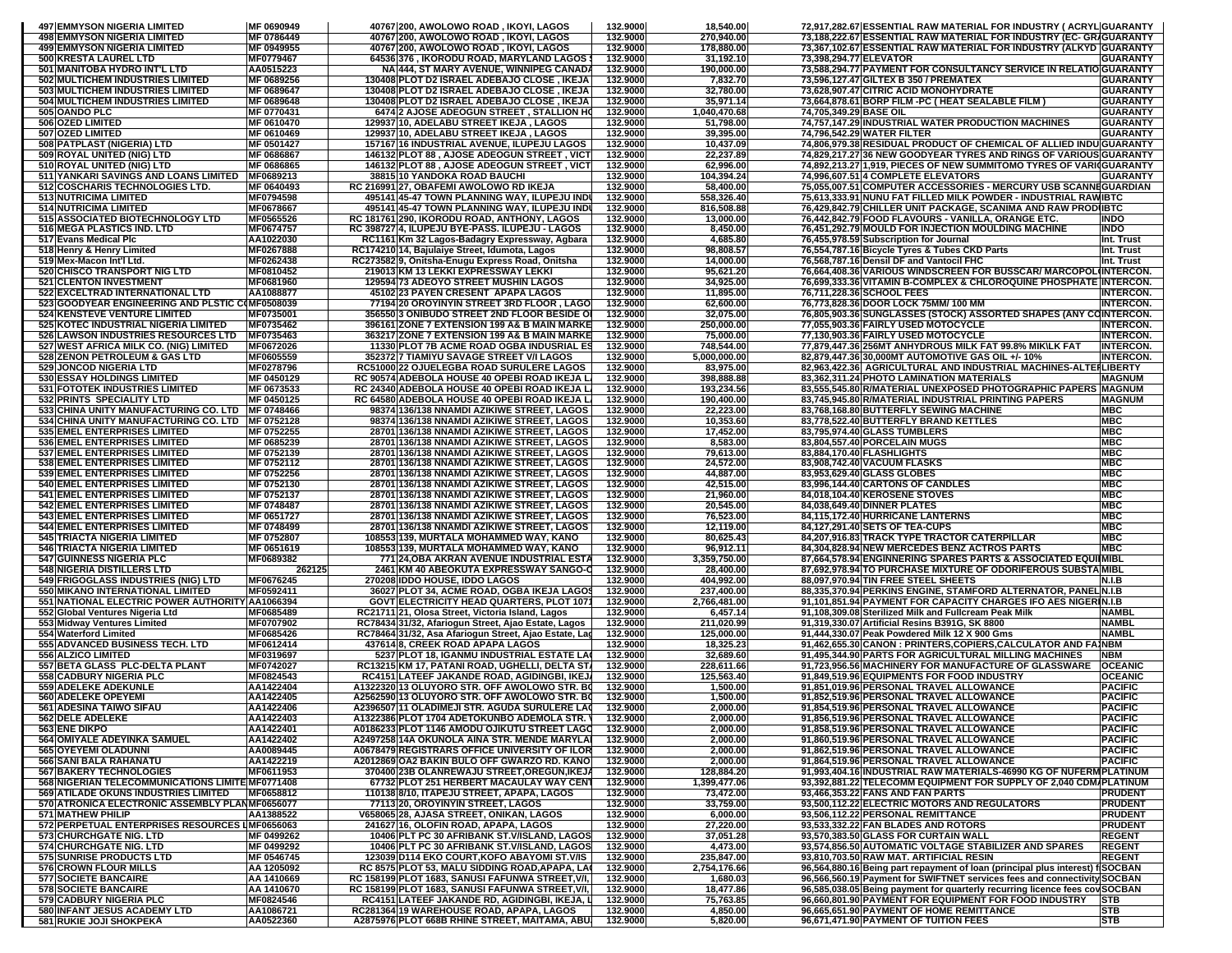| 582 INTERWORLD PRODUCTS NIG. LTD                                                | MF0730536                | 268357 PLOT 122/132 APAPA OSHODI EXPRESSWA                                                          | 132.9000             | 32,949.94                | 96,704,421.84 IMPORTATION OF BINATONE SLICE TOASTERS AND STD. CHART.                                                                    |
|---------------------------------------------------------------------------------|--------------------------|-----------------------------------------------------------------------------------------------------|----------------------|--------------------------|-----------------------------------------------------------------------------------------------------------------------------------------|
| 583 IPCA                                                                        | MF046227                 | 436506 17 OSOLO WAY AJAO EST.                                                                       | 132.9000             | 7,800.00                 | 96,712,221.84 PHARMACEUTICAL FORMULATIONS<br>STD. CHART.<br>96,729,583.30 IMPORTATION OF MACHINERY PARTS                                |
| 584 NAMPAK NIGERIA PLC<br>585 LAWAL COMRADE LTD                                 | MF0672717<br>MF 0217294  | 2,073 3-7, METAL BOX ROAD, OGBA INDUSTRIAL<br>RC 191764 179 2A, IRON MKT. OFF BADAGRY EXP. WAY      | 132.9000<br>132.9000 | 17,361.46<br>41,954.50   | STD. CHART.<br>96,771,537.80 IRON ROD<br><b>TRADE</b>                                                                                   |
| <b>586 BIO-ORGANICS NUTRIENT SYSTEM</b>                                         | MF 0661196               | RC 92096 PLOT 893, ISHERI ROAD, OJODU, LAGOS.                                                       | 132.9000             | 74,462.08                | 96,845,999.88 VITAMINS, CALCIUM, COLBALT CARBONATE, CHOLIITRUST                                                                         |
| 587 FAS AGRO INDUSTRIAL COMPANY LIMITE MF0204225                                |                          | 83458 27, BURMA ROAD, APAPA LAGOS.                                                                  | 132.9000             | 127,100.00               | 96,973,099.88 INDUSTRIAL PLASTIC MACHINES FOR POLYPROPLE UBA                                                                            |
| 588 FINGER NIGERIA LTD<br>589 GMT LIMITED                                       | MF0675464<br>MF0706775   | 65480 16A BURMA ROAD APAPA.<br>333700 14, GERARD ROAD, IKOYI LAGOS                                  | 132.9000<br>132.9000 | 131,836.40<br>243,100.00 | UBA<br>97,104,936.28 FLOAT GLASS & GLASS GLOBE<br>97.348.036.28 110 MT BUTTER MILK POWDER<br>UBA                                        |
| 590 LAVIGAR PROCESSING AND PACKAGING IMF0090473                                 |                          | 462041 75, OREGUN ROAD, IKEJA LAGOS                                                                 | 132.9000             | 140,000.00               | 97,488,036.28 FROZEN FISH<br><b>UBA</b>                                                                                                 |
| 591 RAYBROS ENTERPRISES NIGERIA LIMITEDMF0603303                                |                          | 93409 B363/366 ALABA INTERNATIONAL MARKET                                                           | 132.9000             | 282,000.00               | 97,770,036.28 GENERATORS<br><b>UBA</b>                                                                                                  |
| 592 SOCIETE DE COMPOUNDAGE (NIGERIA) LIMF0604583                                |                          | 360677 16/18 YOUNG SHALL GROW ROAD SATELL                                                           | 132.9000             | 47,600.00                | 97,817,636.28 TITANIUM DIOXIDE GRADE R-FIC-2<br>UBA<br><b>UBA</b>                                                                       |
| 593 TOWER ALUMINIUM NIGERIA PLC<br>594 UNIQUE PHARMACEUTICAL LIMITED            | MF0603043<br>MF0664093   | 2002 9, OBA AKRAN AVENUE, IKEJA LAGOS<br>75681 11, FATAI ATERE WAY, MATORI, MUSHIN.                 | 132.9000<br>132.9000 | 603,688.49<br>141,960.00 | 98,421,324.77 300MT PRIMARY ALUMINIUM BILLETS<br>98,563,284.77 42.0 ACETAMINDPHEN(PARACETAMOL POWDER BP)UBA                             |
| 595 AFCOTT NIG PLC                                                              | MF0664883                | 75289 PLOT 122-132 OSHODI APAPA ISOLO LAGO                                                          | 132.9000             | 31,625.00                | UBN<br>98,594,909.77 CHLOPYRIPHOS 20%EC                                                                                                 |
| 596 AIICO TECHNO CO LTD                                                         | MF0628698                | 394833 2A RAYMOND NJOKU STREET SOUTH WES                                                            | 132.9000             | 4,950.00                 | 98.599.859.77 GUM AND BATTERY FOR MOTOR VEHINCLE<br>UBN                                                                                 |
| 597 CAPITAL GOLD NIG LTD<br>598 INLAND TRANSACTION LTD                          | MF0628644<br>MF0628642   | 305104 116 ENU OWA STREET IDUMOTA LAGOS<br>119505 116 ENU OWA STREET IDUMOTA LAGOS                  | 132.9000<br>132.9000 | 11,687.00<br>1,734.50    | 98,611,546.77 GUM AND BATTERY FOR MOTOR VEHINCLE<br>UBN<br>98,613,281.27 GUM AND BATTERY FOR MOTOR VEHINCLE<br>UBN                      |
| 599 LABSTOCK NIG LTD                                                            | MF0628269                | 8160 61 AKINWUMI ST, YABA LAGOS                                                                     | 132.9000             | 576.27                   | 98,613,857.54 NEW SHIMADCU ANALYTICAL LAB INSTRUMENT (SHIUBN                                                                            |
| <b>600 MIDDLE POINT NIG LTD</b>                                                 | MF0524039                | 86497 5 ASHOGBON STREET IDUMOTA LAGOS                                                               | 132.9000             | 1,362.00                 | 98,615,219.54 BATTERY 12VOLTS/60AH FOR MOTOR VEHINCLE<br>UBN                                                                            |
| 601 NIGERIA BAG MFG CO LTD                                                      | MF0664006                | <b>3584 45 ERIC MOORE ROAD IGANMU LAGOS</b>                                                         | 132.9000<br>132.9000 | 482.96                   | 98,615,702.50 POLYPROPYLENE IN GRANULAR FORM (SHORTFALIUBN<br>UBN                                                                       |
| 602 PATCH PRINTING NIG LTD<br>603 SAFARI AGRIC & CHEM. SUPPLIES CO LTUMF0628641 | MF0628643                | 229890 3 ADO CRESCENT APAPA LAGOS<br>355386 28 MURITALA MOHAMMED INT'L AIRPORT                      | 132.9000             | 6,938.00<br>8,172.00     | 98,622,640.50 GUM AND BATTERY FOR MOTOR VEHINCLE<br>98,630,812.50 GUM AND BATTERY FOR MOTOR VEHINCLE<br>UBN                             |
| <b>604 SONA BREWERIES PLC</b>                                                   | <b>MF0724806</b>         | 22949 KM 40 LAGOS-ABEOKUTA ROAD SANGO O                                                             | 132.9000             | 1,417.10                 | 98,632,229.60 MARSH FILTER(SHORTFALL)<br>UBN                                                                                            |
| <b>605 SUNSEED NIG PLC</b>                                                      | MF0664896                | 12522 PLOT 122-132 OSHODI APAPA ISOLO LAGO                                                          | 132.9000             | 27,837.00                | UBN<br>98,660,066.60 GALVANIZED QUICK LINK BALE TIES                                                                                    |
| 606 UNIQUE PHARM LTD<br><b>607 BASCO NIGERIA LTD</b>                            | MF0664092<br>MF0583214   | 75681 11 FATAI ATERE WAY MATORI MUSHIN LAC<br>247330 6/2 RACE COURSE SABO ROAD ADAMASIM             | 132.9000<br>132.9000 | 47,320.00<br>758,400.00  | 98,707,386.60 1400 ACTAMONIPHEN (PARACETAMOL POWDER BP1UBN<br>99,465,786.60 NEW MOTORCYCLE SPARE PARTS AND ACCESSORI UTB                |
| 608 BIOCHEMICAL DERIVATIVES LIMITED                                             | MF0621863                | 323069 53 LAWANSON STREET, ONIKAN, LAGOS                                                            | 132.9000             | 2,495.00                 | 99,468,281.60 20,125 KG VITAMINS AS RAW MATERIALS (SHORTFA UTB                                                                          |
| 609 SACHCCO SAM NIGERIA LTD                                                     | MF0671385                | 165619 ZONE 11 NO. 9 MAIN MARKET NKWO NNEV                                                          | 132.9000             | 14,481.00                | 99,482,762.60 MOTORCYCLE SPARE PARTS<br>UTB                                                                                             |
| 610 AADE INDUSTRIAL & INVEST. CO. LTD.<br>611 EAGLE PACKAGE PRINTING LTD        | MF 0560785               | 117682 KM 16, IKORODU ROAD OJOTA LAGOS                                                              | 132.9000             | 112,682.98               | 99,595,445.58 82.5MTS OF LOW DENSITY POLYETHELENE(FE80008WEMA                                                                           |
| <b>612 NOVATEC INVESTMENT LIMITED</b>                                           | MF 0611444<br>MF 0263281 | 33618 PLOT 5, EAGLE PACKAGE RD, OFF IDI IOKO<br><b>345666 337, AGEGE MOTOR RD. MUSHIN LAGOS</b>     | 132.9000<br>132.9000 | 58,890.99<br>38,986.02   | 99,654,336.57 17.78MTS OF 73GSM HWIR LINEN EMBOSSED METAIWEMA<br>99,693,322.59 20 FCL OF FLOAT GLASS IN MASS COLOURED IN SHWEMA         |
| 613 A. G. LEVENTIS NIGERIA PLC                                                  | MF0737484                | 1654 2 WHARF RD, APAPA LAGOS                                                                        | 132.9000             | 61.44                    | 99,693,384.03 NEW COMPONENT PARTS FOR COMMERCIAL VEHICZENITH                                                                            |
| 614 A. G. LEVENTIS NIGERIA PLC                                                  | MF0737476                | 1654 2 WHARF RD, APAPA LAGOS                                                                        | 132.9000             | 82.21                    | 99,693,466.24 WORKSHOP TOOLS/EQUIPMENT(SHORTFALL ON LC ZENITH                                                                           |
| 615 A. G. LEVENTIS NIGERIA PLC<br>616 ADCEM PHARMACEUTICAL LTD.                 | MF0697000<br>MF0595524   | 1654 2 WHARF RD, APAPA LAGOS<br>188810118, BARIKISU IYEDE ST.ONITIRI YABA LAGO                      | 132.9000<br>132.9000 | 257.89<br>9,461.80       | 99,693,724.13 VEHICLE TOOLS AND EQUIPMENT-SPANNER,JACK   ZENITH                                                                         |
| 617 AFRICAN FISH COMPANY NIG. LTD                                               | MF0655638                | 365260 PLOTC 55, AMUWO ODOFIN ESTATE,LAGO                                                           | 132.9000             | 800,000.00               | 99,703,185.93 NEEDLES, HEMOFLON, GRAVUDIAL- MEDICAL CONS ZENITH<br>100,503,185.93 WHOLE ROUND FROZEN FISH PACKED IN 2OKG CAI ZENITH     |
| 618 AFROMODERN TECH NIGERIA LIMITED.                                            | MF0790328                | 261267 4B LANDER CLOSE, OFF LIVERPOOL RD, A                                                         | 132.9000             | 223,437.00               | 100,726,622.93 INDUSTRIAL MACHINERY- EQUIPMENT FOR 2 COLORZENITH                                                                        |
| <b>619 AROMA CHEMICALS</b>                                                      | MF0100421                | 1250 13 SHOPEJU STREET, OSHODI LAGOS                                                                | 132.9000             | 46,840.00                | 100.773.462.93 INDUSTRIAL CHEMICALS-MIXTURES OF ESSENTIAL (ZENITH                                                                       |
| 620 ASIA PLASTICS INDUSTRY<br><b>621 ASTRAL NIG. LTD</b>                        | MF0784603<br>MF0553400   | 129169 KM18 HADEJIA RD, JOGANA KANO, KANO S<br>351627 58, AKANBI ONITIRI CLOSE OFF ERIC MOOI        | 132.9000<br>132.9000 | 223,488.00<br>63,562.44  | 100,996,950.93 192MT OF DIOCTYL PHTHALATE(PRIME)<br>ZENITH<br>ZENITH<br>101,060,513.37 WATER TREATMENT EQUIPMENT                        |
| <b>622 AYMAN ENTERPRISES LTD,</b>                                               | MF0750489                | 92154 23/25 BOMBAY CRESCENT, APAPA LAGOS                                                            | 132.9000             | 30,570.00                | 101,091,083.37 SYNTHETIC FIBRE-INDUSTRIAL RAW MATERIAL<br>ZENITH                                                                        |
| 623 BALLY PLASTICS&FOOTWEAR                                                     | MF0664983                | 47962 TUDUN MURITALA, DAKALA INDUSTRIAL ES                                                          | 132.9000             | 130,368.00               | 101,221,451.37 INDUSTRIAL RAW MATERIAL-112MT OF DIOCTYL PHZENITH                                                                        |
| <b>624 BRITSUN NIGERIA LIMITED</b><br>625 C. WOERMANN (NIGERIA) LIMITED,        | MF0790445<br>MF0464514   | 187023 29 IDUMAGBO AVENUE, 2ND FLOOR, IDUMA                                                         | 132.9000<br>132.9000 | 28,470.00<br>2,580.50    | 101,249,921.37 AGRICULTURAL MACHINERY- CORN GRINDING MACZENITH                                                                          |
| 626 C. WOERMANN (NIGERIA) LIMITED,                                              | MF0695351                | 1402 6 BADEJO KALESANWO STREET, MATORI II<br>1402 6 BADEJO KALESANWO STREET, MATORI II              | 132.9000             | 11,580.00                | 101,252,501.87 2,200 UNITS RAW MATERIALS FOR THE BUILDING IN ZENITH<br>101,264,081.87 LAWN MOWER AND WORKSHOP EQUIPMENTS.<br>ZENITH     |
| 627 C. WOERMANN (NIGERIA) LIMITED,                                              | MF0624656                | 1402 6 BADEJO KALESANWO STREET, MATORI II                                                           | 132.9000             | 126,441.50               | 101,390,523.37 HAND TOOLS- 500 M/TONS STEEL PROFILES- EQUAL ZENITH                                                                      |
| 628 CADBURY NIGERIA PLC -                                                       | MF0794809                | 4151 LATEEF JAKANDE ROAD, AGINDINGBI IKE,                                                           | 132.9000             | 262.71                   | 101,390,786.08 INDUSTRIAL  RAW MATERIALS FOR FOOD INDUSTRYZENITH                                                                        |
| 629 CADBURY NIGERIA PLC.<br><b>630 CE MAXIM INVESTMENTS LIMITED.</b>            | MF0824545<br>MF0553186   | 4151 LATEEF JAKANDE ROAD, AGINDINGBI IKE,<br>175463 11A EBINPEJO LANE, IDUMOTA, LAGOS               | 132.9000<br>132.9000 | 30,279.00<br>44,000.00   | 101,421,065.08 INDUSTRIAL MACHINERY- HOT AIR SEALING MACHINZENITH<br>101,465,065.08 BLANK VIDEO CASSETTE IN BULK E-105<br><b>ZENITH</b> |
| <b>631 CENTAUR IMPEX LIMITED</b>                                                | MF 0790357               | 287579 39, BORNU CRESCENT, APAPA, LAGOS                                                             | 132.9000             | 20,412.00                | 101,485,477.08 RAW MATERIAL - DICHLOROFLUOROMETHANE<br>ZENITH                                                                           |
| 632 CENTAUR IMPEX LIMITED                                                       | MF 0696331               | 287579 39, BORNU CRESCENT, APAPA, LAGOS.                                                            | 132.9000             | 61,525.00                | 101,547,002.08 INDUSTRIAL CHEMICALS-I-FCL METHYLENE CHLORI ZENITH                                                                       |
| 633 CHIZZY NIGERIA LTD,<br><b>634 COSCHARIS MOTORS LIMITED.</b>                 | MF0597131<br>MF0159760   | 93191 OPPOSITE SADDLE CLUB OLOWORA JUNC<br>56536 1-7, COSCHARIS STR., MAZA-MAZA, LAGOS              | 132.9000<br>132.9000 | 11,952.00<br>0.1         | 101,558,954.08 DYES - SOLVENT RED (300 KGS) AND BLACK 27 (2 ZENITH<br>101,558,954.18 AKZO PRODUCT- BEARINGS(SHORTFALL)<br><b>ZENITH</b> |
| 635 CROWNSTAR COMM. INVEST LTD                                                  | MF0696665                | 81823 13, EREKO STREET, IDUMOTA, LAGOS                                                              | 132.9000             | 52,265.32                | 101,611,219.50 RADIO CASSETTE RECORDERS<br><b>ZENITH</b>                                                                                |
| <b>636 CROWNSTAR COMM. INVEST LTD</b>                                           | MF0637939                | 81823 13, EREKO STREET, IDUMOTA, LAGOS                                                              | 132.9000             | 67,074.86                | 101,678,294.36 ELECTRONICS- VIDEO DISC PLAYERS<br><b>ZENITH</b>                                                                         |
| <b>637 D&amp;S TRADING COMPANY LTD</b>                                          | MF0256897                | 21700 25 ASA AFARIOGUN ST STR, AJAO ESTATE                                                          | 132.9000             | 125,892.00               | <b>ZENITH</b><br>101,804,186.36 DAIRY KING INSTANT MILK POWDER                                                                          |
| <b>638 DANGOTE NIG. LIMITED,</b><br><b>639 DANGOTE NIG. LIMITED,</b>            | MF0689480<br>MF0616840   | 71242 3, OSBORNE ROAD IKOYI LAGOS<br>712423, OSBORNE ROAD IKOYI LAGOS                               | 132.9000<br>132.9000 | 125.12<br>235.84         | 101,804,311.48 PIPE AND FITTINGS FOR SUGAR INDUSTRY-INDUSTRZENITH<br>101,804,547.32 INDUSTRIAL EQUIPMENT - VALVES FOR FOOD INDUSZENITH  |
| <b>640 DARVESH NIGERIA LIMITED</b>                                              | MF0601841                | 389604 15, JOHN STREET, 2ND FLOOR, LAGOS ISL                                                        | 132.9000             | 12,533.77                | 101,817,081.09 WALL CLOCKS<br><b>ZENITH</b>                                                                                             |
| 641 DE-DAMAK NIGERIA LTD                                                        | MF0734548                | 118621 IDE-DAMAK BUILDING.NO.111 ABAYOMI BUI                                                        | 132.9000             | 608,000.00               | 102.425.081.09 MOTORCYCLE COMPONENTS&PARTS IN CKD FOR CIZENITH                                                                          |
| <b>642 DEVIKA NIGERIA LTD</b><br><b>643 DEVIKA NIGERIA LTD</b>                  | MF0601835<br>MF0601833   | 114045 9, OJON STREET OFF AGORO ST. IDUMOTA<br>114045 9, OJON STREET OFF AGORO ST. IDUMOTA          | 132.9000<br>132.9000 | 5,104.12<br>5,737.91     | 102,430,185.21 WALL PICTURES<br><b>ZENITH</b><br>102,435,923.12 DINNER SETS<br><b>ZENITH</b>                                            |
| <b>644 DEVIKA NIGERIA LTD</b>                                                   | MF0601836                | 114045 9, OJON STREET OFF AGORO ST. IDUMOTA                                                         | 132.9000             | 33,452.09                | 102,469,375.21 WALL CLOCKS<br><b>ZENITH</b>                                                                                             |
| <b>645 EGYPRO NIGERIA LTD</b>                                                   | MF0940957                | 608570 EKO COURT B2 KOFO ABAYOMI ROAD, VIC                                                          | 132.9000             | 155,725.70               | 102,625,100.91 AIR CONDITIONERS<br><b>ZENITH</b>                                                                                        |
| <b>646 ELEME PETROCHEMICAL CO LTD</b>                                           | MF0824911                | 121777 ELEME PETRCHEMICAL COMPLEX, ALESA,                                                           | 132.9000             | 45,617.05                | 102,670,717.96 CHEMICAL RAW MATERIAL- PYRO BLOCK M-MODUL ZENITH                                                                         |
| 647 ELEME PETROCHEMICAL CO LTD<br>648 EMDEE INT'L NIG. LTD                      | MF0824913<br>MF 0601719  | 121/// ELEME PETRCHEMICAL COMPLEX, ALESA,<br>111145 21 SAKA TINUBU ST VICTORIA ISLAND LAG           | 132.9000<br>132.9000 | 52,232.10<br>13,260.86   | 102,722,950.06 INDUSTRIAL MATERIAL-ESM OPTICAL FIBRE FOR HIZENITH<br>102,736,210.92 INCENSE STICKS<br><b>ZENITH</b>                     |
| 649 EQUATOR MEDICS INTERNATIONAL COMPMF0944260                                  |                          | 245296 13, OLOWU STREET, IKEJA, LAGOS                                                               | 132.9000             | 29,957.10                | 102,766,168.02 MEDICAL CONSUMABLES- LABORATORY DISPOSAB ZENITH                                                                          |
| 650 EUROBRIDGE INDUSTRIES LTD                                                   | MF 0764767               | 263442 7 ODUDUWA STREET, G.R.A.IKEJA,LAGOS.                                                         | 132.9000             | 18,850.00                | 102,785,018.02 CHEMICAL MATERIAL- LIQUIGEL 6054<br><b>ZENITH</b>                                                                        |
| <b>651 EUROBRIDGE INDUSTRIES LTD</b><br><b>652 FOUANI NIGERIA LIMITED</b>       | MF 0764768<br>MF0696303  | 263442 7 ODUDUWA STREET, G.R.A, IKEJA, LAGOS.<br>400780 NO. 311, WHARF ROAD, APAPA LAGOS            | 132.9000<br>132.9000 | 48,410.00<br>107,000.00  | <b>ZENITH</b><br>102,833,428.02 ATECRYL ABS 6110 A- RAW MATERIAL<br>102,940,428.02 COMPUTER PARTS- LCD MONITORS<br><b>ZENITH</b>        |
| 653 FOUANI NIGERIA LIMITED                                                      | MF0696309                | 400780 NO. 311, WHARF ROAD, APAPA LAGOS                                                             | 132.9000             | 298.496.00               | 103,238,924.02 TELEVISION SET- ELECTRONICS<br><b>ZENITH</b>                                                                             |
| 654 FRANKMAN NIG ENT LTD.                                                       | MF0695183                | 85965 51 IWEKA ROAD, ONITSHA ANAMBRA STAT                                                           | 132.9000             | 15,225.00                | 103,254,149.02 ROTABLE TELEVISION ANTENNA (ULTIMATE BRANDZENITH                                                                         |
| 655 FRANKMAN NIG ENT LTD.                                                       | MF0695184                | 85965 51 IWEKA ROAD, ONITSHA ANAMBRA STAT                                                           | 132.9000             | 15,350.00                | 103,269,499.02 ELECTRICAL MATERIALS-FES AVR 2000VA(TWO METZENITH<br>103,286,231.02 ELECTERICAL CONVERTER AND ANTENNA                    |
| 656 G. MOER & SONS LIMITED,<br>657 G. MOER & SONS LIMITED,                      | MF0695920<br>MF0695921   | 166397 47, IGA-IDUGARAN STREET LAGOS ISLAND<br>166397 47, IGA-IDUGARAN STREET LAGOS ISLAND          | 132.9000<br>132.9000 | 16,732.00<br>17,162.40   | <b>ZENITH</b><br>103,303,393.42 STABILIZERS & FAN<br><b>ZENITH</b>                                                                      |
| <b>658 GEENCAAF VENTURES LTD.</b>                                               | MF0940967                | 322947 249 HERBERT MACAULEY STREET, ALAGO                                                           | 132.9000             | 4,815.00                 | 103,308,208.42 ARCHIES HANDLE COMBS<br><b>ZENITH</b>                                                                                    |
| 659 GIVANAS NIGERIA LIMITED                                                     | MF0609781                | 220409 11A BURMA/COMMERCIAL ROAD APAPA LI                                                           | 132.9000             | 93,075.50                | 103,401,283.92 MILK POWDER<br><b>ZENITH</b>                                                                                             |
| 660 GOLDEN TRIUMPH NIG. LTD<br>661 HE - MAN ENTERPRISES,                        | MF0555924<br>MF0508743   | 488934 47/57 MARTINS STREET 10TH FLOOR GREA<br>88311 13 AJOKE SALAKO STR IFAKO BARIGA LA            | 132.9000<br>132.9000 | 106,700.00<br>15,050.00  | 103,507,983.92 CANDLES<br><b>ZENITH</b><br>103,523,033.92 MORTISE LOCK SETS.<br><b>ZENITH</b>                                           |
| 662 HENRY TINNER GLASS NIGERIA LTD.                                             | MF 0597247               | 2554170 OYEMEKUN STREET OFF COLLEGE ROA                                                             | 132.9000             | 47,729.00                | 103,570,762.92 FLOAT BRONZE GLASS THICKNESS 4MM SIZE 3210 * ZENITH                                                                      |
| 663 HPZ LTD                                                                     | MF 0678532               | 395262 33 PLANNING OFFICE WAY ILUPEJU, LAGO                                                         | 132.9000             | 2,200.00                 | 103,572,962.92 RAW MATERIAL FOR THE MANUFACTURE OF FREEZ ZENITH                                                                         |
| 664 HPZ LTD<br>665 HPZ LTD                                                      | MF 0678689               | 395262 33 PLANNING OFFICE WAY ILUPEJU, LAGO                                                         | 132.9000             | 288,277.40               | 103,861,240.32 FRIDGE : HFC - CKD COMPONENT PARTS<br><b>ZENITH</b>                                                                      |
| 666 IMEX AGRO INT'L                                                             | MF 0678692<br>MF0508744  | 395262 33 PLANNING OFFICE WAY ILUPEJU, LAGO<br>993774 PLOT 2, BLOCK D APAPA, OSHODI EXPRE: 132.9000 | 132.9000             | 526,487.34<br>84,743.00  | 104,387,727.66 RAW MATERIAL FOR THE MANUFACTURE OF FREEZ ZENITH<br>104,472,470.66 AGRICULTURAL MACHINERY- PRIME MOVERS FOR (ZENITH      |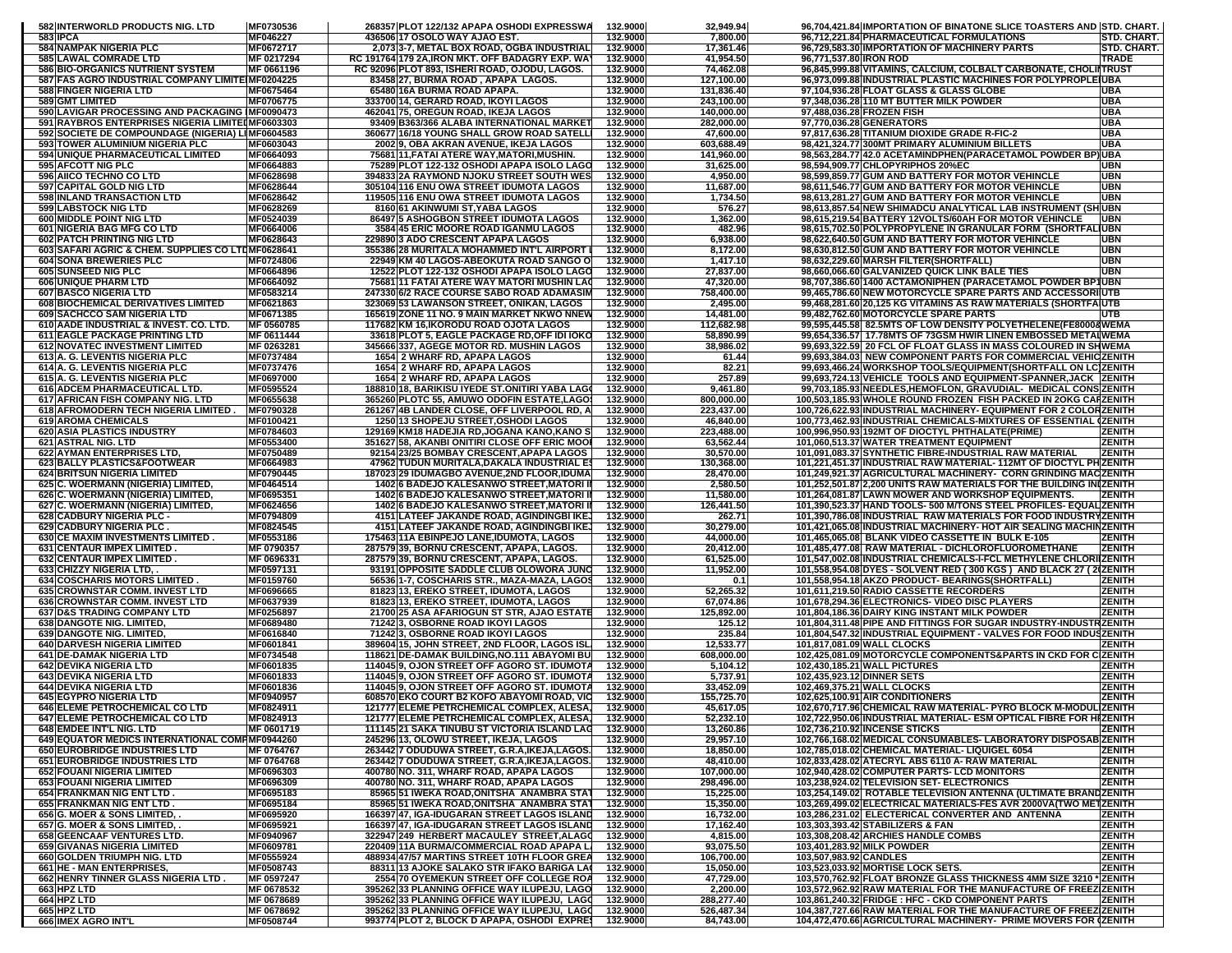| 667 INSULATION DYNAMICS ENG. ACOUSTICS MF0175661                                      |                               | 445413 3 OLORUNNIMBE STREET WEMABOD ESTA                                                      | 132.9000             | 11,927.31                  | 104,484,397.97 FOIL FACED FIBRE GLASS                                                                                                | <b>ZENITH</b>                  |
|---------------------------------------------------------------------------------------|-------------------------------|-----------------------------------------------------------------------------------------------|----------------------|----------------------------|--------------------------------------------------------------------------------------------------------------------------------------|--------------------------------|
| 668 INTEGRATED POWER TECHNOLOGIES NIGMF0794431<br><b>669 INTER - SWASTIK NIG, LTD</b> | MF 0695264                    | 356947 15-17 ABIMBOLA STREET ISOLO LAGOS<br>375429 3RD FLOOR 39/41, DOCEMO ST IDUMOTA L       | 132.9000             | 68,524.66                  | 104,552,922.63 ELECTRICAL STABILIZER                                                                                                 | <b>ZENITH</b><br><b>ZENITH</b> |
| 670 INTER-SWASTIK NIG. LTD                                                            | MF0695269                     | 375429 39/41 DOCEMO STREET, IDUMOTA, LAGOS                                                    | 132.9000<br>132.9000 | 32,571.50<br>34,910.00     | 104,585,494.13 AGRICULTURAL MACHINERY - GRINDING MILLS<br>104,620,404.13 PRIME MOVERS-AGRICULTURAL MACHINERY -                       | <b>ZENITH</b>                  |
| 671 JULIUS BERGER NIG PLC                                                             | MF0764423                     | 6852 BERGER JUNCTION,UTAKO DISTRICT ABU.                                                      | 132.9000             | 5,583.84                   | 104,625,987.97 FOUR GENERATOR SETS WITH DIESEL ENGINE                                                                                | <b>ZENITH</b>                  |
| 672 KAWAY SHOE FACTORY NIG. LTD                                                       | MF 0696750                    | 478695 7TH FLOOR, GREAT NIG.HOUSE 47/57 MAR                                                   | 132.9000             | 25,076.00                  | 104,651,063.97 LADIES SHOES                                                                                                          | <b>ZENITH</b>                  |
| 673 KNEIPE NIG. LTD -<br><b>674 KOTIMPEX LIMITED</b>                                  | MF 0765134<br>MF0639288       | 36887 12, AERODROME ROAD APAPA LAGOS<br>376003 3, ABIODUN SADIKU STREET, ADEALU B/S           | 132.9000<br>132.9000 | 692,800.00<br>13,872.00    | 105,343,863.97 25KG DANO POWDERED MILK<br>105,357,735.97 YARN FOR PRODUCING PLASTER SUSPENDED CEILIZENITH                            | <b>ZENITH</b>                  |
| 675 KRISHAN NIG. LTD                                                                  | MF 0642357                    | 468413 2, TOWRY STREET, OFF CATHOLIC MISSIOI                                                  | 132.9000             | 32,289.05                  | 105,390,025.02 AGRICULTURAL MACHINERIES- PRIME MOVERS & ALZENITH                                                                     |                                |
| 676 LAVASH NIGERIA LIMITED.                                                           | <b>MF0601186</b>              | 166397115. KOPADA LANE IDUMOTA LAGOS                                                          | 132.9000             | 31,742.40                  | 105.421.767.42 ELECTRONICS- PORTABLE COMPACT DISC PLAYER ZENITH                                                                      |                                |
| 677 LIFE FLOUR MILL LIMITED.                                                          | MF 0695371                    | 18331 10A ADETOKUNBO ADEMOLA ST VICTORIA                                                      | 132.9000             | 7,783.19                   | 105,429,550.61 RAW MATERIAL- WINTER WHEAT                                                                                            | <b>ZENITH</b>                  |
| 678 LINLAND NIGERIA LTD<br><b>679 LUCKY FIBRES NIG. LTD</b>                           | MF 0452970<br>MF0736073       | <b>321294 FORESHORE TOWERS 2A OSBORNE ROAD</b><br>87644 56 AWOLOWO ROAD, IKOYI, LAGOS.        | 132.9000<br>132.9000 | 487,112.50<br>30,181.92    | 105,916,663.11 CHEMICAL RAW MATERIAL- 450MT TOLUENE-DI-ISO (ZENITH<br>105,946,845.03 SECONDARY CARPET BACKING -RAW MATERIAL F(ZENITH |                                |
| 680 M.I INDUSTRIES LTD                                                                | MF 0157350                    | 320117 PLOT C 89 AMUWO ODOFIN IND. LAYOUT A                                                   | 132.9000             | 156,729.95                 | 106,103,574.98 PRODUCTION MACHINERY-1 AUTOMATIC MODEL CNZENITH                                                                       |                                |
| <b>681 MASCOT ASSOCIATES LTD</b>                                                      | MF 0765917                    | 174887 48 BORNU CRESCENT, APAPA LAGOS                                                         | 132.9000             | 85.97                      | 106,103,660.95 RECTIFIER TYN5YN II (DRY TYPE) TRANSFORMER                                                                            | <b>ZENITH</b>                  |
| <b>682 MERCHANT INVESTORS LIMITED</b>                                                 | MF0749190                     | 14498 63, ENU - OWA STREET, IDUMAGBO LAGOS                                                    | 132.9000             | 52,941.60                  | 106,156,602.55 PVC ELECTRICAL TAPE                                                                                                   | <b>ZENITH</b>                  |
| 683 MIDWAY VENTURES LTD<br>684 MINDONG YIHUA (NIG) COY LTD                            | MF 0707925<br>MF0641710       | 78434 21 OLOSA STREET, VICTORIA ISLAND LAGO<br>462039 1A DAKAR ROAD, APAPA, LAGOS             | 132.9000<br>132.9000 | 36,960.28<br>20,797.00     | 106,193,562.83 RAW MATERIAL- ARTIFICIAL RESIN - M1600<br>106,214,359.83 SINGLE PHASE ALTERNATORS                                     | <b>ZENITH</b><br><b>ZENITH</b> |
| <b>685IMOBIL OIL NIGERIA</b>                                                          | MF0794966                     | 914 1 LEKKI EXPRESS WAY, VICTORIA ISLAND                                                      | 132.9000             | 104,286.84                 | 106,318,646.67 SPARE PART FOR AERESOL MACHINES - DI GASKET ZENITH                                                                    |                                |
| 686 MULTICHOICE NIG. LTD                                                              | AA1114387                     | 234847 1379 TIAMIYU SAVAGE STREET, VICTORIA                                                   | 132.9000             | 227,043.00                 | 106,545,689.67 SUBSCRIBER CHARGES FOR OCTOBER 2004                                                                                   | <b>ZENITH</b>                  |
| <b>687 NEXANS KABEL METAL</b><br>688 NIGERPET COMPANY LTD.                            | MF0601568<br>MF 0597264       | 4816 28, HERRY CARR STREET, INDUSTRIAL EST<br>505872 20 ELIAS CLOSE, VICTORIA ISLAND, LAGOS   | 132.9000<br>132.9000 | 89.49<br>1,916,281.39      | 106,545,779.16 ARTIFICIAL RESINS-POLYETHYLENE<br>108,462,060.55 4000MT OF AUTOMOTIVE GAS OIL(PLUS/MINUS 10PCZENITH                   | <b>ZENITH</b>                  |
| 689 OANDO SUPPLY AND TRADING                                                          | MF0765611                     | 508638 2 AJOSE ADEOGUN ST, VI, LAGOS                                                          | 132.9000             | 3,503,738.51               | 111,965,799.06 8,000MT MAX OF GAS OIL 0.5% SULPHUR                                                                                   | <b>ZENITH</b>                  |
| 690 OK SWEET,                                                                         | MF0790517                     | 216477 7A ILASAMAJA SCHEME ITIRE JUNCTION, I                                                  | 132.9000             | 92,400.00                  | 112,058,199.06 INDUSTRIAL RAW MATERIAL-240MT LIQUID GLUCOS ZENITH                                                                    |                                |
| 691 OKWEBURG (NIG.) LTD,                                                              | MF0790574                     | 86358 48 OGUNLANA DRIVE SURULERE LAGOS                                                        | 132.9000             | 29,079.10                  | 112,087,278.16 EDUCATIONAL MATERIALS - MARKERS, HIGHLIGHTEZENITH                                                                     |                                |
| 692 OLAM NIGERIA LTD<br>693 OLGA PROSPECT LIMITED                                     | MF0940402<br>MF0824306        | 140655 PLOT2 BLOCK K ILASAMAJA INDUSTRIAL<br>482025 43, KUDIRAT ABIOLA WAY, OREGUN, IKEJ/     | 132.9000<br>132.9000 | 14,974.88<br>770.          | 112,102,253.04 HAND TOOLS- HAND BEATER BLADE MILL<br>112,103,023.44 ELECTRONIC IC HOTEL CARD LOCKS AND ACCESSOZENITH                 | <b>ZENITH</b>                  |
| 694 OOMS-RALTD                                                                        | MF0650923                     | 15915 NO 4 OJU OLOKUN STR., IDUMOTA LAGOS                                                     | 132.9000             | 50,069.78                  | 112,153,093.22 BLANK AUDIO & VIDEO CASSEETTE                                                                                         | <b>ZENITH</b>                  |
| 695 PERFECT SPARES LTD                                                                | MF0637958                     | 483472 4B, OLUTUNDA STREET NEAR JOHNSON S                                                     | 132.9000             | 1,233.00                   | 112,154,326.22 SPARES FOR CIRCULAR WEARING MACHINES.                                                                                 | <b>ZENITH</b>                  |
| 696 PERPETUAL INDUSTRIES LIMITED                                                      | MF0170234                     | 470083 8. ITAPEJU STREET APAPA LAGOS                                                          | 132.9000             | 122,712.00                 | 112,277,038.22 ELECTRIC FAN PANS-CHOKES & BALLETS                                                                                    | <b>ZENITH</b>                  |
| 697 PHARCHEM INDUSTRIES LIMITED<br>698 PLANTGERIA COMPANY LIMITED                     | MF0940123<br>MF0524438        | 5612 PLOT J INDUSTRIAL STREET ILUPEJU. LAO<br>44076 4 HINDERER ROAD, APAPA LAGOS              | 132.9000<br>132.9000 | 39,000.00<br>31,881.59     | 112,316,038.22 97.5 MT OF CORN STARCH<br>112,347,919.81 ELECTRIC TRANSFORMERS                                                        | <b>ZENITH</b><br><b>ZENITH</b> |
| 699 PLASTPOLY LTD                                                                     | MF 0824293                    | 147873 4 SIMILOLU STR, ILUPEJU LAGOS                                                          | 132.9000             | 115,500.00                 | 112,463,419.81 87.50 MT LLDPE FILM GRADE                                                                                             | <b>ZENITH</b>                  |
| 700 POLYBAGS INDUSTRIES LTD.                                                          | MF0556061                     | 48172 PLOT 3K OSHODI INDUSTRIAL SCHEME AS                                                     | 132.9000             | 23,695.00                  | 112,487,114.81 PLASTIC MACHINES & SPARE PARTS                                                                                        | <b>ZENITH</b>                  |
| 701 PRESTIGE COSMETICS LIMITED.                                                       | MF0296691                     | 16812314 COSCHARIS ST. KIRIKIRI IND. ESTATE AP                                                | 132.9000             | 11,500.00                  | 112,498,614.81 ESSENTIAL OILS FOR COSMETICS MAKING                                                                                   | <b>ZENITH</b>                  |
| 702 RANONA LTD.<br>703 ROCKSON ENGINEERING COMPANY LTD   MF0641566                    | MF 0749785                    | 256515 7A CREEK RD, APAPA, LAGOS<br>380929 267, TRANS AMADI IND. LAYOUT PORT HAI              | 132.9000<br>132.9000 | 410,400.00<br>616,510.00   | 112,909,014.81 200.00MT OF BLUE BOAT INSTANT FULL CREAM MILIZENITH<br>113,525,524.81 GROVE HYDRAULIC CRANES                          | ZENITH                         |
| 704 ROCKSON ENGINEERING COMPANY LTD MF0641567                                         |                               | 380929 267, TRANS AMADI IND. LAYOUT PORT HAI                                                  | 132.9000             | 936,133.58                 | 114,461,658.39 USED MACK TRUCKS                                                                                                      | ZENITH                         |
| 705 ROCKSON ENGINEERING COMPANY LTD   MF0641568                                       |                               | 3809291267, TRANS AMADI IND, LAYOUT PORT HAI                                                  | 132.9000             | 1,711,699.44               | 116,173,357.83 CATERPILLAR WHEEL LOADERS (USED)                                                                                      | <b>ZENITH</b>                  |
| 706 SEVEN-UP BOTTLING COMPANY PLC.                                                    | MF 0792258<br>MF 0792261      | 1928 247, MOSHOOD ABIOLA ROAD, IJORA, LAGO                                                    | 132.9000             | 120,315.00                 | 116,293,672.83 495 MT OF SODA ASH DENSE                                                                                              | <b>ZENITH</b>                  |
| 707 SEVEN-UP BOTTLING COMPANY PLC.<br>708 SEVEN-UP BOTTLING COMPANY PLC.              | MF 0792256                    | 1928 247, MOSHOOD ABIOLA ROAD, IJORA, LAGO<br>1928 247, MOSHOOD ABIOLA ROAD, IJORA, LAGO      | 132.9000<br>132.9000 | 232,975.00<br>329,730.00   | 116,526,647.83 HIGH DENSITY POLYETHELENE<br>116,856,377.83 300MT TIN FREE STEEL                                                      | <b>ZENITH</b><br><b>ZENITH</b> |
| <b>709 SEYDEL INDUSTRIES LIMITED</b>                                                  | MF0695835                     | 168326 #3, BLIND CENTRE STREET, CAPPA, OSHOD                                                  | 132.9000             | 3,128.85                   | 116,859,506.68 CHEMICAL RAW MATERIAL- POLYPROPYLENE                                                                                  | <b>ZENITH</b>                  |
| 710 SOSACO NIGERIA LIMITED                                                            | MF 0643324                    | 347146 86A ALLEN AVENUE IKEJA LAGOS                                                           | 132.9000             | 24,281.60                  | 116,883,788.28 GROCERIES- MAYONNAISE                                                                                                 | <b>ZENITH</b>                  |
| <b>711 SOSACO NIGERIA LIMITED</b><br><b>712 SOSACO NIGERIA LIMITED</b>                | MF0695409<br>MF0643326        | 347146 86A ALLEN AVENUE IKEJA LAGOS<br>347146 86A ALLEN AVENUE IKEJA LAGOS                    | 132.9000<br>132.9000 | 87,170.00<br>250,000.00    | 116,970,958.28 TOMATO PASTE<br>117,220,958.28 POWDERED MILK                                                                          | <b>ZENITH</b><br><b>ZENITH</b> |
| 713 SOSAPLAST NIG.                                                                    | MF0632229                     | 147143 PLOT 1, BLOCK C, FATAI ATERE LAGOS                                                     | 132.9000             | 110,797.50                 | 117,331,755.78 EHTYLENE VINYL ACETATE COPOLYMERS.-RAW MA ZENITH                                                                      |                                |
| 714 SPINTEX MILLS NIG. LTD.                                                           | MF 0695772                    | 6864 PLOT 37/38/39 IGANMU IND. EST IGANMU L                                                   | 132.9000             | 15,312.80                  | 117,347,068.58 SPARE PARTS FOR TEXTILE MACHINERY                                                                                     | <b>ZENITH</b>                  |
| <b>715 STEEL WORKS LIMITED</b>                                                        | MF0749906                     | 3374 PLOTS 4, 5 & 6 FIRST ROAD, OLUYOLE IND                                                   | 132.9000             | 63,407.14                  | 117,410,475.72 DOUBLE FACE MELAMINE CHIPBOARD SHEETS V20/ ZENITH                                                                     |                                |
| 716 SUNFLAG STEEL NIG. LTD<br>717 SUN-MAY VENTURES LTD                                | MF 0740786<br>MF 0790443      | 2651 PLOT 37/39 IGANMU IND. AREA IGANMU,SU<br>178534 PLOT 35, RAILWAY LINES, BEHIND MR. BIG   | 132.9000<br>132.9000 | 1,142,454.30<br>20,800.00  | 118,552,930.02 2,499,900 METRIC TONS OF PRIME STEEL BILLETS<br>118,573,730.02 ALTERNATORS FOR DIESEL ENGINE                          | <b>ZENITH</b><br><b>ZENITH</b> |
| 718 TOWER ALUMINIUM NIGERIA PLC.                                                      | MF0554294                     | 2002 9, OBA AKRAN AVENUE, IKEJA, LAGOS.                                                       | 132.9000             | 26.75                      | 118,573,756.77 RAW MATERAIL- DYES (SHORTFALL ON BC)                                                                                  | ZENITH                         |
| 719 TOWER ALUMINIUM NIGERIA PLC.                                                      | MF 0554298                    | 2002 9, OBA AKRAN AVENUE, IKEJA, LAGOS.                                                       | 132.9000             | 805,508.19                 | 119,379,264.96 400MT PRIMARY ALUMINIUM INGOTS                                                                                        | <b>ZENITH</b>                  |
| 720 UC INTERNATIONAL CO. LTD                                                          | MF0765166                     | 354407 28 HOLLOWAY STREET, OKE-ARIN LAGOS                                                     | 132.9000             | 400,000.00                 | 119,779,264.96 GENERATORS                                                                                                            | <b>ZENITH</b>                  |
| <b>721 VEEPEE INDUSTRIES LTD</b><br>722 WEST AFRICA MILK CO. (NIG) PLC                | MF0727563<br><b>MF0703416</b> | 16530 35 - 37 GBOLADE ADEBAYO STREET COKE<br>11330 7B, ACME ROAD, OGBA INDUSTRIAL ESTA        | 132.9000<br>132.9000 | 781.74<br>647,760.00       | 119,780,046.70 POLYPROPYLENE FILM(SHORTFALL ON BC)<br>120,427,806.70 240 MT OF SPRAY SKIMMED MILK POWDER                             | <b>ZENITH</b><br><b>ZENITH</b> |
| 723 ZARTECH AGRIC LT'D                                                                | MF0553336                     | 27322 OFF SEVEN UP ROAD OLUYOLE IND. ESTA                                                     | 132.9000             | 60,544.00                  | 120,488,350.70 LAUNDRY EQUIPMENT - WASHER EXTRACTOR, TUMIZENITH                                                                      |                                |
| <b>724 E.C ECHE INVESTMENT LTD</b>                                                    | MF0738329                     | 175240 ZONE 8 NO 5 MAIN MARKET NKWO NNEWI                                                     | 132.8900             | 90,000.00                  | 120,578,350.70 USED MOTORCYCLE                                                                                                       | <b>BROAD</b>                   |
| <b>725 ABIDEMI SOLADOYE</b><br>726 FLOUR MILLS OF NIGERIA PLC                         | AA1044952<br>MF0672157        | A2279935 DIAMOND BANK LIMITED, PLOT 273, CENTF<br>RC 2343 2 OLD DOCK ROAD, APAPA, LAGOS STATE | 132.8900<br>132.8900 | 3,780.00<br>1.112.875.00   | 120,582,130.70 PAYMENT OF SCHOOL FEES FOR SOLADOYE A.<br>121,695,005.70 15,350.00 M/T ORDINARY PORTLAND CEMENT                       | DBL<br>DBL                     |
| <b>727 JOBIKAN NIGERIA LIMITED</b>                                                    | MF0660409                     | 177134 PLOT 41, KUDIRAT ABIOLA WAY, OREGUN,                                                   | 132.8900             | 146,800.00                 | 121,841,805.70 INDUSTRIAL MACHINERY - LOW SPEED CRUSHING MEQUITY                                                                     |                                |
| 728 NATIONAL ELECTRIC POWER AUTHORITY AA1066395                                       |                               | GOVT. PLOT 441, ZAMBEZI CRESCENT, MAITAMA                                                     | 132.8900             | 3,024,407.00               | 124,866,212.70 PAYMENT FOR PART OF NOV. 2004 CAPACITY CHAR FBN                                                                       |                                |
| <b>729 NIGERIAN BREWERIES PLC</b>                                                     | MF0459277                     | <b>RC613 NIGERIAN BREWERIES LIMITED IGANMU H</b>                                              | 132.8900             | 323,962.03                 | 125,190,174.73 MALT 2 ROW SPRING B SPECIFICATION (RAW MATELFCMB                                                                      |                                |
| 730 NORTHERN NIGERIA FLOUR MILLS PLC<br><b>731 COUSINS NIGERIA LTD</b>                | MF 0024050<br>MF0727495       | 9409 15, MAI MALARI ROAD, BOMPAI INDUSTRIA<br>RC 88329 34 DOCEMO STREET LAGOS                 | 132.8900<br>132.8900 | 1,000,000.00<br>103,121.82 | 126,190,174.73 4,695.938MT OF US NO. 2 HARD RED WINTER WHEAT GUARANTY<br>126,293,296.55 LOUD SPEAKERS & AMPLIFIERS                   | <b>HABIB</b>                   |
| 732 CEMENT COMPANY OF NORTHERN NIGER AAU 71640                                        |                               | 3111 KALAMBAINA ROAD, SOKOTO                                                                  | 132.8900             | 64,765.72                  | 126,358,062.27 PAYMENT FOR INTEREST CHARGES TO SCANCEM INIBIC                                                                        |                                |
| 733 CEMENT COMPANY OF NORTHERN NIGER AA0771636                                        |                               | 3111 KALAMBAINA ROAD, SOKOTO                                                                  | 132.8900             | 384,639.50                 | 126,742,701.77 REIMBURSEMENT (MANAGEMENT FEE) TO SCANCENIBTC                                                                         |                                |
| 734 FLOUR MILLS OF NIGERIA PLC                                                        | MF0488825                     | 2343 2 OLD DOCK ROAD, APAPA, LAGOS<br>14318 PLOT 30/31A SHARADA INDUSTRIAL ESTA               | 132.8900             | 2,637,720.00               | 129,380,421.77 34,480 M/TONS ORDINARY PORTLAND CEMENT TO BIBTC<br>129,466,671.77 POLYVINYL CHLORIDE SOLVIN 264 PC WITH HS CODIBTC    |                                |
| <b>735 NIGERIA PIPES LIMITED</b><br><b>736 THE BUNCHES INTERNATINAL LIMITED</b>       | MF0107190<br>MF0648916        | 315782 18 PALM AVENUE OFFLADIPO ST MUSHIN                                                     | 132.8900<br>132.8900 | 86,250.00<br>44,750.00     | 129,511,421.77 ABT. 50MT OF RAW MATERIALS WHITE PRINTING PAINTERCON.                                                                 |                                |
| 737 TANORTH TANNERY LIMITED                                                           | MF 0712473                    | 187917 PLOT 70, SHARADA PHASE 3, KANO                                                         | 132.8900             | 58,800.00                  | 129,570,221.77 SODIUM SULPHIDE                                                                                                       | МВС                            |
| 738 FLOUR MILLS OF NIGERIA PLC.                                                       | MF0488849                     | 2343 2, OLD DOCK ROAD, APAPA - LAGOS.                                                         | 132.8900             | 1,048,087.81               | 130,618,309.58 4,710.507M/T OF U.S. NO.2 OR BNS/DNS WHEAT                                                                            | N.I.B                          |
| 739 FLOUR MILLS OF NIGERIA PLC.<br>740 Nigerian-American Bank Ltd                     | MF0672164<br>AA1205036        | 2343 2, OLD DOCK ROAD, APAPA - LAGOS.<br>RC28105 10/12, Macarthy Street, Onikan, Lagos        | 132.8900<br>132.8900 | 43,475.00<br>483.2         | 130,661,784.58 NEW PACKAGING MATERIAL<br>130,662,267.78 Swift Net Service Fees, Connectivity Fees & Interfaces NAMBL                 | N.I.B                          |
| 741 CENTURY DYES & CHEM                                                               | MF 0546808                    | 85302 PLT PC 30 AFRIBANK ST.V/ISLAND, LAGOS                                                   | 132.8900             | 106,599.50                 | 130,768,867.28 RAW MAT. DISP. ORANGE FOR DYE STUFF PRDTION REGENT                                                                    |                                |
| <b>742 CENTURY DYES &amp; CHEM</b>                                                    | MF 0546300                    | 85302 PLT PC 30 AFRIBANK ST.V/ISLAND, LAGOS                                                   | 132.8900             | 44,545.00                  | 130.813.412.28 RAW MAT, SULPHO TOBIAS ACID                                                                                           | <b>REGENT</b>                  |
| <b>743 FIRST SPINNERS PLC</b>                                                         | MF 0546662                    | 55724 PLT 67, IKORODU IND. ESTATE, IKORODU                                                    | 132.8900             | 186,000.00                 | 130,999,412.28 POLYESTER STAPLE FIBRE                                                                                                | <b>REGENT</b>                  |
| <b>744 CHELLARAMS PLC</b><br>745 PROMASIDOR NIG. LTD./GMT LTD                         | MF 0729851<br>MF0521638       | RC 639 2 GORIOLA STREET, VICTORIA ISLAND, LA<br>203123 23 WHARF ROAD, APAPA                   | 132.8900<br>132.8900 | 93,367.50<br>677,918.30    | 131,092,779.78 ARTIFICIAL RESIN HIGH DENSITY POLYETHYLENE SITRUST<br>131,770,698.08 COWBELL ALUMINIUM LAMINATED FOIL                 | UBA                            |
| 746 FLOUR MILLS OF NIG PLC                                                            | MF0672178                     | 2343 2 OLD DOCK ROAD APAPA LAGOS                                                              | 132.8900             | 543,941.92                 | 132,314,640.00 2611.966M/T OF US NO 2HRW WHEAT                                                                                       | <b>UBN</b>                     |
| <b>747 DANA DRUGS LIMITED</b>                                                         | MF 0689979                    | 298881 54, MARINA, LAGOS                                                                      | 132.8900             | 162,330.90                 | 132,476,970.90 MEDICAL/SURGICAL INSTRUMENTS AND APPARATUWEMA                                                                         |                                |
| <b>748 DANA PHARMACEUTICALS LIMITED</b>                                               | MF 0654425                    | 292251 54, MARINA, LAGOS                                                                      | 132.8900             | 18,417.00                  | 132,495,387.90 PACKING MATERIALS FOR PHARMACEUTICAL INDU WEMA                                                                        |                                |
| <b>749 DANA PHARMACEUTICALS LIMITED</b><br>750 DANA PHARMACEUTICALS LIMITED           | MF 0686612<br>MF 0654313      | 292251 54, MARINA, LAGOS<br>292251 54, MARINA, LAGOS                                          | 132.8900<br>132.8900 | 224,096.65<br>25,100.00    | 132,719,484.55 16.2MILLION SETS OF INTRAVENOUS FLUIDS BAGS AWEMA<br>132,744,584.55 360MTS OF HYDROGEN PEROXIDE                       | WEMA                           |
| 751 DANA PHARMACEUTICALS LIMITED                                                      | MF 0686626                    | 292251 54, MARINA, LAGOS                                                                      | 132.8900             | 51,238.83                  | 132,795,823.38 630MTS OF DEXTROSE (PYROGEN FREE)                                                                                     | <b>WEMA</b>                    |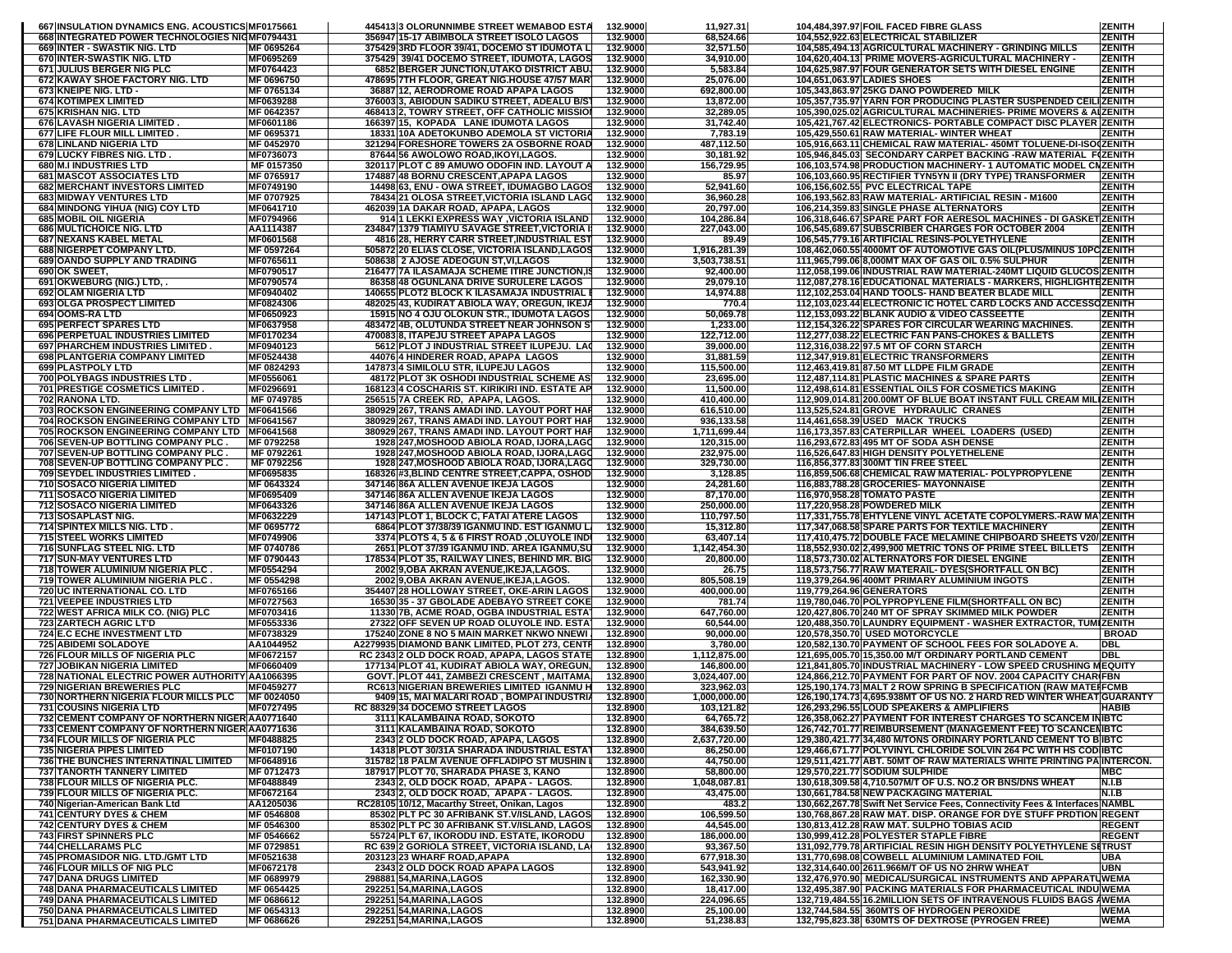| 752 DANA PHARMACEUTICALS LIMITED                                                  | MF 0654411               | 292251 54, MARINA, LAGOS                                                                         | 132.8900             | 56,200.00                |                        | 132,852,023.38 450MTS OF PEARLITOL(RAW MATERIAL FOR PHARNWEMA                                                                           |                              |
|-----------------------------------------------------------------------------------|--------------------------|--------------------------------------------------------------------------------------------------|----------------------|--------------------------|------------------------|-----------------------------------------------------------------------------------------------------------------------------------------|------------------------------|
| <b>753 S.B CHEMICALS LIMITED</b>                                                  | MF 0269389               | 201406 54, MARINA, LAGOS                                                                         | 132.8900             | 50,031.91                |                        | 132,902,055.29 90MTS OF CALCIUM HYPOCHLORITE                                                                                            | <b>WEMA</b>                  |
| 754 SUNSHINE OIL&CHEM DEV.CO.LTD.<br><b>755 TOYOTA NIGERIA LIMITED</b>            | MF 0023893<br>MF 0690204 | 261871 PLOT 2, BLK A&B SALIMONU STREET NEW<br>281837 PLOT 2 BLOCK G ISOLO LAGOS                  | 132.8900<br>132.8900 | 51,660.00<br>55,462.44   |                        | 132,953,715.29 252 MTS OF ALUMS FOR WATER TREATMENT<br>133,009,177.73 4 UNITS OF TOYOTA HIACE MOTOR VEHICLES                            | <b>WEMA</b><br><b>WEMA</b>   |
| 756 DRACO ASSOCIATES LTD.                                                         | MF0749007                | 180721 1 GILL STREET, FEGGE, ONITSHA ANANMB                                                      | 132.8900             | 468,720.00               |                        | 133,477,897.73 5859 BAGS OF DRIED FISH MEAL                                                                                             | ZENITH                       |
| <b>757 FINTEK GLOBAL INC</b>                                                      | MF 0751005               | 434 N.E.P.Z.A PREMISES NO. 5 BILLINGSWAY,                                                        | 132.8900             | 13,770.00                |                        | 133,491,667.73 INDUSTRIAL RAW MATERIAL-PRIMARY RESIN                                                                                    | <b>ZENITH</b>                |
| 758 FLOUR MILLS OF NIG. PLC                                                       | MF 0764004               | 2343 2 OLD DOCK ROAD APAPA LAGOS                                                                 | 132.8900             | 61,914.00                |                        | 133,553,581.73 PASTA PRODUCTION LINE-NEW INDUSTRIAL MACHI                                                                               | <b>MZENITH</b>               |
| 759 FLOUR MILLS OF NIG. PLC<br>760 FLOUR MILLS OF NIG. PLC                        | MF 0488839<br>MF 0764006 | 2343 2 OLD DOCK ROAD APAPA LAGOS<br>2343 2 OLD DOCK ROAD APAPA LAGOS                             | 132.8900<br>132.8900 | 81,710.00<br>107,650.00  |                        | 133,635,291.73 INDUSTRIAL EQUIPMENT - FLAYS<br>133,742,941.73 INDUSTRIAL SPARES-FLOUR MILLS SPARES                                      | ZENITH<br>ZENITH             |
| <b>761 FLOUR MILLS OF NIG. PLC</b>                                                | MF 0764002               | 2343 2 OLD DOCK ROAD APAPA LAGOS                                                                 | 132.8900             | 355,911.03               |                        | 134,098,852.76 NEW PACKAGING MATERIAL                                                                                                   | ZENITH                       |
| 762 FLOUR MILLS OF NIG. PLC                                                       | MF 0488846               | 2343 2 OLD DOCK ROAD APAPA LAGOS                                                                 | 132.8900             | 1,250,100.00             |                        | 135,348,952.76 6000 MT HARD RED WINTER WHEAT                                                                                            | ZENITH                       |
| 763 GOLDEN PASTA COMPANY LTD.                                                     | MF 0488841               | 437660 2 OLD DOCK RD. APAPA LAGOS                                                                | 132.8900             | 36,240.00                |                        | 135,385,192.76 INDUSTRIAL MACHINERY- NEW INDUSTRIAL PASTA IZENITH                                                                       |                              |
| 764 MAPLE PLASTIC INDS. NIG LTD.                                                  | MF0639238                | 194717 26 ,1ZE IYAMU STREET, OREGUN, IKEJA,L                                                     | 132.8900             | 114,495.00               |                        | 135,499,687.76 PLASTIC RAW MATERIAL- POLY PROPYLENE INJEC ZENITH                                                                        | <b>ZENITH</b>                |
| 765 MIDLAND GALVANIZING<br><b>766 NIGERIAN BREWERIES PLC</b>                      | MF 0576675<br>MF 0695895 | 18220 KM 10, ABEOKUTA - LAGOS EXPRESS WAY<br>613 . 1 ABEBE VILLAGE ROAD IGANMU LAGOS             | 132.8900<br>132.8900 | 23,573.00<br>12,727.20   |                        | 135,523,260.76 SPARE PARTS FOR GALVANIZING LINE<br>135,535,987.96  INDUSTRIAL (BREWERY) MACHINERY ITEMS:REFRIQZENITH                    |                              |
| 767 PROMASIDOR NIG. LTD -                                                         | MF0940168                | 203123 23, WHARF ROAD APAPA, LAGOS.                                                              | 132.8900             | 164,300.00               |                        | 135,700,287.96 PRINTED PROMOTIONAL ITEMS (ABS POSTERS)                                                                                  | ZENITH                       |
| 768 VARDAN NIGERIA LTD.                                                           | MF0601182                | 403924 12 OKOYA STREET IDUMOTA LAGOS                                                             | 132.8900             | 146,200.00               |                        | 135,846,487.96 ELEMAX GENERATING SET                                                                                                    | ZENITH                       |
| <b>769 AUSTEN OBIGWE</b><br><b>770 BROAD BANK NIG LTD</b>                         | AA0990841                | A1486030 PLOT 1668 OYIN JOLAYEMI STREET VICTOI                                                   | 132.8800             | 15,450.34                |                        | 135,861,938.30 REMITTANCE OF SCHOOL FEES<br>135,862,067.03 SWIFT NET SERVICE FEES PAYMENT                                               | <b>BROAD</b><br><b>BROAD</b> |
| 771 STANPET INTERNATIONAL LIMITED                                                 | AA0990832<br>MF0757701   | 94176 PLOT 1668 OYIN JOLAYEMI STREET VICTOI<br>RC247820 58, CLIFFORD ROAD, ABA                   | 132.8800<br>132.8800 | 128.73<br>58,500.00      |                        | 135,920,567.03 STOCK FISH HEADS                                                                                                         | <b>CHARTERED</b>             |
| 772 Samjams Investments Co Nig Ltd                                                | MF 0296479               | RC 134928 Block I, Shop 16, Cement Bus Stop, Dopemu,                                             | 132.8800             | 23,441.30                |                        | 135,944,008.33 Stock Lots Ceramic Floor Tiles                                                                                           | Capital                      |
| 773 SUNPLAST INDUSTRIES LTD                                                       | MF-0590450               | RC-28900 PLOT NO 4C, BLOCK H, ISOLO INDUSTRIAL                                                   | 132.8800             | 179,350.00               |                        | 136,123,358.33 POLYPROPYLENE FOR MANUFACTURE OF PLASTIC DBL                                                                             |                              |
| 774 SUNPLAST INDUSTRIES LTD                                                       | MF-0590149               | RC-28900 PLOT NO 4C, BLOCK H, ISOLO INDUSTRIAL                                                   | 132.8800             | 119,788.19               |                        | 136,243,146.52 COPOLYMER POLY FOR FOAM MANUFACTURE                                                                                      | DBL                          |
| 775 SUNPLAST INDUSTRIES LTD<br><b>776 DEVCOM BANK LIMITED</b>                     | MF-0701481<br>AA1329972  | RC-28900 PLOT NO 4C, BLOCK H, ISOLO INDUSTRIAL<br>132490 18A, OKO AWO CLOSE, VICTORIA ISLAND, L  | 132.8800<br>132.8800 | 111,900.00<br>1,359.73   |                        | 136,355,046.52 PROPYLENE CHEMICALS<br>136,356,406.25 PAYMENT FOR GLOBUS USERS LICENSE UPGGRADI DEVCOM                                   | DBL                          |
| 777 JOMA FROZEN FOOD PRODUCTS LTD.                                                | MF0684709                | 52210 77, CEMETRY ROAD, WARRI, DELTA STATE                                                       | 132.8800             | 2,399,900.40             |                        | 138,756,306.65 2600 MT OF FROZEN FISH PACKED IN EXPORT CART DEVCOM                                                                      |                              |
| 778 NIGERIAN BOTTLING CO. PLC                                                     | MF0672773                | <b>RC902 NBC HOUSE, EBUTE METTA, LAGOS</b>                                                       | 132.8800             | 76,861.68                |                        | 138,833,168.33 COKE AND FANTA CLOSURES                                                                                                  | ECO                          |
| <b>779 MAHASHIV KRIPA LIMITED</b>                                                 | MF0529915                | RC346519 MCLVER HOUSE, 61, MARINA, LAGOS                                                         | 132.8800             | 34,110.27                |                        | 138,867,278.60 STATIONERY ( SHARPNERS, WAX, CRAYON, RULER) ETB                                                                          |                              |
| <b>780 SUNFLAG NIGERIA LIMITED</b>                                                | MF0666153                | 2651 28 ERIC MOORE ROAD IGANMU                                                                   | 132.8800             | 9,660.00                 |                        | 138,876,938.60 ENU-20EL, HABASIT PRINTING BLANKET SPARE PAR FBN                                                                         |                              |
| <b>781 OKORO GODWIN CHARLES</b><br><b>782 ADENIYI ADENIRAN MATTHEW</b>            | AA 1422103<br>AA0939646  | A 0452369 PLOT 577, 15TH STREET, BENDEL ESTATE,<br>C349830 ADENIYI ADENIRAN M. SHELL PETROLEUN   | 132.8800<br>132.8800 | 2,000.00<br>8,732.98     |                        | 138,878,938.60 SCHOOL FEES<br>138,887,671.58 PAYMENT OF SCHOOL BILLS FOR ADENIYI ADEOLU FCMB                                            | <b>FBNMB</b>                 |
| <b>783 FIRST CITY MONUMENT BANK LTD</b>                                           | AA1098953                | RC 46713 FIRST CITY MONUMENT BANK LTD 17A TIN                                                    | 132.8800             | 2,500.00                 |                        | 138,890,171.58 PAYMENT ON RECURRING CHARGES FOR INTERNET FCMB                                                                           |                              |
| <b>784 FIRST CITY MONUMENT BANK LTD</b>                                           | AA1098955                | <b>RC 46713 FIRST CITY MONUMENT BANK LTD 17A TIN</b>                                             | 132.8800             | 2,500.00                 |                        | 138,892,671.58 PAYMENT OF MONTHLY RECURRING CHARGES FOR FCMB                                                                            |                              |
| 785 INT'L PLASTICS NIG. LTD.                                                      | MF0591983                | 6551 PLOT 4C, IJORA CAUSEWAY, IJORA, LAGO                                                        | 132.8800             | 48,201.66                |                        | 138,940,873.24 21.306 MTS BIAXIALLY ORIENTED POLYPROPYLENE GLOBAL                                                                       |                              |
| <b>786 INT'L PLASTICS NIG. LTD.</b>                                               | MF0591333<br>MF0660406   | 6551 PLOT 4C, IJORA CAUSEWAY, IJORA, LAGO<br>177134 PLOT 41, KUDIRAT ABIOLA WAY, OREGUN          | 132.8800<br>132.8800 | 47,377.02                |                        | 138,988,250.26 21.341 MTS BIAXIALLY ORIENTED POLYPROPYLENE IGLOBAL<br>139,279,382.26 RAW MATERIAL - HIGH DENSITY POLYETHYLENE/HD GLOBAL |                              |
| <b>787 JOBIKAN NIGERIA LIMITED</b><br>788 REGATTA IND. LTD.                       | MF0591799                | 290623 44, DOCEMO STREET, IDUMOTA, LAGOS                                                         | 132.8800             | 291,132.00<br>156,213.40 |                        | 139,435,595.66 INDUSTRIAL RAW MATERIAL (ARTIFICIAL RESIN)                                                                               | <b>GLOBAL</b>                |
| 789 REGATTA IND. LTD.                                                             | MF0753064                | 290623 44. DOCEMO STREET. IDUMOTA, LAGOS                                                         | 132.8800             | 52,500.00                |                        | 139,488,095.66 RAW MATERIALS - GLYCERINE KPG OIL 25000 KILOSGLOBAL                                                                      |                              |
| 790 R AND R INDUSTRIES LIMITED                                                    | MF 0336904               | 22936 KM 8, HADEJIA ROAD, KANO                                                                   | 132.8800             | 53,800.00                |                        | 139,541,895.66 MACHINERY AND PARTS, MATERIAL FOR PLASTICS GUARANTY                                                                      |                              |
| 791 ED & F MAN NIGERIA LIMITED                                                    | MF8156640                | 69058 5/7 KOPEK ROAD, OFF FATAI ATERE WAY                                                        | 132.8800             | 977,600.00               |                        | 140,519,495.66 14,000 METRIC TONS OF BRAZILIAN GRANULATED SIBTC                                                                         |                              |
| <b>792 LEVENTIS POWER SYSTEMS LIMITED</b><br><b>793 OBASANJO FARMS NIGERA LTD</b> | MF0676212<br>MF0562769   | 355051 2/4 IDDO ROAD, IDDO HOUSE OYINGBO, LA<br>RC 11833 AGBELOBA HOUSE QUARRY RD ABEOKUT        | 132.8800<br>132.8800 | 4,272.54<br>476,100.00   |                        | 140,523,768.20 GENERATOR SPARE PARTS<br>140,999,868.20 POULTRY FARM PACKAGING EQUIPMENT                                                 | N.I.B<br><b>NATIONAL</b>     |
| 794 ONWARD FISHERIES NIG LTD                                                      | MF0671256                | RC 58808 225 APAPA ROAD IGANMU LAGOS                                                             | 132.8800             | 1,200,000.00             |                        | 142,199,868.20 8,550MT OF FROZEN FISH                                                                                                   | <b>NATIONAL</b>              |
|                                                                                   |                          |                                                                                                  |                      |                          |                        |                                                                                                                                         |                              |
| <b>795 PENTAC INT'L LIMITED</b>                                                   | MF0582374                | RC449416 16, OLABISI STREET, ILUPEJU - LAGOS                                                     | 132.8800             | 456,125.00               |                        | 142,655,993.20 PARBOILED RICE                                                                                                           | <b>OCEANIC</b>               |
| 796 IMEX AGRO INTERNATIONAL                                                       | <b>MF0661223</b>         | LAZ 088311 13 AJOKE SALAKO STREET, IFAKO GBAGA                                                   | 132.8800             | 153,269.33               |                        | 142,809,262.53 MACHINERY FOR AGRICULTURAL USE                                                                                           | <b>TRUST</b>                 |
| 797 IMEX AGRO INTERNATIONAL                                                       | MF0489776                | LAZ 088311 13 AJOKE SALAKO STREET, IFAKO GBAGA                                                   | 132.8800             | 92,926.03                |                        | 142,902,188.56 GRINDING MILLS FOR PRIMA MOVERS                                                                                          | <b>TRUS1</b>                 |
| 798 IMEX AGRO INTERNATIONAL<br><b>799 INTERGLOBAL LIMITED</b>                     | MF 0495829<br>MF 0525074 | LAZ 088311 13 AJOKE SALAKO STREET, IFAKO GBAGA<br>RC 189188 11TH FLOOR, NEW ARICA HOUSE, 31 MARI | 132.8800<br>132.8800 | 58,581.50<br>103,036.20  |                        | 142,960,770.06 RICE HULLERS AND SPARES<br>143,063,806.26 COMPUTER PARTS AND ACCESSORIES                                                 | TRUST<br>TRUST               |
| 800 ANAMBRA MOTOR MANUFACTURING COMMF0675365                                      |                          | 20106 EMENE INDUSTRIAL LAYOUT ENUGU                                                              | 132.8800             | 1,039,080.00             |                        | 144,102,886.26 28 CKD PARTS AND ACCESSORIES FOR COMMERCIAUBA                                                                            |                              |
| 801 J.D. KUTONS NIGERIA LIMITED                                                   | MF0676886                | 312300 7, AJIBADE OKE STREET AJAO ESTATE,LA                                                      | 132.8800             | 250,000.00               |                        | 144,352,886.26 MOBILE HANDSETS AND ACCESSORIES                                                                                          | UBA                          |
| 802 NIGERCHIN ELECTRICAL DEVELOPMENT (MF0623212                                   |                          | 6900 I, AYODELE DIYAN ROAD, IKEJA INDUSTRIA                                                      | 132.8800             | 154,320.00               |                        | 144,507,206.26 GALVANISED STEEL WIRE FOR MAKING ELECTRIC WUBA                                                                           |                              |
| 803 SYNARGY SYSTEMS INTERNATIONAL<br><b>804 CLOVIC NIGERIA LIMITED</b>            | MF0676442<br>MF 0611322  | LAZ141540 34, KAYODE STREET ONIPANU, LAGOS.<br>86341 PLOT 196 BLK C OSHODI-APAPA EXPRESS         | 132.8800<br>132.8800 | 22,454.92<br>19,690.00   |                        | 144,529,661.18 ANTI RADIATION PHONE SHIELD AND COMPUTER SHUBA<br>144,549,351.18 13.5MT POLYAMIDE RESIN UK-830(PREPARED PIGMIWEMA        |                              |
| 805 OLADAPO DAVID KOLAWOLE                                                        | AA1095290                | A540134 4, OLOJE STREET, PAPA AJAO, MUSHIN, LAG                                                  | 132.8800             | 4,094.33                 |                        | 144,553,445.51 PAYMENT FOR SCHOOL FEES                                                                                                  | WEMA                         |
| 806 REGATTA INDUSTRIES LTD                                                        | MF0451139                | 290623 #44 DOCEMO STREET IDUMOTA, LAGOS                                                          | 132.8800             | 81,112.00                |                        | 144,634,557.51 PLASTIC RAW MATERIALS- LOW DENSITY POLYETH ZENITH                                                                        |                              |
| <b>807 DUNLOP NIGERIA PLC</b>                                                     | MF0662316                | 2736 OBA AKRAN AVENUE IKEJA                                                                      | 132.8700             | 81,307.20                |                        | 144,715,864.71 SBPT (65-125) NAPHTHA                                                                                                    | <b>AFRI</b>                  |
| <b>808 WESTBIZ LIMITED</b><br>809 MIDLAND GALVANIZING PRODT                       | MF0731464<br>MF-0637616  | RC482684 11, WHARF ROAD APAPA LAGOS<br>RC18220 KM 10, ABEOKUTA/ LAGOS ROAD, ABEOKU               | 132.8700<br>132.8700 | 20,257.85<br>618,655.12  | 144,736,122.56 CANDLES | 145,354,777.68 750MT OF COLD ROLLED STEEL COILS                                                                                         | <b>CITIZENS</b><br>DBL       |
| 810 NATIONAL TRUCKS MANUFACTURERS LTIMF 0024118                                   |                          | RC19398 KM 11, ZARIA ROAD, KANO, KANO STATE                                                      | 132.8700             | 873,750.00               |                        | 146,228,527.68 150 UNITS OF QUINGQI TRUCKS                                                                                              | DBI                          |
| 811 ONWARD STATIONERY STORES LTD.                                                 | MF0269413                | 5324 23 BURMA ROAD, APAPA, LAGOS                                                                 | 132.8700             | 67,759.14                |                        | 146,296,286.82 EXTENSIBLE SACK KRAFT PAPER                                                                                              | FBN                          |
| 812 ONWARD STATIONERY STORES LTD.                                                 | MF0269419                | 5324 23 BURMA ROAD, APAPA, LAGOS                                                                 | 132.8700             | 96,384.10                |                        | 146,392,670.92 WHITE PAPER IN SHEETS                                                                                                    | FBN                          |
| <b>813 NUTRIFOODS NIGERIA LIMITED</b><br>814 NUTRIFOODS NIGERIA LIMITED           | MF 0651699<br>MF 0651698 | 213712 PLOT 999C, DANMOLE STREET, VICTORIA<br>213712 PLOT 999C, DANMOLE STREET, VICTORIA         | 132.8700<br>132.8700 | 186,000.00<br>179,000.00 |                        | 146,578,670.92 POLYPROPYLENE RESINS<br>146,757,670.92 MONOSODIUM GLUTAMATE                                                              | MBC<br>МВС                   |
| <b>815 NUTRIFOODS NIGERIA LIMITED</b>                                             | MF 0651477               | 213712 PLOT 999C, DANMOLE STREET, VICTORIA                                                       | 132.8700             | 201,600.00               |                        | 146,959,270.92 POLYPROPYLENE FIBRE GRADE                                                                                                | <b>MBC</b>                   |
| 816 BHOJSONS & CO NIG.PLC                                                         | MF0737253                | 1,053 29C KOFO ABAYOMI STREET, V/ISL                                                             | 132.8700             | 59,976.85                |                        | 147,019,247.77 IMPORTATION OF ARISTON F.S HOUSEHOLD APPLIASTD. CHART.                                                                   |                              |
| 817 BHOJSONS AND COMPANY NIGERIA PLC MF0489608                                    |                          | 1053 29C, KOFO ABAYOMI STREET, VICTORIA IS                                                       | 132.8700             | 19,051.34                |                        | 147,038,299.11 ARISTON F.S. HOUSEHOLD APPLIANCES ASSORTED UBA                                                                           |                              |
| 818 GEEPEE INDUSTRIES LIMITED.                                                    | MF 0697552               | 38910 35/37 GBOLADE ADEBANJO STREET, ILUPE                                                       | 132.8700             | 259,350.00               |                        | 147,297,649.11 227.5MTS OF POLYETHYLENE                                                                                                 | <b>WEMA</b>                  |
| 819 VIP MERCHANDISE ENT LTD<br>820 BERLIAC ENGINEERING CO. LTD.                   | MF 0697704<br>MF 0749687 | 387628 35/37 GBOLADE ADEBANJO STREET, ILUPE<br>79604 523 AGEGE MOTOR ROAD, SHOGUNLE-OSH          | 132.8700<br>132.8700 | 253,200.00<br>572,640.00 |                        | 147,550,849.11 800 SETS OF MOTORCYCLE CKD PARTS AND ACCESWEMA<br>148,123,489.11  ALUMINIUUM COILS, ALUMINIUM PLATES NOT ALLOZENITH      |                              |
| 821 MICHELIN NIGERIA LTD.                                                         | AA1411163                | 2822 PLOT 2 IJORA CAUSEWAY, IJORA, LAGOS.                                                        | 132.8700             | 1,400,128.66             |                        | 149,523,617.77 PAYMENT FOR 2003 TECHNICAL FEES(MICHELIN NIGZENITH                                                                       |                              |
| 822 MIDLAND GALVANIZING                                                           | MF 0595571               | 18220 KM 10, ABEOKUTA - LAGOS EXPRESS WAY                                                        | 132.8700             | 30,110.00                |                        | 149,553,727.77 CHEMICAL MATERIAL- DEGRESANTS AND CHEMIDIT ZENITH                                                                        |                              |
| 823 OGBUNEKE SONS & COMPANY LTD<br><b>824 EKHA AGRO FARMS LIMITED</b>             | MF0468435<br>MF0323044   | 9500 NO 3 LIBRARY AVE. UMUAHIA ABIA STATE                                                        | 132.8600             | 10,500.00<br>28,319.50   |                        | 149,564,227.77 VERTICAL CONDENSOR, VERTICAL ABSORBER ETC AFRI                                                                           |                              |
| <b>825 VEETEE RICE</b>                                                            | MF-0703607               | RC86817 36 LADIPO KASUMU STREET, IKEJA, LAGO<br>RC446119 PLOT 1, BLOCK E, ISOLO INDUSTRIAL EST/  | 132.8600<br>132.8600 | 2,200,000.00             |                        | 149,592,547.27 CHOLINE CHLORIDE (RAW MATERIAL FOR POULTRY ASSURANCE<br>151,792,547.27 10,00MT OF THAI PERBOILED RICE BROWN              | DBL                          |
| 826 PROCTER & GAMBLE NIGERIA LTD.                                                 | MF0742163                | 180434 ALL SEASONS PLAZA, LATEEF JAKANDE R                                                       | 132.8600             | 124,449.75               |                        | 151,916,997.02 RELEASE PAPER USED FOR PAMPERS PRODUCTIONN.I.B                                                                           |                              |
| 827 PROCTER & GAMBLE NIGERIA LTD.                                                 | MF0742170                | 180434 ALL SEASONS PLAZA, LATEEF JAKANDE R                                                       | 132.8600             | 147,888.46               |                        | 152,064,885.48 PTC X 077 FOR PAMPERS PRODUCTION                                                                                         | <b>N.I.B</b>                 |
| 828 PROCTER & GAMBLE NIGERIA LTD.                                                 | MF0742175                | 180434 ALL SEASONS PLAZA, LATEEF JAKANDE R                                                       | 132.8600             | 96,908.34                |                        | 152,161,793.82 TOPSHEET USED FOR ALWAYS PRODUCTION                                                                                      | N.I.B                        |
| 829 PROCTER & GAMBLE NIGERIA LTD.<br>830 PROCTER & GAMBLE NIGERIA LTD.            | MF0742167<br>MF0742168   | 180434 ALL SEASONS PLAZA, LATEEF JAKANDE R<br>180434 ALL SEASONS PLAZA, LATEEF JAKANDE F         | 132.8600<br>132.8600 | 89,777.83<br>10,915.06   |                        | 152,251,571.65 RINGROLLABLE BACKSHEET PEACH USED FOR ALVIN.I.B<br>152,262,486.71 BOESON TRENNWAX SOLID FOR AND VICKS PRODUN.I.B         |                              |
| 831 PROCTER & GAMBLE NIGERIA LTD.                                                 | MF0489830                | 180434 ALL SEASONS PLAZA, LATEEF JAKANDE R                                                       | 132.8600             | 41,707.82                |                        | 152,304,194.53 APLIX 963 E HOOKWHITE FOR ALWAYS PRODUCTION.I.B                                                                          |                              |
| 832 PROCTER & GAMBLE NIGERIA LTD.                                                 | MF0489808                | 180434 ALL SEASONS PLAZA, LATEEF JAKANDE R                                                       | 132.8600             | 9,398.57                 |                        | 152,313,593.10 LEVOMENTHOL SYNTHETIC USED FOR VICKS PRODUN.I.B                                                                          |                              |
| 833 PROCTER & GAMBLE NIGERIA LTD.                                                 | MF0488955                | 180434 ALL SEASONS PLAZA, LATEEF JAKANDE R                                                       | 132.8600             | 38,760.00                |                        | 152,352,353.10 LIQUID GLUCOSE PHARMA USED FOR VICKS PRODUN.I.B                                                                          |                              |
| 834 PROCTER & GAMBLE NIGERIA LTD.<br>835 DONGFENG INVESTMENT NIG LTD              | MF0488384<br>MF0794031   | 180434 ALL SEASONS PLAZA, LATEEF JAKANDE R<br>455767 PLOT 22 LATEEF JAKANDE AGIDINGBI IKE.       | 132.8600<br>132.8600 | 30,214.25<br>27,400.00   |                        | 152,382,567.35 ALWAYS POLYBAG USED FOR ALWAYS PRODUCTION.I.B<br>152,409,967.35 WATER PACKING MACHINE                                    | ZENITH                       |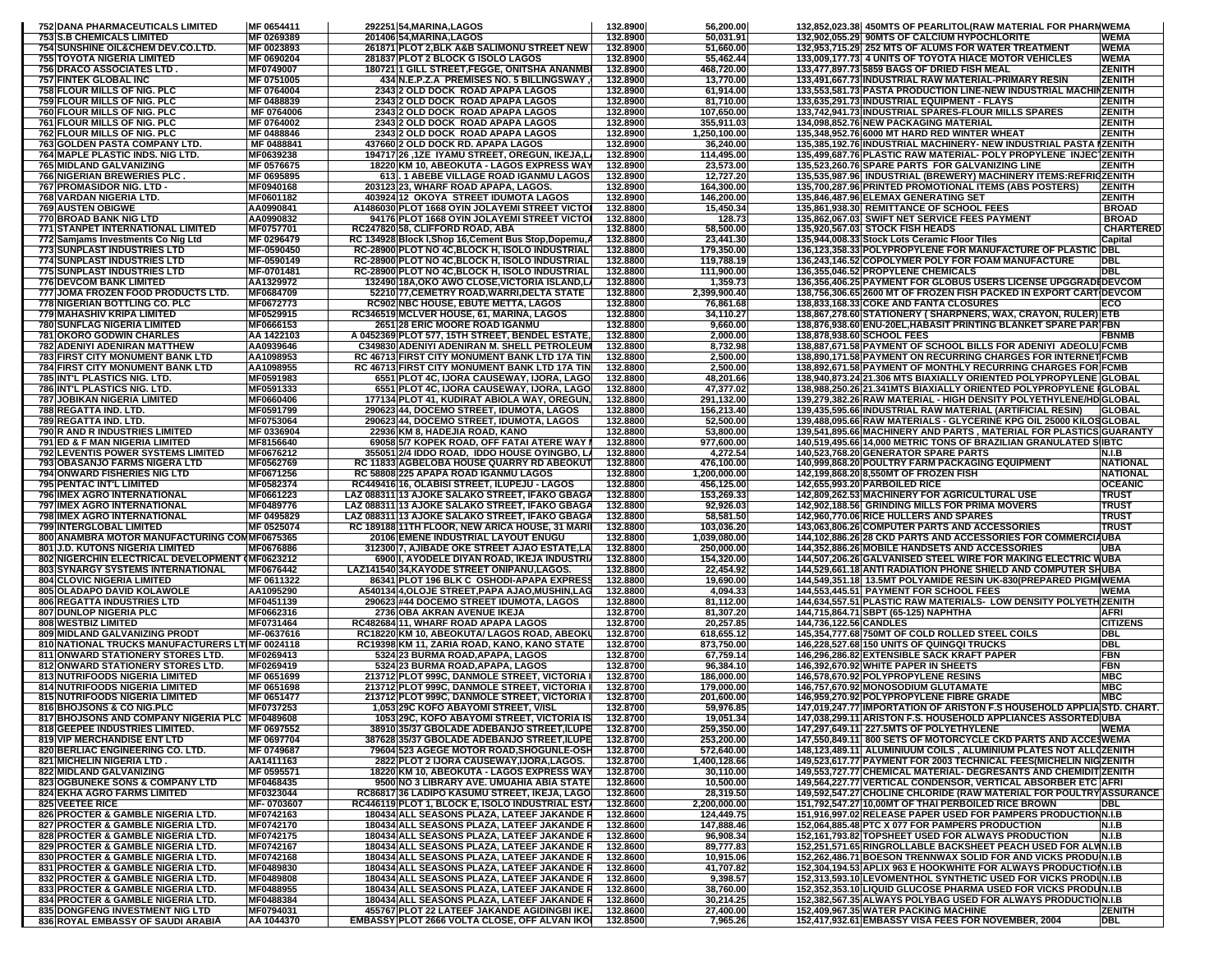**2 TOTAL AMOUNT DEMANDED US\$163,069,904.71 2 PURPOSE NOT EXPLICIT 3 QUALIFIED BIDS US\$158,710,009.34 3 MULTIPLE BIDS 4 DISQUALIFIED BIDS US\$2,886,977.67 4 UNFUNDED ACCOUNT**

**SUMMARY FOR AUCTION 01 OF 05 - 01 - 2005**

## **1 AMOUNT OFFERED FOR SALE US\$100,000,000.00 1 INCOMPLETE 'RC' NUMBER**

## **EXPLANATORY NOTES FOR UNSUCCESSFUL BIDS:**

| 837 VITAL INVESTMENTS NIG. LTD.                                                    | MF0594918              | 97310 11, OLABISI STREET, ILUPEJU, LAGOS STAT                                               | 132.8500             | 145.880.00              | 152,563,812.61 ASCORBIC ACIDS (7000KG OF ELCO C-100K, 4000KG DEVCOM                                                                    |
|------------------------------------------------------------------------------------|------------------------|---------------------------------------------------------------------------------------------|----------------------|-------------------------|----------------------------------------------------------------------------------------------------------------------------------------|
| 838 ONASANYA BROTHERS TRADING COMPAIMF0521765                                      |                        | LAZ 097292 14, KAYODE STREET, ONIPANU, LAGOS                                                | 132,8500             | 55.048.00               | 152,618,860.61 KEROSENE LANTERN<br><b>FBN</b>                                                                                          |
| <b>839 DUNLOP NIGERIA PLC</b>                                                      | MF 0575013             | 2736 OBA AKRAN AVENUE, IKEJA, LAGOS                                                         | 132.8500             | 269,216.00              | 152,888,076.61 MOULDS AND CONTAINERS FOR ALL STEEL TRUCK FBNMB                                                                         |
| 840 WESTERN METAL PRODUCTS COMPANY UMF 0488213                                     |                        | 25381 18, WEMPCO RD, OGBA, SCHEME, IKEJA                                                    | 132.8500             | 2,533,892.40            | 155,421,969.01 2,912.52 MT OF COLD ROLLED STEEL SHEETS IN COIGUARANTY                                                                  |
| <b>841 APPLE LINK LIMITED</b><br>842 UNIVERSAL NIGERIA INDUSTRIES CO LTD MF0672110 | MF0571935              | 330855 7A IFEBAJO STREET MAZAMAZA LAGOS<br>5558 18 WEMPCO RD PLOT 1A BLOCK D, OGBA          | 132.8500<br>132.8500 | 55,000.00<br>138,584.80 | 155,476,969.01 PHARMACEUTICAL PRODUCT (MORLIFE MULTIVITANINTERCON.<br>155,615,553.81 KRAFT PAPER6,312 REAMS<br><b>INTERCON.</b>        |
| 843 WEST AFRICAN RUBBER PRODUCT NIG LIMF0771559                                    |                        | 28664 PLOT 68, IKORODU INDUSTRIAL ESTATE IN                                                 | 132.8500             | 467,250.00              | 156,082,803.81 ETHYLENE-VINYL ACETATE COPOLYMER VS430 (PRIINTERCON.                                                                    |
| <b>844 FAREAST MERCANTILE LTD</b>                                                  | MF 497019              | RC 1104 721 ADETOKUNBO ADEMOLA STREET VI L                                                  | 132.8500             | 214,140.95              | 156,296,944.76 FRISOCREAM RICE INFANT FORMULA<br><b>MAGNUM</b>                                                                         |
| 845 NUCLEUS VENTURES LTD                                                           | MF0165581              | RC 129768 PLOT 1B BLK E FATAI ATERE WAY MATOR                                               | 132.8500             | 384,062.25              | 156,681,007.01 UNCOATED WOODFREE PAPER IN SHEETS<br><b>NATIONAL</b>                                                                    |
| <b>846 JAYKAY CARPET INDUSTRIES LTD</b>                                            | MF 0458690             | RC 202814138/39 SHARADA INDUSTRIAL ESTATE PHA                                               | 132.8500             | 32.860.20               | 156,713,867.21 MACHINERY & SPARES FOR TEXTILES/ PLASTIC ININUB INT'L                                                                   |
| <b>847 MEGATRADE NIG. LTD.</b>                                                     | MF0581022              | RC188273 221, APAPA ROAD, IGANMU, LAGOS.                                                    | 132.8500             | 20.525.00               | 156,734,392.21 PYTHON BRAND CHINESE BIAS TRUCK TYRES, TUBE OMEGA                                                                       |
| <b>848 NANFANG MOTOR NIGERIA LIMITED</b>                                           | MF0504109              | RC510226 KM38 ABEOKUTA /LAGOS EXP RD, ORENT                                                 | 132.8500             | 126,700.00              | 156,861,092.21 PAYMENT FOR BRAND NEW MOTORCYCLE CG125 GISTB                                                                            |
| 849 NANFANG MOTOR NIGERIA LIMITED                                                  | MF0503355              | RC510226 KM38 ABEOKUTA /LAGOS EXP RD, ORENT                                                 | 132.8500             | 291,450.00              | 157,152,542.21 PAYMENT FOR MOTORCYCLE NANFANG AX100 IN CISTB                                                                           |
| 850 NANFANG MOTOR NIGERIA LIMITED                                                  | MF0504107              | RC510226 KM38 ABEOKUTA /LAGOS EXP RD, ORENT                                                 | 132.8500             | 286,500.00              | 157,439,042.21 PAYMENT FOR MOTORCYCLE NANFANG CG125 IN CISTB                                                                           |
| <b>851 NANFANG MOTOR NIGERIA LIMITED</b>                                           | MF0504792              | RC510226 KM38 ABEOKUTA /LAGOS EXP RD, ORENT                                                 | 132.8500<br>132.8500 | 123,200.00              | 157,562,242.21 PAYMENT FOR MOTORCYCLE NANFANG YB100 IN CISTB<br>157,577,508.71 SCHOOL FEES FOR CHRISTOPHER A. EGBE<br>STD. CHART.      |
| 852 MRS. EGBE, MARY A.<br>853 WESTERN METAL PRODUCTS COMPANY LIMF0488211           | AA1109346              | A0446407 BLOCK 19, FLAT 4, ZONE D, 31ST STR, APO<br>25381 18, WEMPCO ROAD OGBA, IKEJA LAGOS | 132.8500             | 15,266.50<br>613,954.40 | 158,191,463.11 LEAD INGOTS<br><b>UBA</b>                                                                                               |
| <b>854 MOJEC INT'L LIMITED</b>                                                     | MF 0634340             | 71416 344/346, APAPA WAY, IJESHA, LAGOS                                                     | 132.8500             | 61,680.00               | 158,253,143.11 390KV - 20KA MOGARD CAPLESS ZINC OXIDE<br><b>WEMA</b>                                                                   |
| <b>855 NEIMETH INT PHARM PLC</b>                                                   | MF 0698984             | <b>155711.HENRY CARR STREET.IKEJA.LAGOS</b>                                                 | 132,8500             | 68.800.00               | 158.321.943.11 3000 DOZENS OF VISINE OPHT(FINISHED PHARMACIWEMA                                                                        |
| <b>856 NEIMETH INT PHARM PLC</b>                                                   | MF 0698991             | 1557 1, HENRY CARR STREET, IKEJA, LAGOS                                                     | 132.8500             | 43,605.13               | 158,365,548.24 12000 CARTONS OF LISTERINE ANTISEPTIC(FINISHEWEMA                                                                       |
| <b>857 MERCHANT INVESTORS LIMITED</b>                                              | MF0749191              | 14498 63, ENU - OWA STREET, IDUMAGBO LAGOS                                                  | 132.8500             | 11,120.00               | 158,376,668.24 KEROSINE STOVE<br><b>ZENITH</b>                                                                                         |
| 858 SMADA COMM. STORES                                                             | MF 0794016             | 134436 37 SUNMOLA STREET, MENDE MARYLAND                                                    | 132.8500             | 110,470.50              | 158,487,138.74 WHITE PRINTING BIARD IN SHEET(REAM PACKED)<br><b>ZENITH</b>                                                             |
| <b>859 SMADA COMM. STORES</b>                                                      | MF 0794069             | 134436 37 SUNMOLA STREET, MENDE MARYLAND                                                    | 132.8500             | 222,870.60              | 158,710,009.34 CAST COATED BOARD IN SHEETS<br><b>ZENITH</b>                                                                            |
|                                                                                    |                        |                                                                                             |                      | 158,710,009.34          |                                                                                                                                        |
| <b>B. UNSUCCESSFUL BIDS</b>                                                        |                        |                                                                                             |                      |                         |                                                                                                                                        |
| 860 KWARA CHEMICAL CO. LIMITED                                                     | MF0177680              | RC28434513, Oko Erin, Road, Ilorin, Kwara                                                   | 130,1000             | 73.900.00               | 158.783.909.34 PHARMACEUTICAL RAW MATERIALS<br><b>FIB</b>                                                                              |
|                                                                                    |                        |                                                                                             |                      | 73,900.00               |                                                                                                                                        |
| <b>C. DISQUALIFIED BIDS</b>                                                        |                        |                                                                                             |                      |                         |                                                                                                                                        |
| <b>861 MAGNUM TRUST BANK PLC</b>                                                   | AA 0530676             | <b>RC 67 MARINA LAGOS</b>                                                                   | 132.9000             | 1,158.00                | 158,785,067.34 PAYMENT FOR EQUANT CHARGES<br><b>MAGNUM</b>                                                                             |
| <b>862 AFRIBANK NIG PLC</b>                                                        | AA1325401              | 6260 51/55 BROAD STREET LAGOS                                                               | 132.8900<br>132.9600 | 10,514.34               | 158,795,581.68 OFFSHORE CHARGES<br><b>AFRI</b><br>158,822,709.64 TECHNICAL FEE FOR SEPTEMBER 2004                                      |
| 863 ETERNIT LTD<br>864 GLOBAL SOAP AND DETERGENT IND LTD MF0706888                 | AA1412982              | 12524 102, SAPELE -WARRI ROAD, SAPELE<br>65959 4, COMMERCIAL ROAD, APAPA, LAGOS             | 132.9000             | 27,127.96<br>69,300.00  | <b>ALLSTATES</b><br>158,892,009.64 BLUE AND GREEN DYE - RAW MATERIAL FOR SOAP FBN                                                      |
| <b>865 SPECOMILL TEXTILES LIMITED</b>                                              | MF0522642              | 4862 NO 1AWOSIKA AVENUE, IKEJA INDUSTRIAL                                                   | 132.9100             | 5,350.00                | 158,897,359.64 NB BLANKET, HT CONVEYOR, DOCTOR KNIFE - SPAIFBN                                                                         |
| 866 EXCEL ENERGY SERVICES LTD                                                      | AA1287452              | 334122 PLOT 161B RAUFU TAYLOR CLOSE V/I LAG                                                 | 132.9000             | 117,253.59              | 159,014,613.23 SERVICE CHARGE FOR MAINTENANCE/ REPAIRS IN IGUARANTY                                                                    |
| <b>867 NIGERIAN BREWERIES PLC</b>                                                  | MF 0467446             | 61311 ABEBE VILLAGE RD. IGANMU, LAGOS                                                       | 132.8700             | 120,645.12              | 159.135.258.35 FINALISATION WTD IBADAN<br><b>GUARANTY</b>                                                                              |
| <b>868 SWANTEX (NIGERIA) LTD</b>                                                   | AA0769866              | <b>163717116 INDUSTRIAL AVENUE. ILUPEJU LAGOS</b>                                           | 132.9000             | 66,321.00               | 159,201,579.35 INTEREST REMITTANCE & REPAYMENT OF LOAN<br><b>GUARANTY</b>                                                              |
| 869 INDO-NIGERIAN BANK LTD                                                         | AA1096398              | RC 43350 42, ADEOLA HOPEWELL STREET, V/I                                                    | 132.9600             | 174,887.85              | 159,376,467.20 YEAR ENDED 2003/MARCH 2004 DIVIDEND<br>INDO                                                                             |
| 870 DTV-DYS TROCCA VALSESIA & CO LTD                                               | AA1207619              | RC1167 APAPA - OSHODI EXP WAY IBAFON KIRIK                                                  | 133.0000             | 91,382.57               | 159,467,849.77 DIVIDEND PYT TO SHAREHOLDING COMPANIES<br><b>LIBERTY</b>                                                                |
| 871 BNL ENGINEERING & CONSTRUCTION LTDAA 1115005                                   |                        | 16303 PLOT 564/565 AIRPORT ROAD, CENTRAL A                                                  | 132.9000             | 24,704.29               | 159,492,554.06 DIVIDEND PAYMENT TO FOREIGN SHAREHOLDER<br><b>MBC</b>                                                                   |
| 872 NIGERIAN BOTTLING COMPANY PLC<br>873 MUSA, ALEOKHAI DAUDA                      | AA0737946<br>AA1075077 | 902 NBC HOUSE, EBUTE METTA, P.O. BOX 159,<br>A2117962 TOTALFINA ELF, PLOT 25 TRANS AMADI, P | 132.8800<br>133.0100 | 746,930.05<br>23,000.00 | 160,239,484.11 TECHNICAL FEES FOR THE PERIOD MAY 1, 1997 TO IN.I.B<br>160,262,484.11 PAYMENT OF SCHOOL FEES FOR HIS SON<br>STD. CHART. |
| 874 PATPLAST (NIGERIA) LTD                                                         | AA0769865              | 157167 16, INDUSTRIAL AVENUE, ILUPEJU LAGOS                                                 | 132.9000             | 49,788.00               | 160,312,272.11 INTEREST REMITTANCE & REPAYMENT OF LOAN<br><b>GUARANTY</b>                                                              |
| 875 PATPLAST (NIGERIA) LTD                                                         | AA0769864              | 157167 16, INDUSTRIAL AVENUE, ILUPEJU LAGOS                                                 | 132.9000             | 38,779.00               | 160,351,051.11 INTEREST REMITTANCE & REPAYMENT OF LOAN<br><b>GUARANTY</b>                                                              |
| <b>876 RANONA LIMITED</b>                                                          | MF0329973              | 25651517A. CREEK ROAD. APAPA LAGOS                                                          | 132.9000             | 100.000.00              | 160,451,051.11 INSTANT FULLCREAM MILK POWDER<br><b>N.I.B</b>                                                                           |
| <b>877 RANONA LIMITED</b>                                                          | MF0488238              | 256515 7A, CREEK ROAD, APAPA LAGOS                                                          | 132,8800             | 184.400.00              | 160,635,451.11 INSTANT FULLCREAM MILK POWDER<br><b>N.I.B</b>                                                                           |
| 878 VINCHEM INTERNATIONAL LIMITED                                                  | MF0949510              | 274073 22, JESSA STEET, EGBEDA, LAGOS                                                       | 132.9100             | 594,000.00              | 161,229,451.11 POLYPROPYLENE FOR PLASTICS INDUSTRIES<br>N.I.B                                                                          |
| 879 VINCHEM INTERNATIONAL LIMITED                                                  | MF0949511              | 274073 22, JESSA STEET, EGBEDA, LAGOS.                                                      | 132.9100             | 433,125.00              | 161,662,576.11 POLYPROPYLENE FOR PLASTICS INDUSTRIES<br>N.I.B                                                                          |
| <b>880 TOYOTA NIGERIA LIMITED</b>                                                  | MF 0824424             | 281837 PLOT 2 BLOCK G ISOLO LAGOS                                                           | 132.8900             | 1,491.29                | 161,664,067.40 SHORTFALL ON 46 UNITS OF HILUX TOYOTA MOTORWEMA                                                                         |
| <b>881 TOYOTA NIGERIA LIMITED</b>                                                  | MF 0690211             | 281837 PLOT 2 BLOCK G ISOLO LAGOS                                                           | 132.8900             | 6,819.61                | 161,670,887.01 SHORTFALL ON 43 UNITS OF HILUX TOYOTA MOTORWEMA                                                                         |
| <b>D. UNFUNDED ACCOUNTS</b>                                                        |                        |                                                                                             |                      | 2,886,977.67            |                                                                                                                                        |
| <b>882 COOPERATIVE BANK PLC</b>                                                    | AA 1095520             | RC 2566 OBA ADEBIMPE RD IBADAN                                                              | 132.9000             | 970                     | 161,671,857.01 SWIFT CHARGES<br>COOP                                                                                                   |
| <b>883 DURANTE INDUSTRIES LTD</b>                                                  | MF 0665297             | RC 29914 MOTEC BUILDING M.K.O. ABIOLA RD IBAD.                                              | 132.9000             | 59,316.00               | COOP<br>161,731,173.01 CATCO FISH CONCENTRATE                                                                                          |
| 884 FED. POLY CICS VENTURES                                                        | AA 1095910             | CAP 719 FED POLYTHECHNIC COOP INV.SOC. EDE                                                  | 132.9000             | 810                     | COOP<br>161,731,983.01 BAND WIDTH INTERNET ACCESS CHARGES                                                                              |
| 885 HARBURY NIGERIA LTD                                                            | MF 0665089             | RC 302858 15 WAREHOUSE ROAD APAPA LAGOS                                                     | 132.9000             | 95,684.00               | 161,827,667.01 LION CURRY POWDER<br>COOP                                                                                               |
| 886 MRS F.M. ADEKUNLE                                                              | AA11095917             | A 0558152 OMITADE EST. IFELODUN ST. IWO RD IBAD                                             | 132.9000             | 1,900.00                | 161,829,567.01 SCHOOL FEES<br>COOP                                                                                                     |
| <b>887 OGUNSANYA FARAMADE</b>                                                      | AA 1095522             | A 0820622 90 AWOLOWO ROAD IKOYI LAGOS                                                       | 132.9000             | 8,000.00                | 161,837,567.01 SCHOOL FEES<br><b>COOP</b>                                                                                              |
| <b>888 WHITEX INDUSTRIES LTD.</b>                                                  | MF 0665330             | RC 39175 2A, OBOKUN STR. OFF COKER RD.ILUPEJU                                               | 132.9000             | 161,514.00              | COOP<br>161,999,081.01 IND. CHEM. (ACRONAL 296D)                                                                                       |
| 889 ARAH BOSAH E.                                                                  | AA 1084805             | A 0579368 59D GLOVER ROAD IKOYI LAGOS                                                       | 132.9100             | 2,000.00                | 162,001,081.01 PERSONAL TRAVEL ALLOWANCE<br><b>FIDELITY</b>                                                                            |
| 890 ARAH CHUBA N.                                                                  | AA 1084806             | A 0066285 59D GLOVER ROAD IKOYI LAGOS                                                       | 132.9100             | 2,000.00                | 162,003,081.01 PERSONAL TRAVEL ALLOWANCE<br><b>FIDELITY</b>                                                                            |
| 891 ARAH NEBOLISA                                                                  | AA 1084881             | A 1733451 59D GLOVER ROAD IKOYI LAGOS                                                       | 132.9100             | 10,000.00               | <b>FIDELITY</b><br>162,013,081.01 SCHOOL FESS                                                                                          |
| 892 OSYCHRIS INDUSTRIES NIGERIA LIMITED MF 0596287                                 |                        | RC 177537 7 HERBERT MARCAULAY STREET EBUTE                                                  | 132.9100             | 261,000.00              | 162,274,081.01 810 SETS OF NEW MOTORCYCLE C.K.D SPARE PARTFIDELITY                                                                     |
| 893 TONYMACE INTERNATIONAL COMPANY LIMF 0699263                                    |                        | RC 219964 55 LADIPO STREET MUSHIN LAGOS                                                     | 132.9100             | 128,000.00              | 162,402,081.01 400 SETS OF JINCHENG MOTORCYCLE IN CKD CONIFIDELITY                                                                     |
| 894 FIDELITY BANK PLC                                                              | AA 1084808             | RC 103022 2 KOFO ABAYOMI STREET VICTORIA ISLA                                               | 132.9000             | 718.75                  | 162,402,799.76 PAYMEMT FOR S.W.F.T SUBSCRIPTION<br><b>FIDELITY</b>                                                                     |
| 895 H.B.M. GENERAL SUPPLIES LIMITED                                                | MF 0699767             | RC 16947 REGD OFFICE 2ND FLOOR 15, BIADUO STI                                               | 132.8900             | 175,680.00              | 162,578,479.76 SUMEC GENERATORS SPG-2500, 2400 SETS<br><b>FIDELITY</b>                                                                 |
| 896 LOUIS CARTER INDUSTRIES LIMITED                                                | MF 0256962             | RC 131114   17 OGUI ROAD ENUGU, ENUGU STATES                                                | 132.8900             | 324,900.00              | 162,903,379.76 1040 CASES OF UNMANUFACTURED LEAF TOBACC FIDELITY                                                                       |
| <b>897 ADEBANJO ADENIKE</b>                                                        | AA 1053333             | A2712202 NAL TOWERS, 20 MARINA, LAGOS                                                       | 132.9000             | 499.95                  | 162.903.879.71 PAYMENT OF SCHOOL FEES IFO MAYFAIR SCHOOL INAL                                                                          |
| 898 GRAND ROY NIG. LTD                                                             | MF 0472904             | RC 63726 67 DOUGLAS ROAD, OWERRI, IMO STATE                                                 | 132.8700             | 166,025.00              | 163,069,904.71 IMPORTATION OF STOCKFISH<br><b>NAL</b>                                                                                  |
|                                                                                    |                        |                                                                                             |                      | 1,399,017.70            |                                                                                                                                        |
| TOTAL $(A + B + C + D)$                                                            |                        |                                                                                             |                      | 163,069,904.71          |                                                                                                                                        |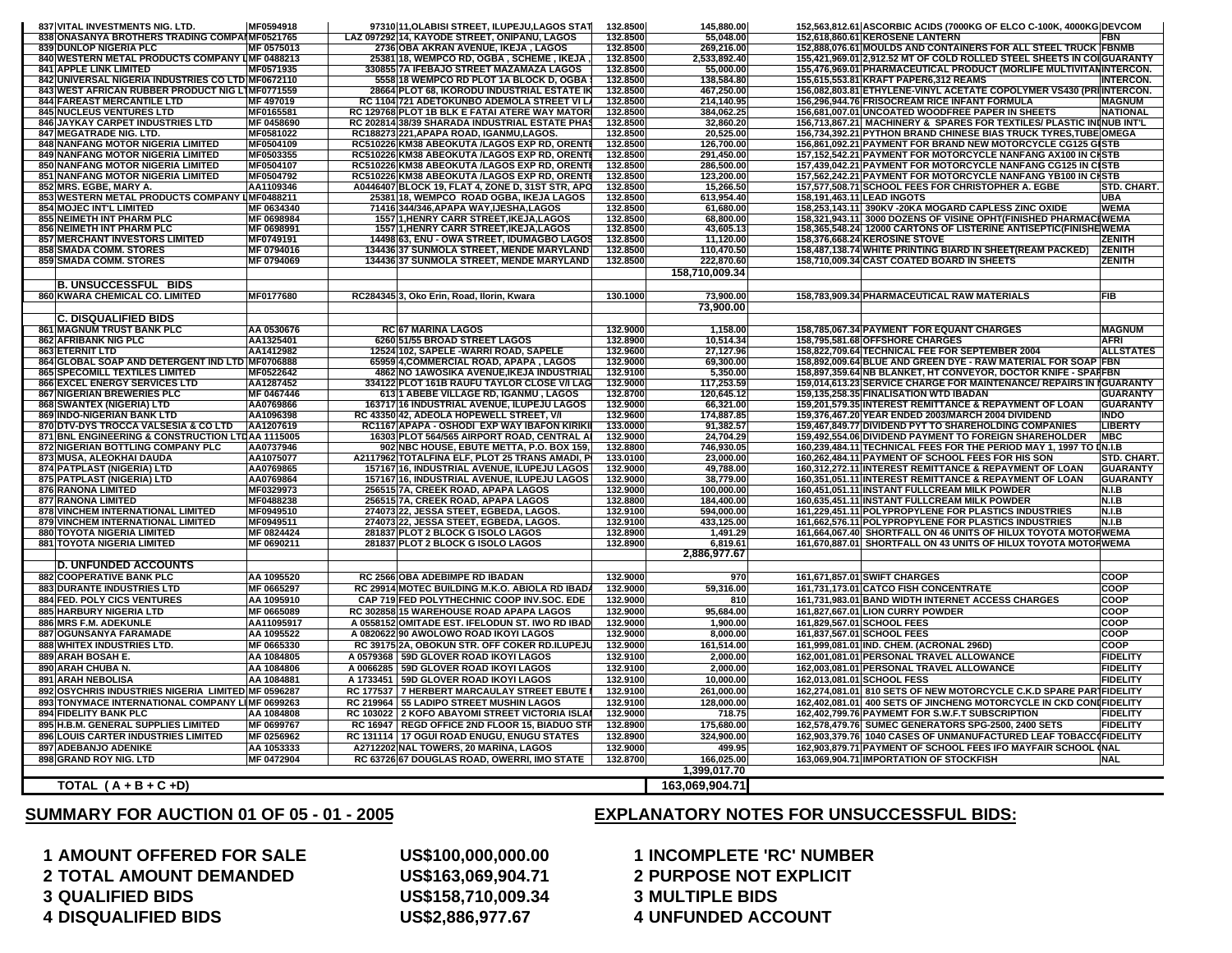| <b>5 UNSUCESSFUL BIDS</b>   |     | US\$73,900.00     |            | <b>5 RATES BELOW MARGINAL RATE</b> |  |
|-----------------------------|-----|-------------------|------------|------------------------------------|--|
| <b>6 UNFUNDED ACCOUNTS</b>  |     | US\$1,399,017.70  |            |                                    |  |
| <b>7 HIGHEST BID RATE</b>   |     | $=N=133.20/US$ \$ |            |                                    |  |
| <b>8 MARGINAL RATE</b>      |     | $=N=132.85/US$ \$ |            |                                    |  |
| <b>9 LOWEST BID RATE</b>    |     | $=N=130.10/US$ \$ |            |                                    |  |
| <b>10 NO. OF BANKS</b>      |     | <b>65 BANKS</b>   |            |                                    |  |
| 11 Total NO. of Bids        | 898 |                   |            |                                    |  |
| 12 NO. Of Successful Bids   | 859 |                   |            |                                    |  |
| 13 NO. Of Unsuccessful Bids | 39  |                   | * Weighted | 132.9100                           |  |
|                             |     |                   |            |                                    |  |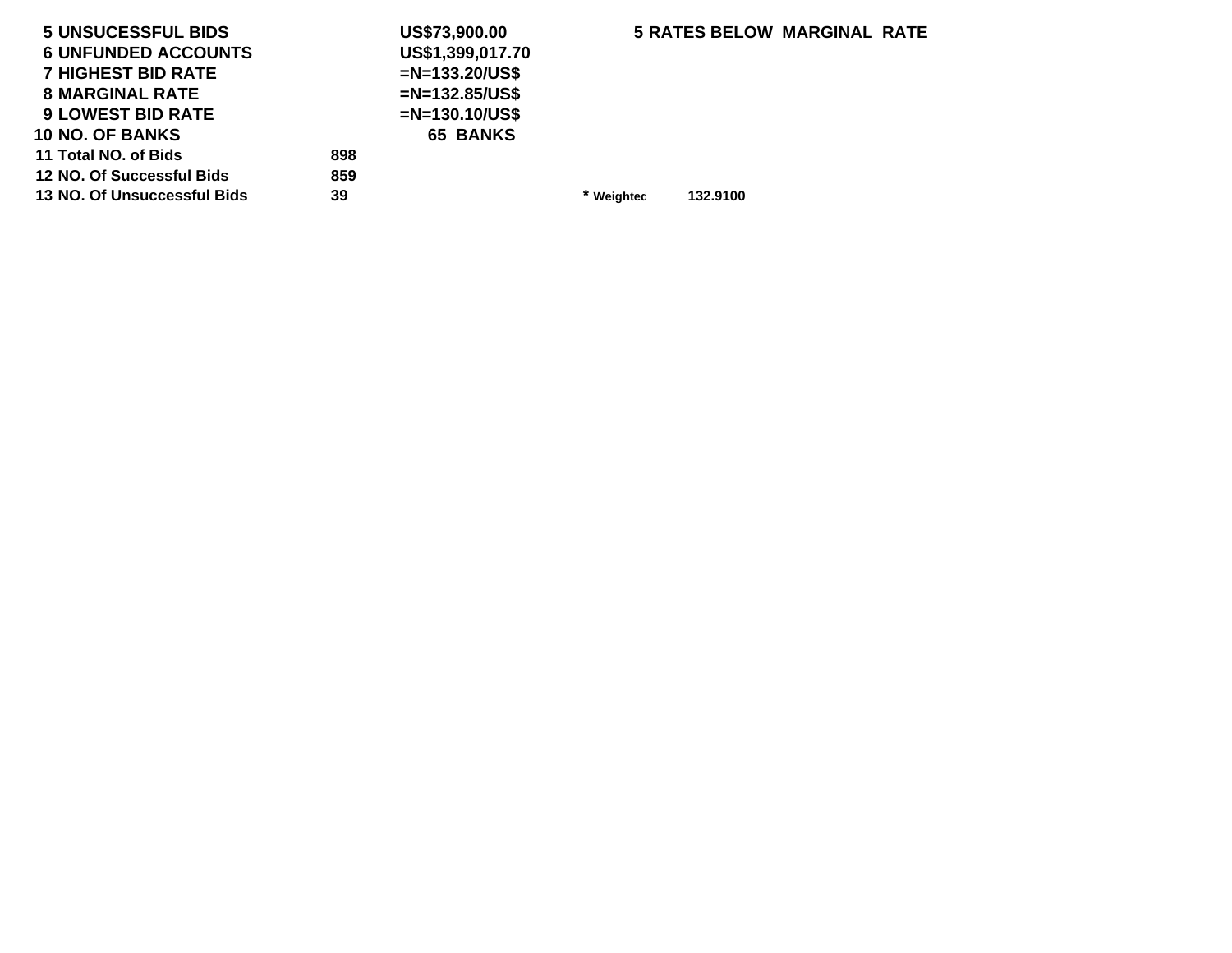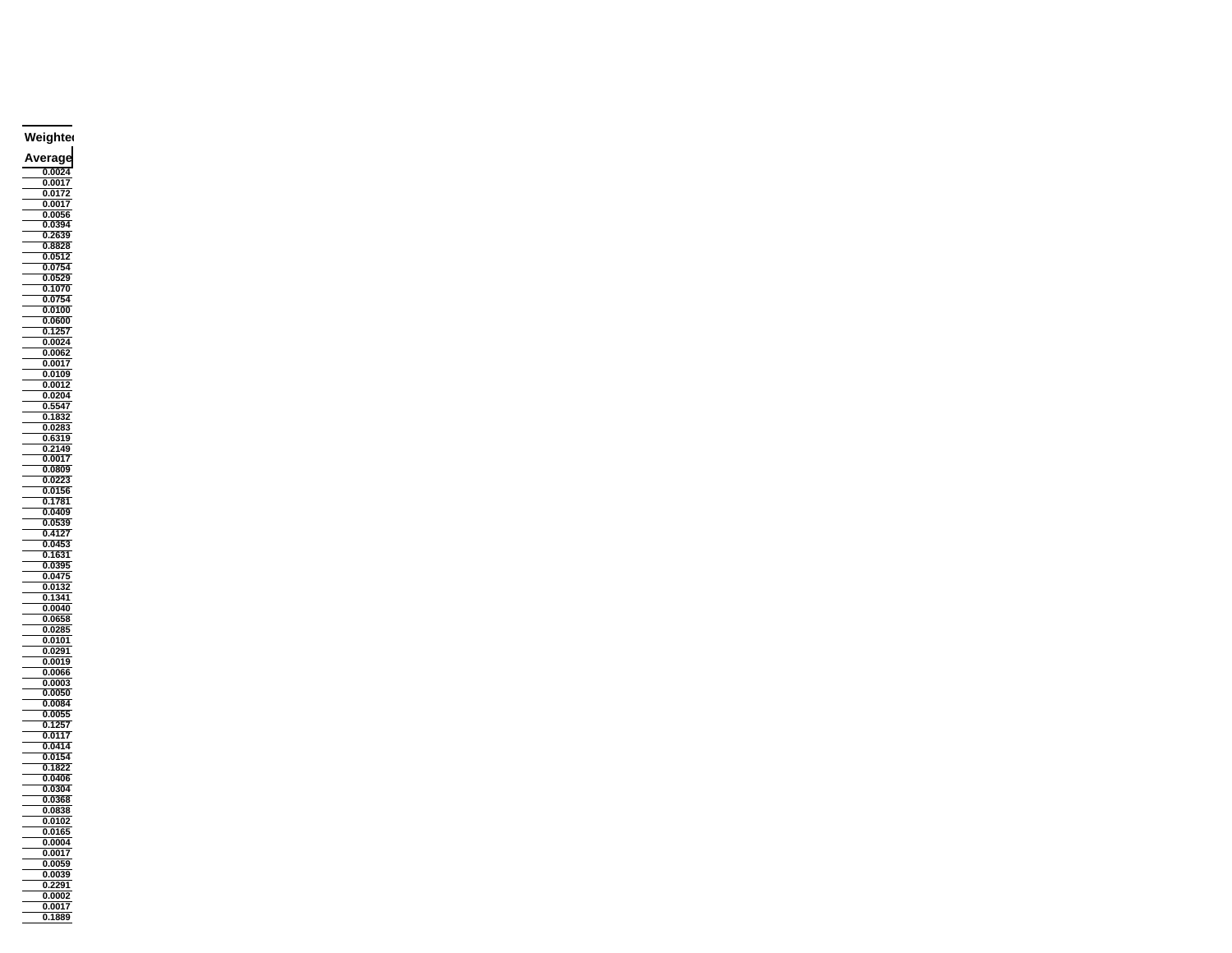**0.0810 0.0083 0.0002**  $\frac{1}{\sqrt{2}}$ **0.0003**Ξ **0.0006 0.0408 0.0285 0.0314 0.0018 0.1173 0.2745 0.0551 0.0125 0.0250 0.0097 0.0127 0.0038 0.0084** $0.0084$ **1.2570 0.0001 0.1067 0.1249 0.1094 0.0894**0.0894 **0.1274 0.1192 0.1192**  $\equiv$ **0.7237 0.0030 0.0048 0.0012 0.0114 0.1004 0.0140 0.0088 0.1115 0.0429 0.0313 0.0022 0.0106 0.0122 0.0119 0.0496 0.0176 0.0801 0.0176 0.0285 0.1930**  $\overline{\phantom{0}}$ **0.0543 0.0327 0.0600 0.0302** $0.0302$ **0.0282 0.1487 0.0093 0.0591 0.1047 0.1328 0.0300 0.2488 0.0494** ÷, **0.0180 0.0294 0.0051 0.0062 0.0163 0.2309 0.0050 0.0229 0.0107 0.0108 0.0109 0.0028 0.0373 0.1456 0.0439 0.0562 0.0045 0.0912 0.0136 0.0240 0.3044 0.0559**  $\qquad \qquad =\qquad$ **0.00400.0127**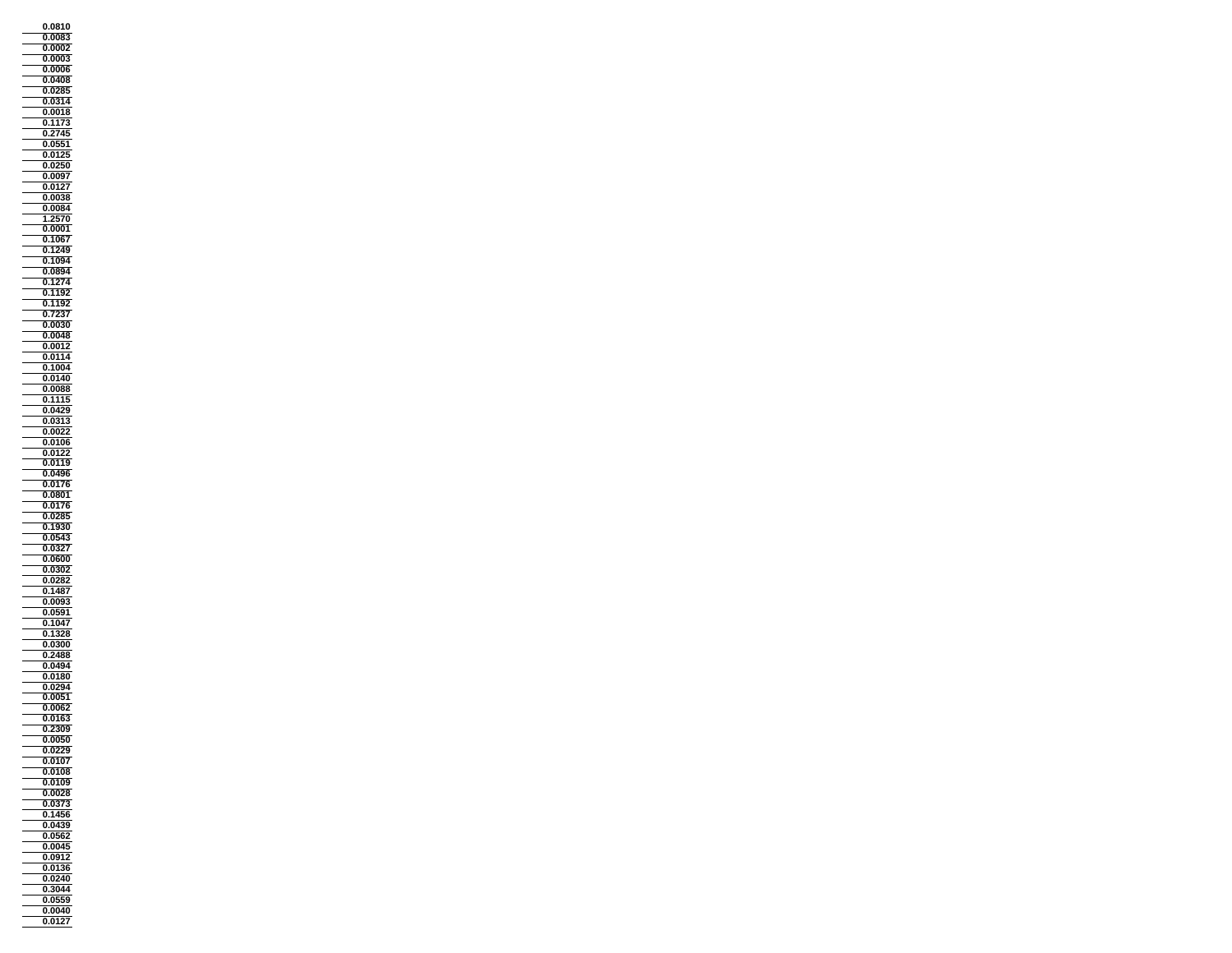**0.0206 0.0134 0.3224 0.0079 0.0713 0.0063 0.0150 0.0087 0.0084 0.0762 0.1818 0.0230 0.0621 0.0156 0.0355 0.0759 7.3388 0.0160**i. **0.6010 0.0136 0.0093 0.3998 0.0056 0.0997 0.0219 0.0540 0.0132 0.1378 0.0034 0.0143** Ξ **0.0199 0.0207 0.0164 0.0504 0.4186 0.0250 0.0080 0.1202 0.0170 0.0679 0.0531 0.8477 0.0480 0.2787 0.0309**  $0.0379$  **0.0349 0.1401 0.0451 0.0448 0.1977 0.0032 0.0004 0.0046 0.0515 0.0128 0.0113 0.0158 0.0002 0.1181 0.0757**  $\equiv$ **0.0283 0.0207 0.0921 0.0044 0.0137 0.0510 0.1678 0.0844 0.0066 0.1399 0.0923 0.0209 0.1456 0.1172 0.1539 0.1059 0.1032 0.1509 0.0228 0.1208 0.2179 0.0114**  $\equiv$ **0.01820.4837**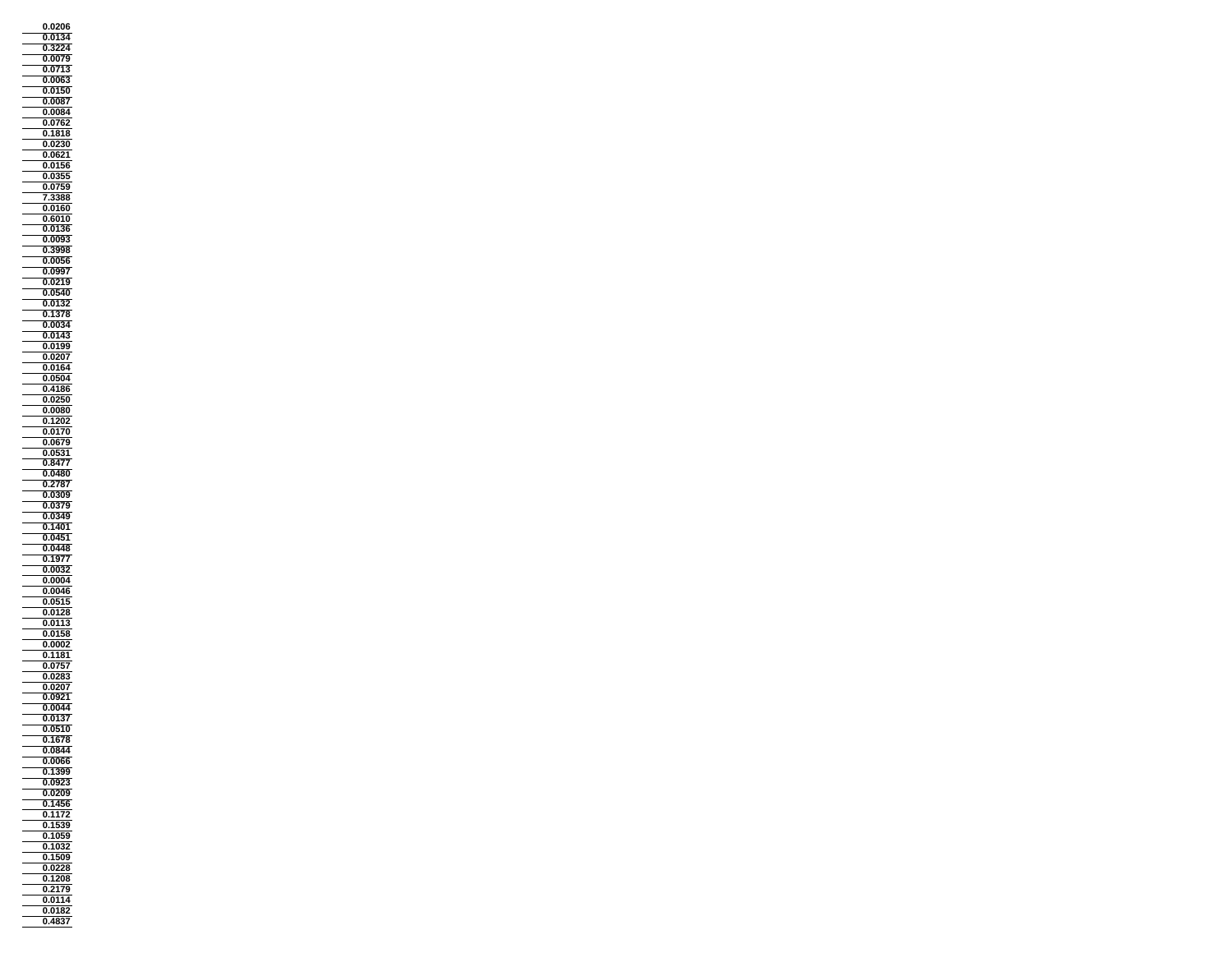**0.0173 0.0408 0.0157**  $\frac{1}{\sqrt{2\pi}}\int_{0}^{\pi}\frac{1}{\sqrt{2\pi}}\left( \frac{1}{\sqrt{2\pi}}\right) \frac{d\mathbf{x}}{d\mathbf{x}}\left( \frac{1}{\sqrt{2\pi}}\right) d\mathbf{x}$ **1.0708** $\overline{\phantom{0}}$  **0.0106 0.0124 0.0094 0.0258 0.0987 0.3518 0.0260 0.0101 0.1469 0.1051 0.0346 0.0699 0.1695 0.2221 0.0126 0.0308 0.0491 0.0403 0.0369 0.0634**0.0634 **0.0997 0.0116 0.0612 0.0317 1.7640 0.9400 0.0011 0.0150 0.0066 0.0621 0.0643 0.7752 0.2687 0.6599 0.2261 0.0171 0.0531 0.0539 0.0269 0.1021 0.0191 0.0251 0.0698 0.0772**  $\overline{\phantom{0}}$ **0.0483 0.0265 0.0171 0.0374**0.0374 Ξ **0.0637 0.1118 0.0374 0.0329 0.2496 0.0178**  $\equiv$ **0.0176 0.0532 0.0990** ÷, **0.0456 0.1118 0.2080 0.3235 0.1544 0.0430**  $-\frac{0.0702}{0.0223}$  **0.1879 0.2940 0.0601 0.0774 0.0320 0.0987 0.0231 0.0565 0.0108 0.1791 0.1560 0.3814 0.1045 0.0197 0.0574**  $\equiv$ **0.00440.0825**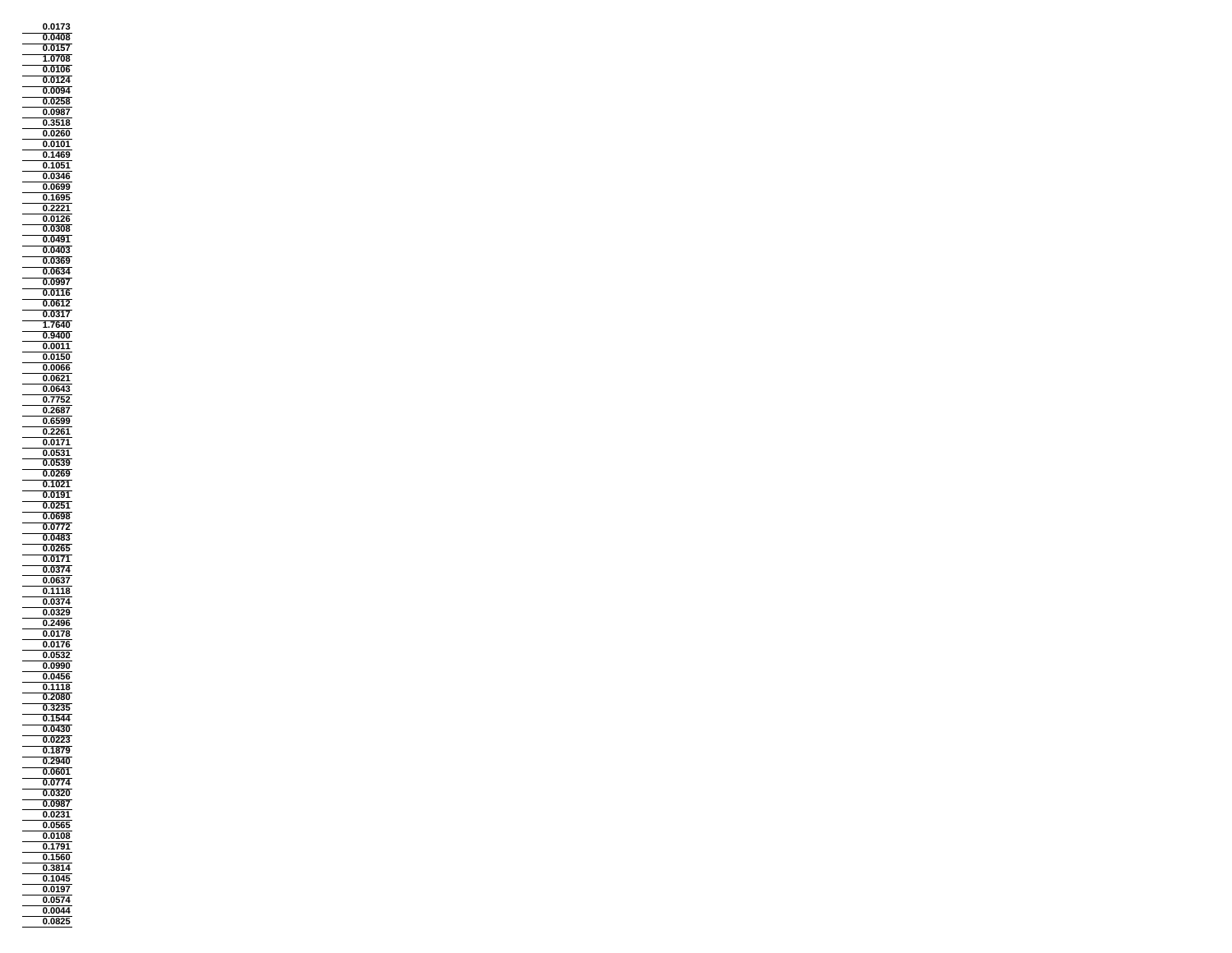**0.0001 0.0021 0.0006 0.0077 0.0005 0.0117 0.0008 0.0001 0.0014 0.0056 0.0005 0.0005 0.0002 0.0000 0.0020 0.0576 0.0994 0.0531** i. **0.0456 0.0291 0.0832 0.0532 0.2572 0.0088 0.0250 0.0029 0.8240**  $\equiv$ **1.6308 0.8294 0.1162 0.0276 0.0319 0.0162 0.0253 0.0897 0.0036 0.2632 0.0431 0.0032 0.0540 0.0556 0.0377 0.0377 0.0094 0.0155**  $\frac{0.0133}{0.0112}$  **0.0228 0.0051 0.0173 0.0356 0.0352 0.0003** $0.0003$ **0.0071 0.0999 0.0499 0.0430 0.0252 0.0045 0.0002 0.5786 0.1631**  $\equiv$ **0.0837 0.0011 0.0222 0.0042 0.1685 0.0341 0.1824 0.0590 0.8376 0.3004 0.0067 0.1132 0.0536 0.0489 0.0171 0.0230 0.2157 0.0204 0.0370 0.0017 0.4220 0.0644 0.1582 0.0001**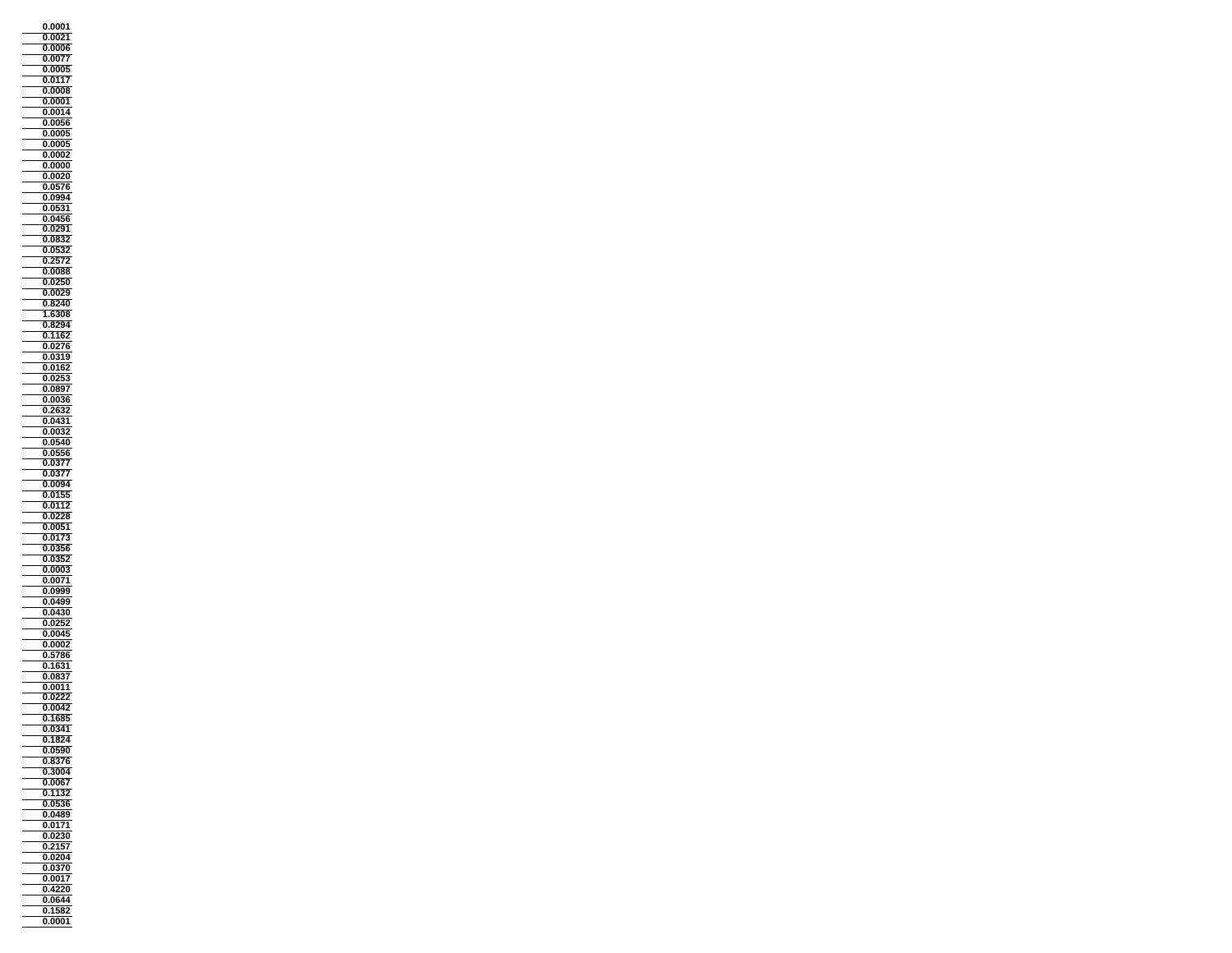**0.0425 0.0800 0.0429 0.0422 0.0444 0.1061 0.0558 0.0108 0.0132 0.3654 0.0432 0.0106 0.0691 0.0290** $\frac{1}{\sqrt{1-\frac{1}{2}}}$  **1.4671 0.0610 0.0063 0.0241 0.0318 0.0122 0.1072 0.3151 0.0364 0.0612** $0.0612$ **0.0791 0.2206 0.0389**  $\equiv$ **0.0021 0.0423 0.0068 0.0435 0.0679 0.0134 0.0200 0.0175 0.3616 0.0123 0.0256 0.0154 0.0532 0.0292 0.0069 1.9704 0.0613 0.5594 0.0502 0.0908 0.2925 0.0283 0.7275 0.2514 0.0210**  $\equiv$ **0.0808 0.1307 0.1089 0.0111 0.0672 0.0229 0.0414 0.0514 1.3813**  $\overline{\phantom{0}}$ **0.4460 0.2850 0.3964 0.0446 0.1997 0.0174**  $\frac{0.0174}{0.0009}$  **0.0143 0.0782 1.4156 0.0134 0.0861 0.0021 0.0061 0.0110 0.0048 0.0537 0.0031 0.1172 0.0788 0.0017 0.0217**  $\equiv$ **0.04450.0265**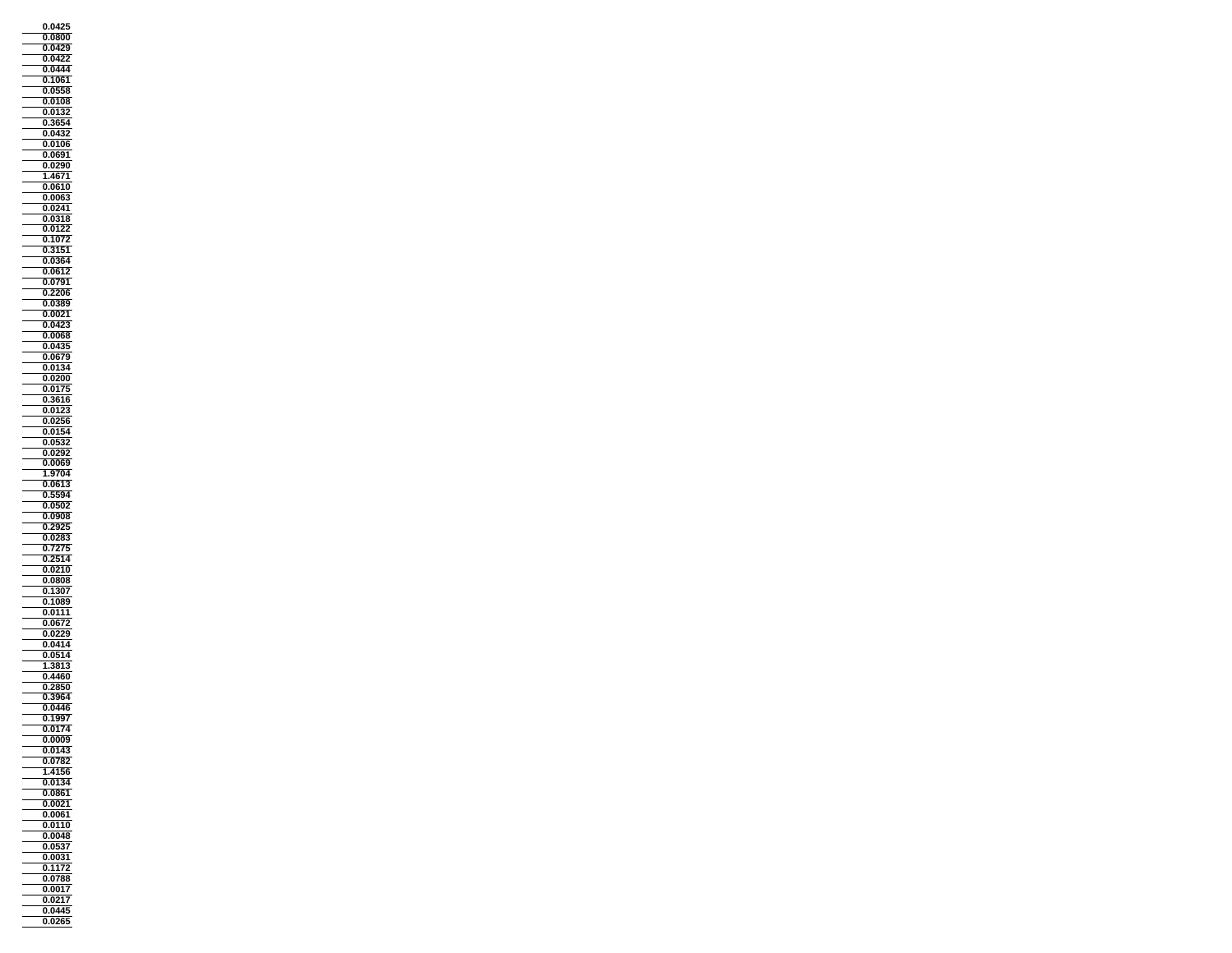**0.0155 0.2269 0.1498 0.0261 0.1591 0.0066 0.0274 0.0301 0.8713 0.0434 0.0330 0.0087 0.0186 0.0528** $\equiv$  **0.0874 0.0489 0.4675 0.6837 0.0109 0.0071 0.0039 0.0827 0.0117 0.0801 0.0292 0.0100 0.0524**  $\equiv$ **0.0269 0.2093 0.0628 0.6268 4.1869 0.0703 0.3340 0.1618 0.1594 0.0186 0.0087 0.0146 0.0072 0.0667 0.0206 0.0376 0.0356 0.0184 0.0172 0.0641 0.0101 0.0675 0.0812 2.8134 0.0238** $\frac{10000}{0.0238}$  $\equiv$ **0.3391 0.1988 2.3166 0.0054 0.1767 0.1047 0.0153 0.0274 0.1914** Ξ **0.1051 0.0013 0.0013 0.0017 0.0017 0.0017 0.0017 0.0017 0.0017 0.1079 1.1719 0.0615 0.0283 0.0050 0.0228 0.0310 0.0037 0.1975 2.3063 0.0014 0.0155** — **0.0634 0.00410.0049**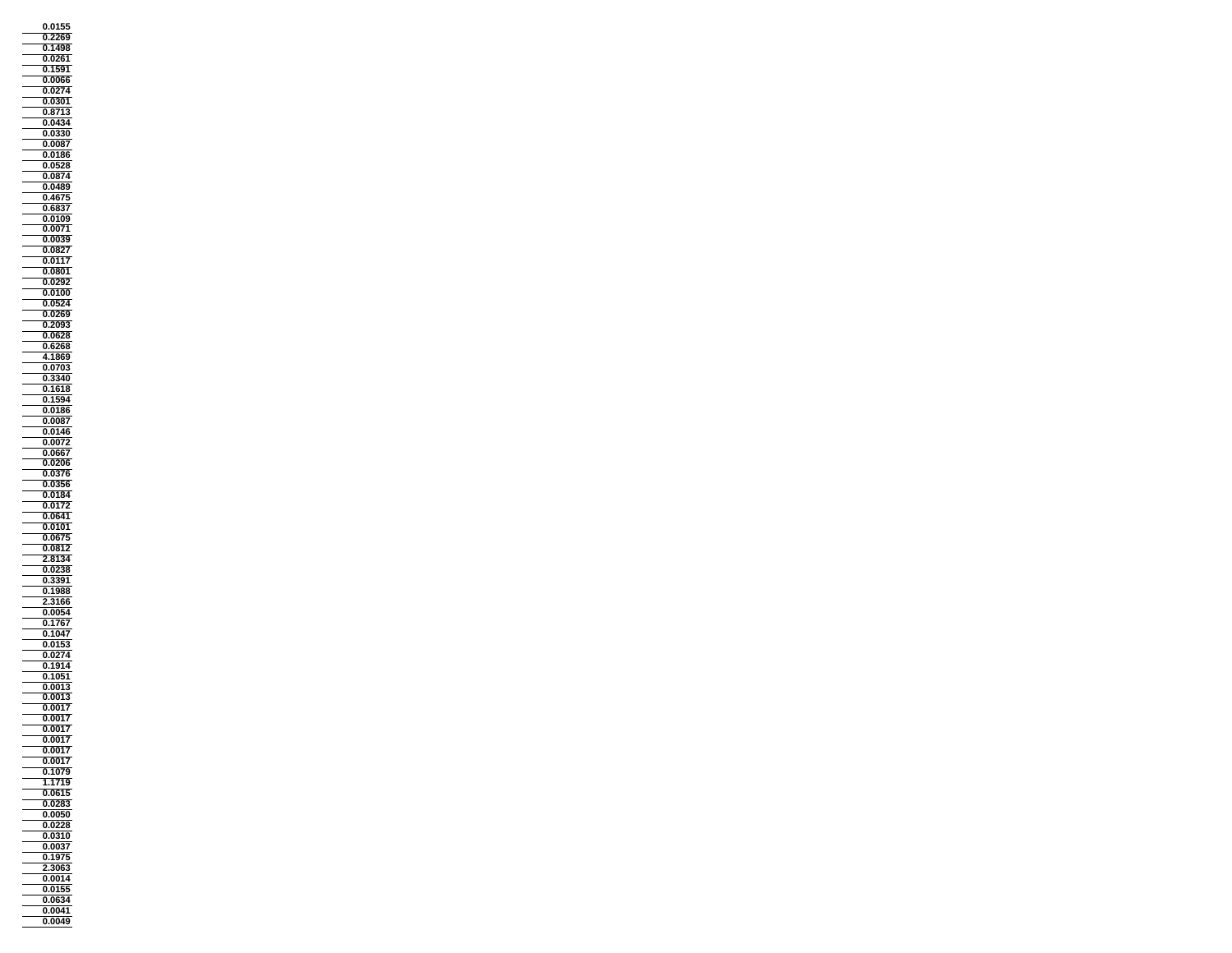**0.0276 0.0065 0.0145**  $\frac{1}{\sqrt{2}}$ **0.0351** $\equiv$  **0.0624 0.1064 0.1104 0.2036 0.1172 0.2361 0.0399 0.5055 0.1189 0.0265 0.0041 0.0098 0.0015 0.0005 0.0011 0.0004 0.0058 0.0068 0.0012 0.0233** $0.0233$ **0.0396 0.6351 0.0021**  $\equiv$ **0.0121 0.0944 0.0493 0.0326 0.0001 0.0001 0.0002 0.0079 0.6699 0.1871 0.0392 0.1871 0.0532 0.0256 0.1092 0.0238 0.0022 0.0097 0.1059 0.0002 0.0254**  $\overline{\phantom{0}}$ **0.0368 0.0171 0.0515 0.0100** $0.0100$ **0.0000 0.0438 0.0562 0.1054 0.0001 0.0002**  $\equiv$ **0.0105 0.5091 0.0043 0.0048 0.0280 0.1304 0.0382 0.0437 0.0111 0.0251 0.0158 0.0405 0.0896 0.2500 0.0127 0.0129 0.0140 0.0144 0.0040 0.0779 0.0893 0.0126 0.0400 0.0018** — **0.2414 0.44090.0710**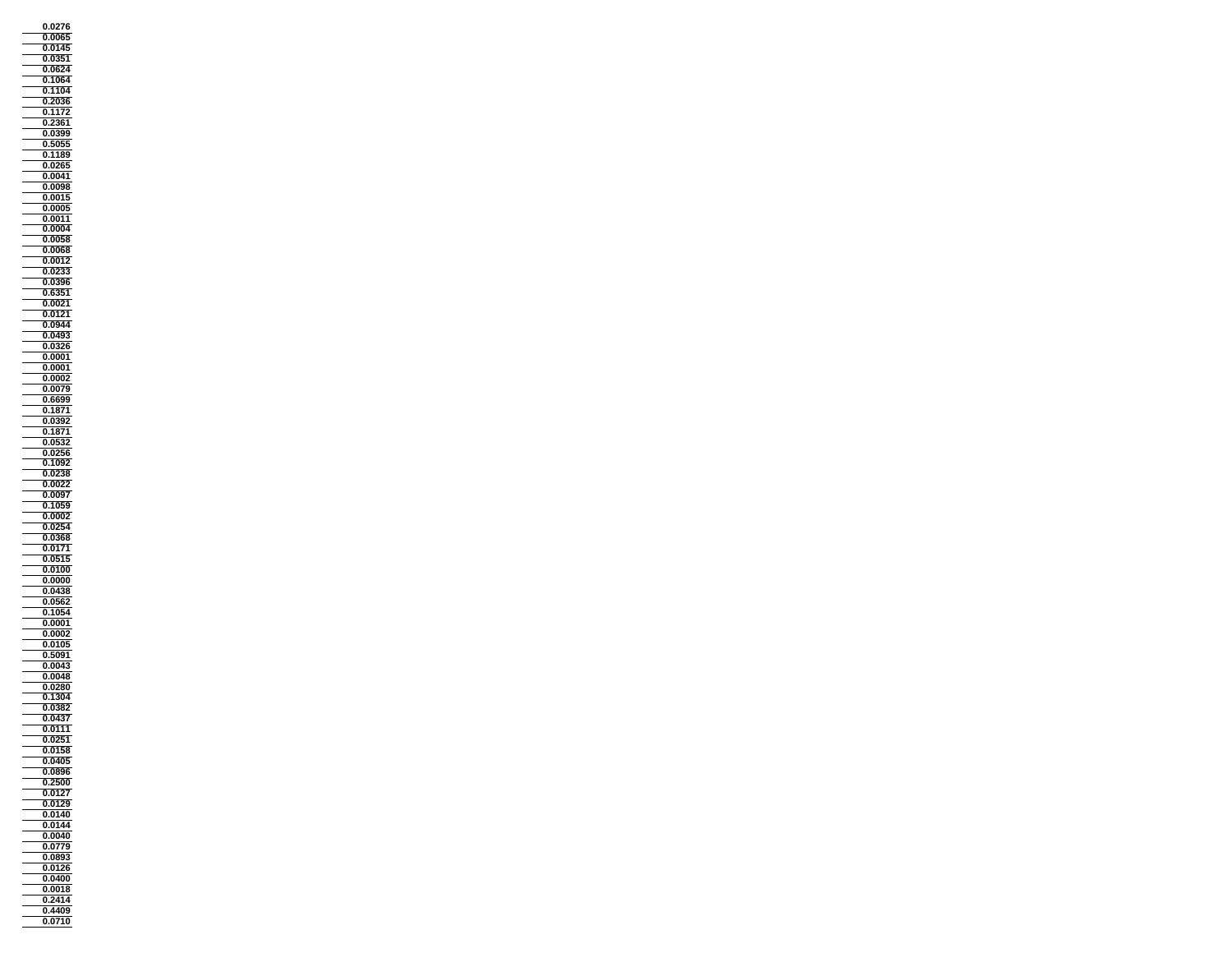**0.0100 0.0574 0.0273 0.0292 0.0047 0.0210 0.5801 0.0116 0.0270 0.0266 0.0065 0.4079 0.0253 0.1312 0.0001 0.0443 0.0309 0.0174 0.0873 0.1901 0.0001 1.6046 2.9339 0.0774** $0.0774$ **0.0244 0.0125 0.0006**  $\equiv$ **0.0419 0.0010 0.1028 0.0327 0.0267 0.0967 0.0198 0.0096 0.3437 0.5163 0.7839 1.4333 0.1007 0.1951 0.2761 0.0026 0.0203 0.0730 0.2093 0.0928 0.0128 0.0531 0.9567 0.0174 0.0000**Ξ **0.6745 0.3350 0.0007 0.5424 0.0507 0.0754 0.0032 0.9318 0.1229 2.5324 0.2713 0.8373 0.0863 0.0542 0.3221 2.2086 0.0722 0.0375 0.0492 0.8776 0.0364 0.0004 0.0893 0.0373 0.1557 0.0782 0.5676 0.4554 0.1359 0.0154 0.1876 0.02100.0429**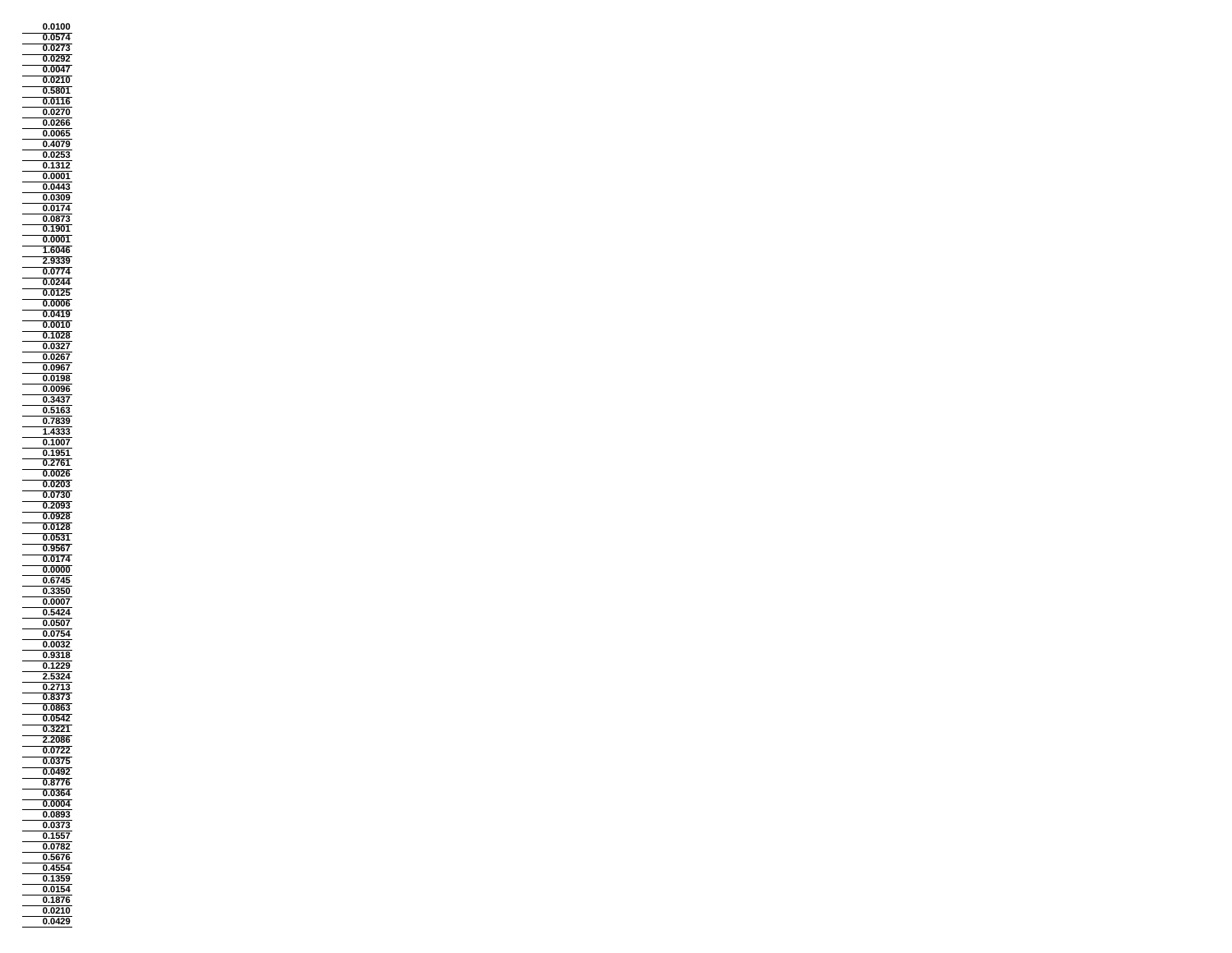**0.0471 0.0419 0.0433 0.0464 0.3925 0.0115 0.0518 0.0684 0.0901 0.2980 1.0467 0.0303 0.0959 0.0197 0.0107 0.1376 0.1224 0.0129 0.0001 0.0490 0.0196 0.1502 0.1003 0.0937 0.0011 2.0093 0.0644**  $\equiv$ **0.0286 0.0081 0.0017 0.0073 0.0021 0.0021 0.0404 0.0397 0.2438 0.1308 0.0440 0.0450 0.8185 0.0036 0.3986 1.0047 0.3819 0.1283**  $\frac{0.1283}{0.0778}$  **0.0490 0.0863 0.8700 0.2093 0.1292 0.0188** $\frac{0.1265}{0.0188}$ Ξ **0.0165 0.0034 0.0679 0.0681 0.0170 0.5179**  $\equiv$ **0.7315 0.0567 0.0807 0.1557** ÷, **0.1499 0.1688 0.0502 0.0159 0.2171 0.2120 0.4794 1.1722 0.0252 0.0088 0.0237 1.8417 0.1042 0.1238 0.0811 0.0752 0.0091 0.0349 0.0079 0.0324 0.0253 0.02290.0067**